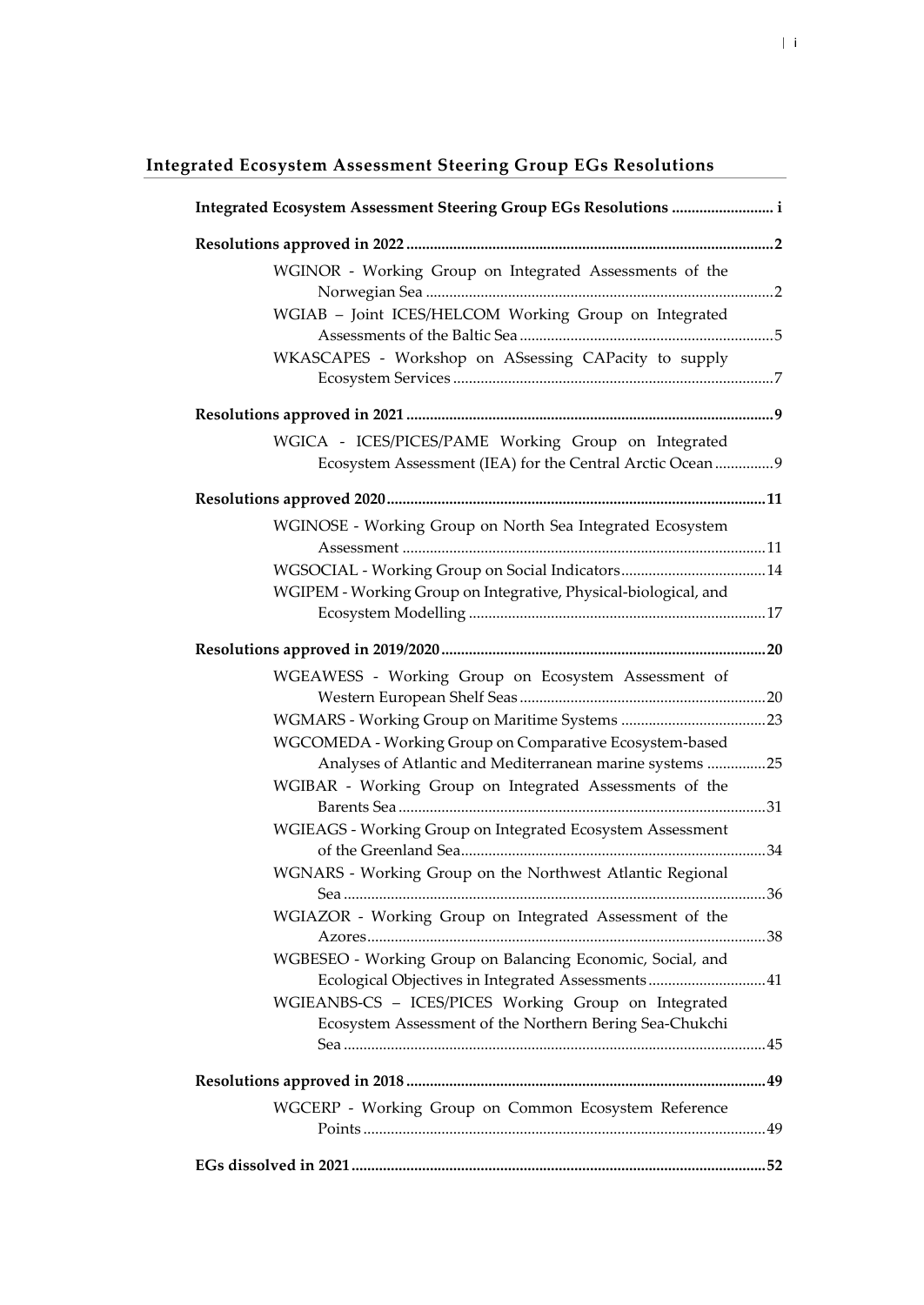## **Resolutions approved in 2022**

### <span id="page-1-0"></span>**WGINOR - Working Group on Integrated Assessments of the Norwegian Sea**

<span id="page-1-1"></span>**2021/MA2/IEASG00 The Working Group on Integrated Assessment of the Norwegian Sea** (WGINOR), chaired by Anna H. Ólafsdóttir, Iceland and Benjamin Planque\*, Norway, will work on ToRs and generate deliverables as listed in the Table below.

|              | Meeting dates       | Venue                      | <b>Reporting details</b>                        | Comments (change in Chair,<br>etc.)                  |
|--------------|---------------------|----------------------------|-------------------------------------------------|------------------------------------------------------|
| Year<br>2022 | 14-18 Novem-<br>ber | Tromsø, Nor-<br>way        | Interim report by 15 Jan-<br>uary 2023 to IEASG | New incoming Co-Chair, Ben-<br>jamin Planque, Norway |
| Year<br>2023 | November            | Tórshavn,<br>Faroe Islands | Interim report by 15 Jan-<br>uary 2024 to IEASG |                                                      |
| Year<br>2024 | November            | Reykjavík Ice-<br>land     | Final report by 15 Janu-<br>ary 2025 to IEASG   |                                                      |

#### **Terms of Reference a) – g):**

| <b>TOR</b> | <b>DESCRIPTION</b>                                                                                                                                                                                                                            | <b>BACKGROUND</b>                                                                                                                                                                                                                                                                  | <b>SCIENCE</b><br><b>PLAN CODES</b> | <b>DURATION</b> | <b>EXPECTED DELIV-</b><br><b>ERABLES</b>                                    |
|------------|-----------------------------------------------------------------------------------------------------------------------------------------------------------------------------------------------------------------------------------------------|------------------------------------------------------------------------------------------------------------------------------------------------------------------------------------------------------------------------------------------------------------------------------------|-------------------------------------|-----------------|-----------------------------------------------------------------------------|
|            |                                                                                                                                                                                                                                               |                                                                                                                                                                                                                                                                                    |                                     |                 |                                                                             |
| A          | Perform integrated<br>assessment of the<br>pelagic ecosystem<br>in the Norwegian<br>Sea and develop a<br>framework for<br>identifying im-<br>portant signals for<br>management.                                                               | Addresses needs in<br>the Science Plan for<br>developing under-<br>standing of the eco-<br>system and its<br>responses to human<br>impact and other<br>pressures. In addi-<br>tion, start develop-<br>ing reporting<br>formats to meet the<br>needs of ecosystem-<br>based advice. | 6.5                                 | years 1-3       | WG report to<br>SCICOM and<br><b>ACOM</b> January<br>following each<br>year |
| B          | Utilize multi-<br>species and ecosys-<br>tem models to<br>evaluate effects of<br>single and multi-<br>species harvest<br>control rules on<br>fishing yield and<br>ecosystem state of<br>the pelagic ecosys-<br>tem in the Norwe-<br>gian Sea. | Addresses needs in<br>the Science Plan for<br>developing ecosys-<br>tem-based advice<br>for sustainable use<br>of marine ecosys-<br>tems resources.                                                                                                                                | 5.3                                 | years 1-3       | WG report to<br>SCICOM and<br><b>ACOM</b> January<br>following each<br>year |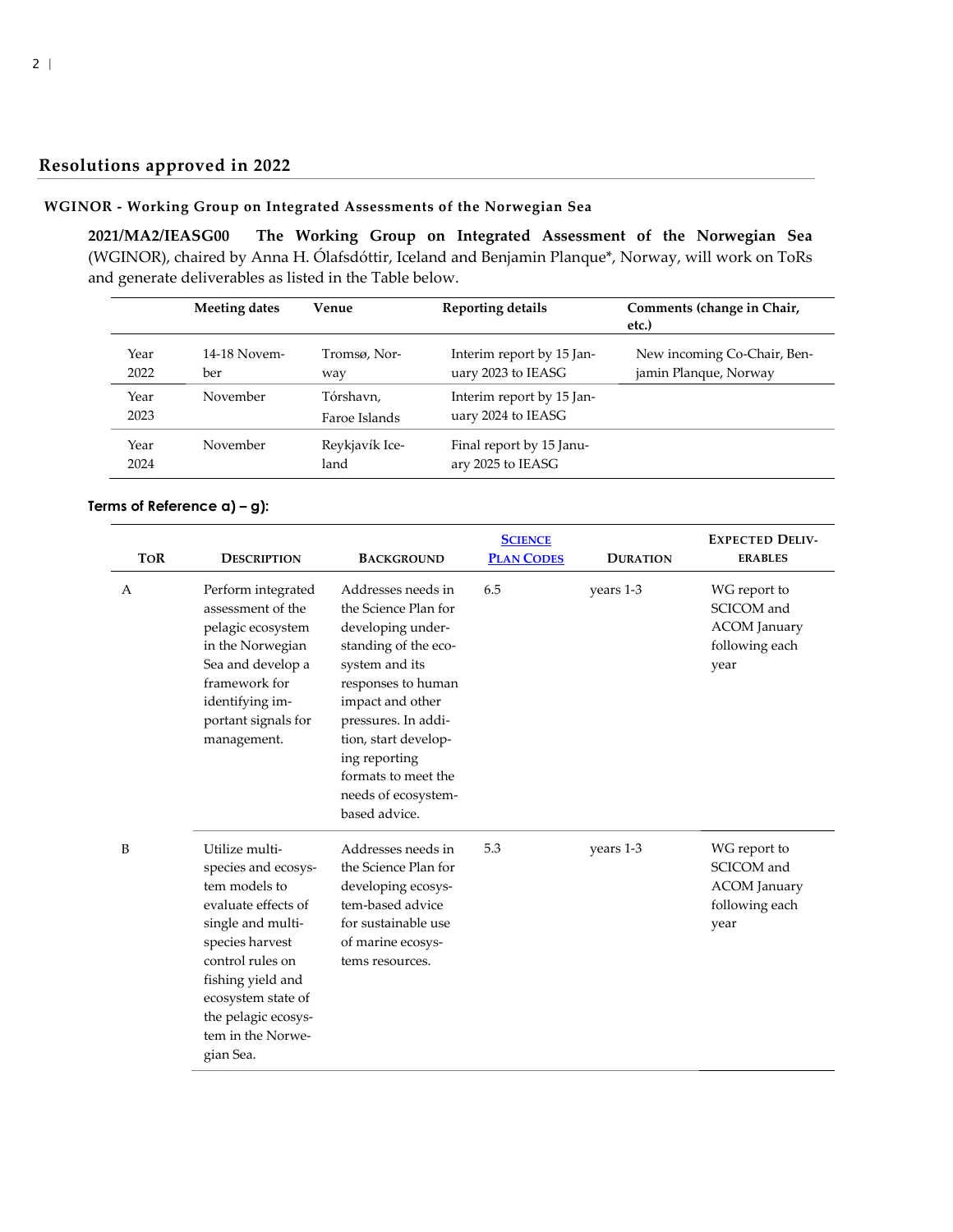| C | Continue develop-<br>ment of forecast<br>products (1-5<br>years) for ocean cli-<br>mate and initiate<br>development of<br>forecast products<br>for other ecosystem<br>components in the<br>Norwegian Sea. | Aims at providing<br>better understand-<br>ing of links between<br>the physical envi-<br>ronment and<br>productivity of the<br>pelagic ecosystem in<br>support of inte-<br>grated ecosystem<br>assessment. | 1.2 | years 1-3 | WG report to<br>SCICOM and<br><b>ACOM</b> January<br>following each<br>year |
|---|-----------------------------------------------------------------------------------------------------------------------------------------------------------------------------------------------------------|------------------------------------------------------------------------------------------------------------------------------------------------------------------------------------------------------------|-----|-----------|-----------------------------------------------------------------------------|
| D | Continue improve-<br>ment of workflow,<br>transparency, and<br>replicability.                                                                                                                             | Develop data shar-<br>ing plans towards<br>FAIR data princi-<br>ples.                                                                                                                                      | 3.2 | years 1-3 | WG report to<br>SCICOM and<br><b>ACOM</b> January<br>following each<br>year |
| E | Develop a two-way<br>dialogue between<br>WGINOR and rele-<br>vant stakeholders<br>and managers in<br>Norway, Faroe Is-<br>land, and Iceland.                                                              | Guiding the work of<br>the group so that it<br>addresses manage-<br>ment needs.                                                                                                                            | 6.4 | years 1-3 | WG report to<br>SCICOM and<br><b>ACOM</b> January<br>following each<br>year |
| F | Compile infor-<br>mation for future<br>ecosystem over-<br>view revisions<br>based on the ICES<br>technical guide-<br>lines.                                                                               | Summarize key<br>achievements in de-<br>veloping an under-<br>standing of the<br>ecosystem and its<br>responses to human<br>impact and other<br>challenges.                                                | 6.5 | year 1-3  | WG report to<br>SCICOM and<br><b>ACOM</b> January<br>following each<br>year |
| G | Annually review<br>and revise the eco-<br>system status sum-<br>mary to report<br>trends and recent<br>changes                                                                                            | These summaries<br>will provide infor-<br>mation on annual<br>trends will also pro-<br>vide the founda-<br>tional material for<br>the ecosystem over-<br>view revision.                                    | 6.5 | year 1-3  | Norwegian Sea<br>ecosystem status<br>summary                                |

| Year 1 | Work on ToRs a-g |  |
|--------|------------------|--|
| Year 2 | Work on ToRs a-g |  |
| Year 3 | Work on ToRs a-g |  |

| WGINOR aims to conduct and further develop Integrated Ecosystem Assessment for the<br>Priority |
|------------------------------------------------------------------------------------------------|
|------------------------------------------------------------------------------------------------|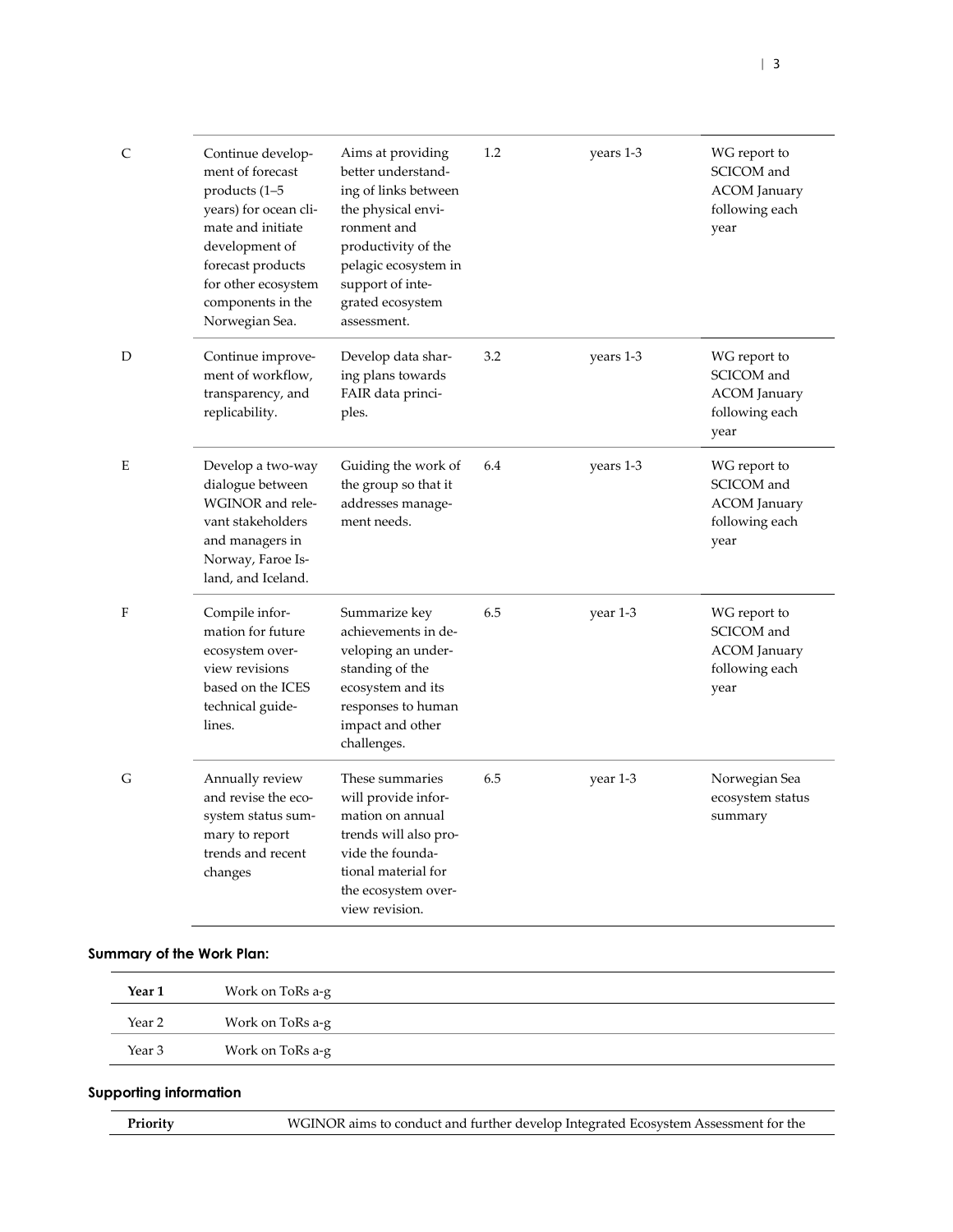|                                                     | Norwegian Sea, as a step towards implementing the ecosystem approach, addressing core<br>priorities in the ICES strategic plan.                                                                                                                                                                                                                                                                                                                                                                                                                                                                        |
|-----------------------------------------------------|--------------------------------------------------------------------------------------------------------------------------------------------------------------------------------------------------------------------------------------------------------------------------------------------------------------------------------------------------------------------------------------------------------------------------------------------------------------------------------------------------------------------------------------------------------------------------------------------------------|
| Resource require-                                   | Term of Reference a)                                                                                                                                                                                                                                                                                                                                                                                                                                                                                                                                                                                   |
| ments                                               | The two international fish-plankton surveys in the Norwegian Sea have in recent years<br>been developed in the direction of ecosystem surveys that capture several key components<br>of the ecosystem. This provides a firm foundation for performing an integrated assess-<br>ment of the Norwegian Sea pelagic ecosystem. A framework for assessing warning signals<br>has been developed with input from relevant projects at the involved institutions and pro-<br>vides the platform for doing this part of the ToR.                                                                              |
|                                                     | Term of Reference b)                                                                                                                                                                                                                                                                                                                                                                                                                                                                                                                                                                                   |
|                                                     | This will be supported by work conducted in the IMR-project "Sustainable multi-species<br>harvest from theNorwegian Sea and adjacent ecosystems" (SIS harvesting project), which<br>represents a continuation of the work done in WGINOR during the last three-year term.                                                                                                                                                                                                                                                                                                                              |
|                                                     | Term of Reference c)                                                                                                                                                                                                                                                                                                                                                                                                                                                                                                                                                                                   |
|                                                     | This will be supported by work conducted in the SIS harvesting project and by oceano-<br>graphic information collected during cruises in the Norwegian Sea and surrounding wa-<br>ters and supplied by satellite-based monitoring. The SIS harvesting project provides<br>resources needed to complete development of a forecast system.                                                                                                                                                                                                                                                               |
|                                                     | Term of Reference d)                                                                                                                                                                                                                                                                                                                                                                                                                                                                                                                                                                                   |
|                                                     | This will be based on experiences made during implementation of this ToR. Some support<br>from ICES secretariat may be required to implement FAIR, TAF, data profiling, and re-<br>lated approaches.                                                                                                                                                                                                                                                                                                                                                                                                   |
|                                                     | Term of Reference e)                                                                                                                                                                                                                                                                                                                                                                                                                                                                                                                                                                                   |
|                                                     | This will be conducted on a national basis, at the time/place of the WGINOR annual meet-<br>ings. No additional support required.                                                                                                                                                                                                                                                                                                                                                                                                                                                                      |
|                                                     | Term of Reference f)<br>Update of the elements of the ecosystem overview will be done based on existing projects<br>and management initiatives, such as the Norwegian ecosystem-based management plan<br>for the Norwegian Sea. The new elements focusing on climate change will be developed<br>with a basis in ongoing projects and other assessment processes, such as IPCC. Additional<br>resources will be required in the participating institutions to complete the latter work, in<br>particular related to projections and assessments of anticipated effects of climate change in<br>future. |
|                                                     | ToR f's expected deliverables was updated to be clearer on the group's plans to support<br>the ecosystem overview revisions.<br>Term of Reference g)                                                                                                                                                                                                                                                                                                                                                                                                                                                   |
|                                                     | Was added as the result of discussions following a recommendation from WGINOR to<br>ACOM about their plans to produce the Norwegian Sea ecosystem status summary annu-<br>ally.                                                                                                                                                                                                                                                                                                                                                                                                                        |
| Participants                                        | The Group is normally attended by some 15-20 members and guests.                                                                                                                                                                                                                                                                                                                                                                                                                                                                                                                                       |
| Secretariat facilities                              | None.                                                                                                                                                                                                                                                                                                                                                                                                                                                                                                                                                                                                  |
| Financial                                           | No financial implications.                                                                                                                                                                                                                                                                                                                                                                                                                                                                                                                                                                             |
| Linkages to ACOM<br>and groups under<br><b>ACOM</b> | <b>WGWIDE</b>                                                                                                                                                                                                                                                                                                                                                                                                                                                                                                                                                                                          |
| Linkages to other<br>committees or<br>groups        | <b>IEASG</b>                                                                                                                                                                                                                                                                                                                                                                                                                                                                                                                                                                                           |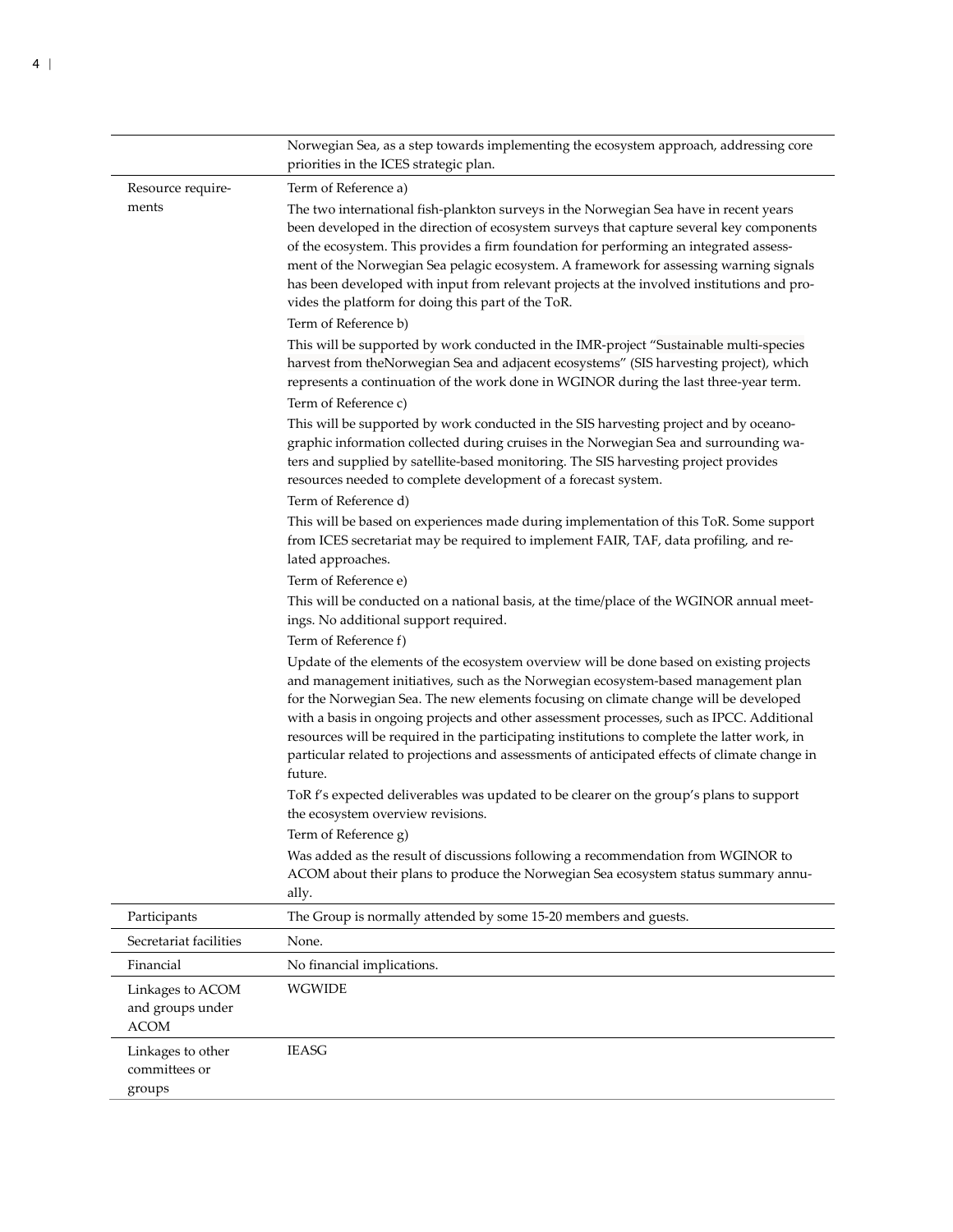#### **WGIAB – Joint ICES/HELCOM Working Group on Integrated Assessments of the Baltic Sea**

<span id="page-4-0"></span>**2021/FT/IEASG03** The **ICES/HELCOM Working Group on Integrated Assessments of the Baltic Sea (WGIAB)**, chaired by Carolyn Faithfull\*, Sweden and Riikka Puntila-Dodd\*, Finland, will generate deliverables as listed in the Table below.

|                  | <b>MEETING DATES</b> | <b>VENUE</b>  | <b>REPORTING DETAILS</b>      | COMMENTS (CHANGE IN CHAIR, ETC.)         |
|------------------|----------------------|---------------|-------------------------------|------------------------------------------|
| <b>Year 2022</b> | To be<br>announced   | Online        |                               | Intersessional work by<br>correspondence |
|                  | 8-9 Nov (to be       | To be decided | E-evaluation                  |                                          |
|                  | confirmed)           |               |                               |                                          |
| <b>Year 2023</b> | To be decided        | To be decided | <b>ICES</b> Scientific report | Intersessional work by<br>correspondence |
| <b>Year 2024</b> | To be decided        | To be decided | Final ICES Scientific report  |                                          |

|             |                                                                                                                                               |                                                                                                                                                                                                                                                                                                                                                               | <b>SCIENCE PLAN</b> |                 | <b>EXPECTED</b>                                                                                                                                                                                                                                                    |
|-------------|-----------------------------------------------------------------------------------------------------------------------------------------------|---------------------------------------------------------------------------------------------------------------------------------------------------------------------------------------------------------------------------------------------------------------------------------------------------------------------------------------------------------------|---------------------|-----------------|--------------------------------------------------------------------------------------------------------------------------------------------------------------------------------------------------------------------------------------------------------------------|
| <b>TOR</b>  | <b>DESCRIPTION</b>                                                                                                                            | <b>BACKGROUND</b>                                                                                                                                                                                                                                                                                                                                             | <b>CODES</b>        | <b>DURATION</b> | <b>DELIVERABLES</b>                                                                                                                                                                                                                                                |
| a           | Analyse and evaluate<br>Baltic Sea food webs,<br>and develop indicators<br>to support ongoing<br>assessment work in<br><b>ICES and HELCOM</b> | This ToR will evaluate<br>food webs in different<br>sub-basins of the Baltic<br>Sea, aiming also to<br>develop food web<br>indicators in relation to<br>requirements for MSFD<br>reporting of D4. The<br>work will build on<br>previous work in ICES<br>and HELCOM, and<br>extend to e.g. HELCOM<br>CG Foodwebs for<br>identification of suitable<br>outputs. | 1.9, 6.3, 6.6, 6.5  | 3 years         | -Research article(s)<br>- Intermediate<br>results reported in<br>interim reports as<br>well as the final<br>report.<br>-Contributions, as<br>applicable, to<br>Ecosystem<br>overviews e.g.<br>contribution to<br>planned WK, and<br>possible pipeline<br>proposal. |
| $\mathbf b$ | Develop ecosystem<br>knowledge to support<br>the progression of<br>ecosystem-based<br>fisheries advice.                                       | This ToR will<br>investigate potential<br>ecosystem indicators for<br>advancing ecosystem-<br>based fisheries advice in<br>the Baltic Sea. The ToR<br>is inspired by, and aims<br>to contribute to, recent<br>initiatives within e.g.<br>WKEBFAB, building                                                                                                    | 6.1, 6.6            | 3 years         | - Research article(s)<br>- Intermediate<br>results reported in<br>interim reports as<br>well as the final<br>report.<br>-Contribution, as<br>applicable to ICES<br>fisheries advice                                                                                |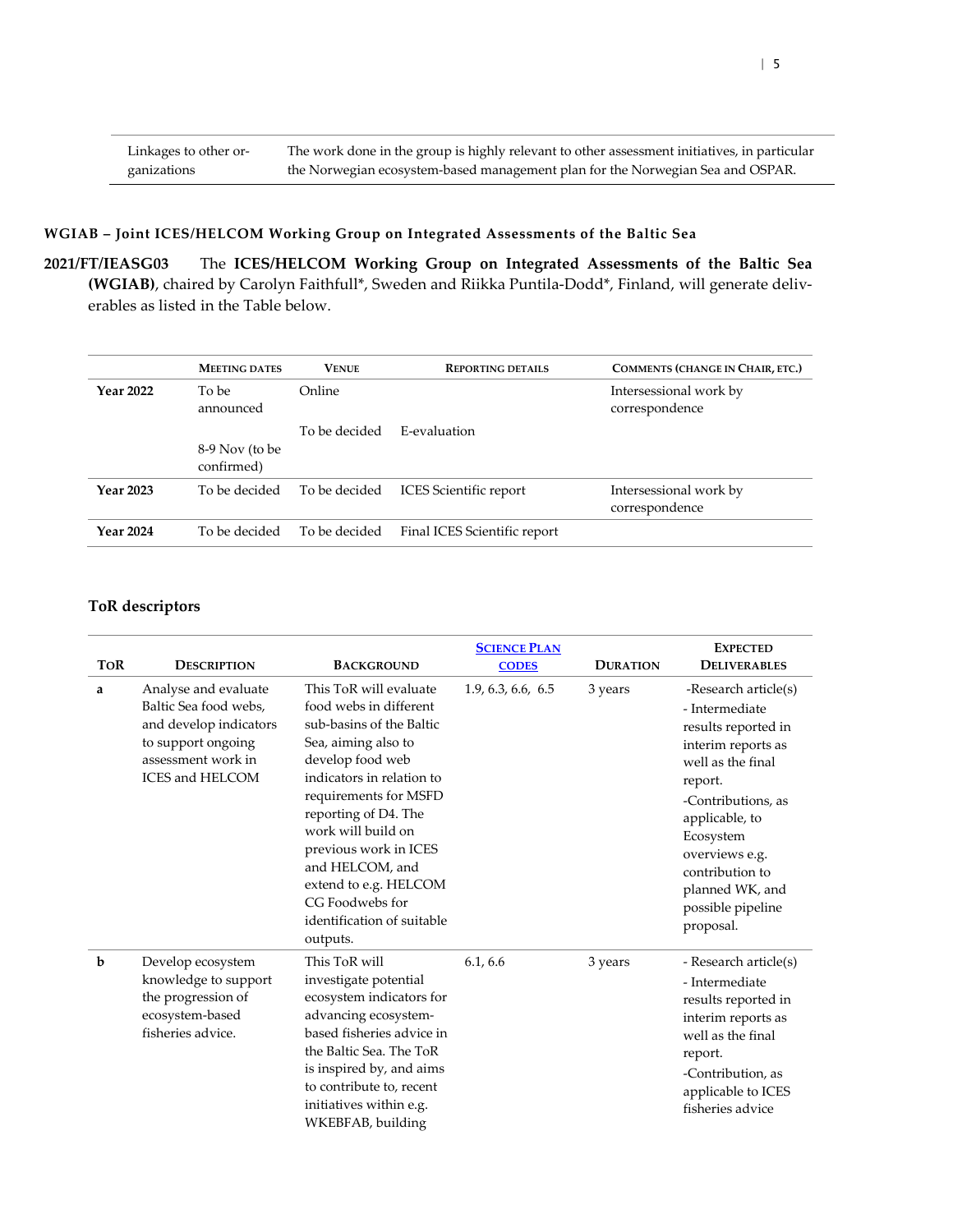|   |                                                                                                                              | also on on the work of<br>other ICES EGs as<br>relevant.                                                                                                                                                                                                                                                                                                                                                        |               |                   | carried out within<br><b>WGBFAS</b>                                                |
|---|------------------------------------------------------------------------------------------------------------------------------|-----------------------------------------------------------------------------------------------------------------------------------------------------------------------------------------------------------------------------------------------------------------------------------------------------------------------------------------------------------------------------------------------------------------|---------------|-------------------|------------------------------------------------------------------------------------|
| c | Develop a wider range<br>of decision-support tools<br>for integrated<br>ecosystem-based advice.                              | This ToR will develop<br>decision support tools<br>(e.g. Bayesian Belief<br>Networks for<br>ecosystem-based<br>management in the<br>Baltic Sea by combining<br>a variety of information<br>from models and expert<br>knowledge, including<br>human dimensions and<br>ecosystem services.<br>Additional tools and<br>models to support the<br>ToR are welcomed<br>based on initiatives<br>from within the group. | 6.4, 7.1, 2.2 | 3 years           | -Research article(s)<br>- Intermediate<br>results reported in<br>the final report. |
| d | Revise the Baltic Sea<br>Ecoregion Ecosystem<br>Overview including<br>review of the activity-<br>pressure-state<br>diagramme | Revisions of the EOs<br>should occur every 5<br>years according to the<br>EO technical guidelines.<br>The last full revision<br>was in 2018.                                                                                                                                                                                                                                                                    | 6.5, 6.6, 7.2 | Year <sub>3</sub> | Revision of the<br><b>Baltic Sea</b><br>Ecosystem EO                               |

| Year 1              | Annual meeting, intersessional work: Workshop April: Present decision tools and models for<br>integrated ecosystem based management. Identify additional needs/developments for decision<br>support tools. Establish clear internal working groups for the three ToRs and goals for intersessional<br>work. Initiate planning the EO revision |  |  |
|---------------------|-----------------------------------------------------------------------------------------------------------------------------------------------------------------------------------------------------------------------------------------------------------------------------------------------------------------------------------------------|--|--|
| Year 2              | Annual meeting, intersessional work across all ToRs, Revise the Baltic Sea Ecosystem Overview                                                                                                                                                                                                                                                 |  |  |
| Year 3              | Annual meeting, intersessional work across all ToRs                                                                                                                                                                                                                                                                                           |  |  |
| Group leaders ToRs: |                                                                                                                                                                                                                                                                                                                                               |  |  |
|                     | Carolyn Faithfull and Lena Bergström<br>a)                                                                                                                                                                                                                                                                                                    |  |  |
| All years           | Maciej Tomczak<br>b)                                                                                                                                                                                                                                                                                                                          |  |  |
|                     | Laura Uusitalo and Riikka Puntila-Dodd<br>c)                                                                                                                                                                                                                                                                                                  |  |  |
|                     | To be decided in April<br>$\rm d$                                                                                                                                                                                                                                                                                                             |  |  |
|                     |                                                                                                                                                                                                                                                                                                                                               |  |  |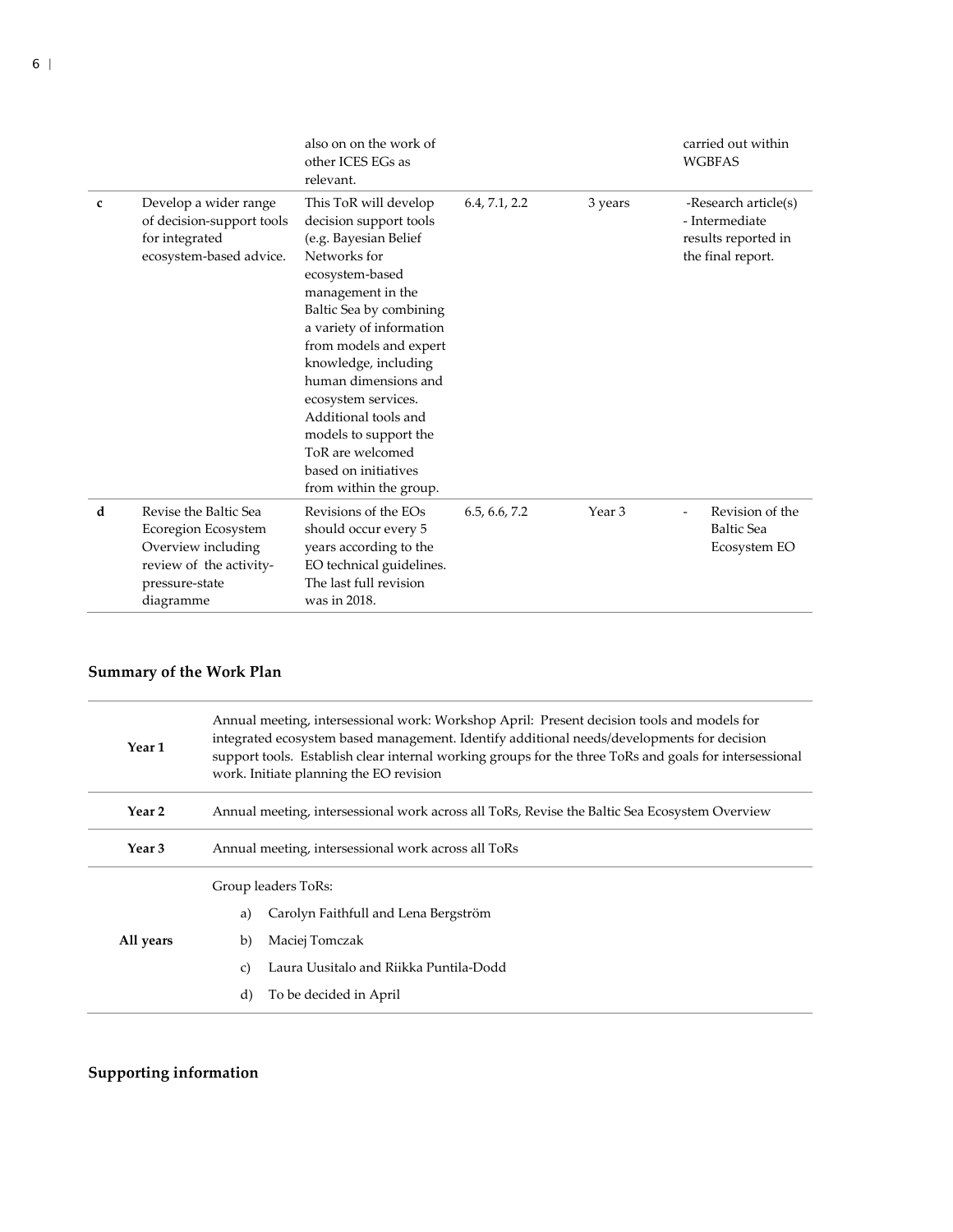| Priority                                  | WGIAB aims to conduct and further develop Integrated Ecosystem Assessments for the<br>different sub-systems of the Baltic Sea, in support of implementing the ecosystem<br>approach in the Baltic Sea.                 |
|-------------------------------------------|------------------------------------------------------------------------------------------------------------------------------------------------------------------------------------------------------------------------|
| Resource requirements                     | Assistance of the Secretariat in maintaining and exchanging information and<br>requirements data to potential participants. Assistance of especially the ICES Data Centre<br>to collect and store relevant dataseries. |
| Participants                              | The Group is normally attended by some 20 members and guests.                                                                                                                                                          |
| Secretariat facilities                    | None.                                                                                                                                                                                                                  |
| Financial                                 | No financial implications.                                                                                                                                                                                             |
| Linkages to ACOM and<br>groups under ACOM | <b>WGBFAS</b>                                                                                                                                                                                                          |
| Linkages to other<br>committees or groups | WGINOSE, WGNARS, WGEAWESS, WGINOR, WGIBAR, WGCOMEDA, WGSOCIAL,<br>WGMARS, SICCME, WGCERP, WKEFAB                                                                                                                       |
| Linkages to other<br>organizations        | <b>HELCOM</b>                                                                                                                                                                                                          |

### **WKASCAPES - Workshop on ASsessing CAPacity to supply Ecosystem Services**

<span id="page-6-0"></span>**2021/WK/IEASG04** The **Workshop on ASsessing CAPacity to supply Ecosystem Services** (WKASCAPES), chaired by Andrea Belgrano\*, Sweden, and Gerjan Piet\*, Netherlands, will be established and have an online pre-meeting (date to be decided) and will meet in person at ICES Secretariat, Copenhagen, 14–18 November 2022 to:

- a) Review the existing knowledge on functions and processes of ecosystem components in terms of their potential to contribute to the capacity to supply ecosystem services;
- b) Evaluate whether and how the existing EO approaches for assessing and prioritizing the main stressors, i.e. human activities and their pressures, can be adapted to enable the assessment of direct impacts on the capacity to supply ecosystem services;
- c) Evaluate feasibility of the other IEA approaches and frameworks (risk assessment, mental modeller, EwE and others) to identify where these can be applied to incorporate / enable assessment of the direct impacts to the capacity to supply ecosystem services;
- d) Develop an Ecosystem Overviews pipeline proposal on Ecosystem Services. This product should also include an appropriate glossary.

WKASCAPES will report by 16 January for the attention of the ACOM/SCICOM.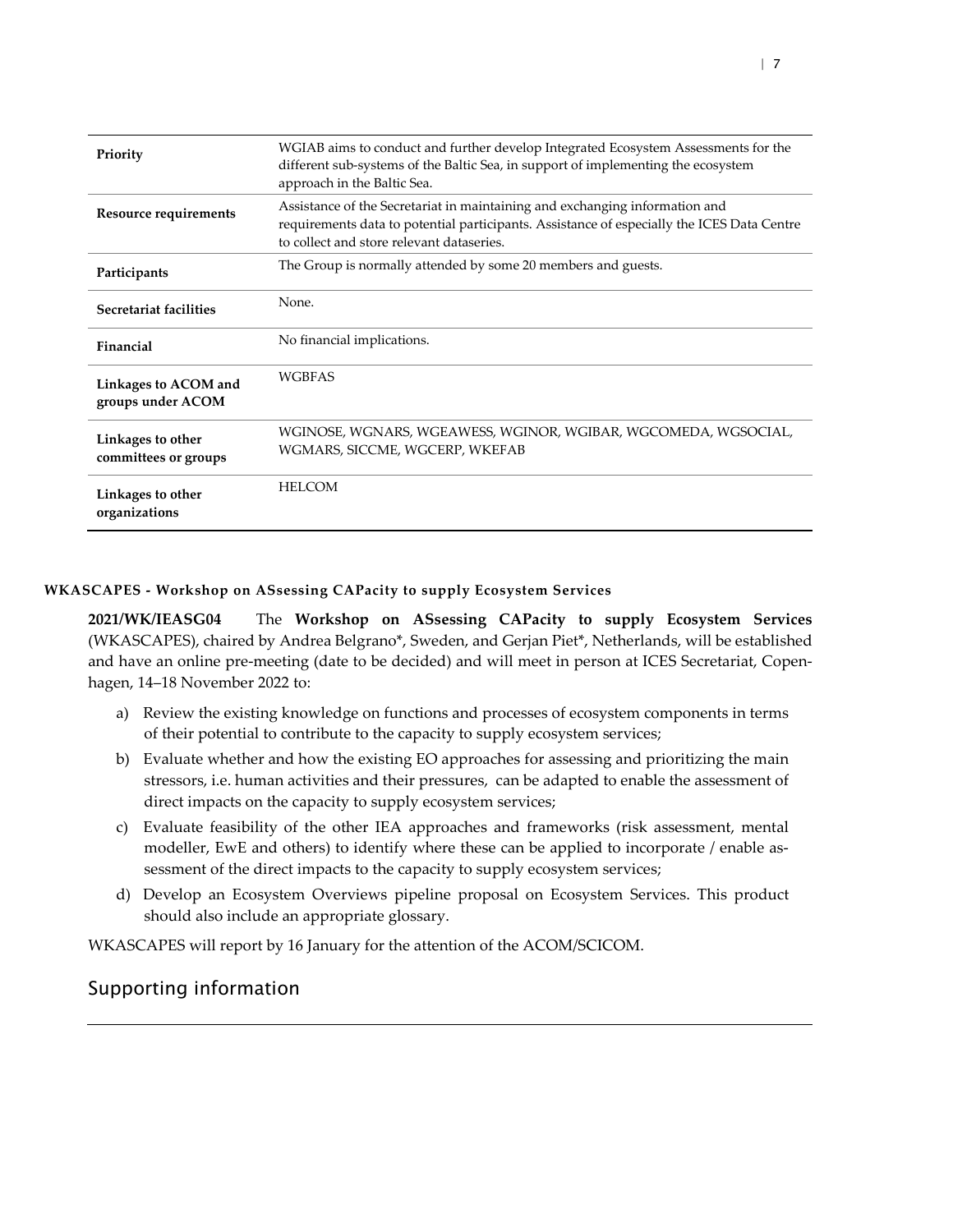| Priority                           | This Group will be established based on WKTRANSPARENT recommendation and will<br>provide the basis for improved Ecosystem Overviews by evaluating existing IEA/EO<br>approaches with the perspective of extending them to include Ecosystem Services (ES). This<br>should also allow relevant ICES expert groups to fill the knowledge gaps for each ecoregion<br>and contribute to the pipeline proposal. Consequently, these activities are considered to hav<br>a very high priority.                                                                                               |
|------------------------------------|----------------------------------------------------------------------------------------------------------------------------------------------------------------------------------------------------------------------------------------------------------------------------------------------------------------------------------------------------------------------------------------------------------------------------------------------------------------------------------------------------------------------------------------------------------------------------------------|
| Scientific justification           | Term of Reference a)<br>Within many ICES WGs there is knowledge on the functioning of the various ecosystem<br>components. This knowledge has not been used in relation to the ecosystem capacity to<br>supply ecosystem services. This WK will provide that link.<br>Term of Reference b)                                                                                                                                                                                                                                                                                             |
|                                    | The aim of this ToR is to obtain improved Ecosystem Overviews by evaluating existing EO<br>approaches with the perspective of extending them to include Ecosystem Services (ES).<br>Ultimately this should result in an approach that can identify for each ecoregion the main<br>stressors, i.e. human activities and their pressures, which compromise the ecosystem<br>capacity to supply services.<br>Term of Reference c)                                                                                                                                                         |
|                                    | The aim of this ToR is to explore and evaluate how additional/other frameworks/approache<br>already in use by IEA groups can contribute to this approach.<br>Term of Reference d)                                                                                                                                                                                                                                                                                                                                                                                                      |
|                                    | The result of the previous ToRs is an agreed robust framework that can be applied to<br>evaluate the effect of the main stressors that compromise the capacity to supply ecosystem<br>services (ToR b) with an overview of the knowledge gaps in terms of functioning (ToR a)<br>and potential contributions of other frameworks/approaches (ToR c). This provides the basi<br>to develop a pipeline proposal to involve the relevant ICES expert groups. As this involves<br>many different ICES WGs a glossary explaining all the relevant elements of the approach is<br>necessity. |
| Resource requirements              | The research programmes which provide the main input to this group are already<br>underway, and resources are already committed. The additional resource required to<br>undertake additional activities in the framework of this group is negligible.                                                                                                                                                                                                                                                                                                                                  |
| Participants                       | The Group is normally attended by 20–30 members and guests.                                                                                                                                                                                                                                                                                                                                                                                                                                                                                                                            |
| Secretariat facilities             | None.                                                                                                                                                                                                                                                                                                                                                                                                                                                                                                                                                                                  |
| Financial                          | No financial implications.                                                                                                                                                                                                                                                                                                                                                                                                                                                                                                                                                             |
| Linkages to advisory<br>committees | Direct link to ACOM                                                                                                                                                                                                                                                                                                                                                                                                                                                                                                                                                                    |
| or groups                          | Linkages to other committees WGCEAM, WGRMES, WGECON, WGSOCIAL, WGICA, WGINOSE, WGINOR, WGIBAR,<br>WGEAWESS, WGCOMEDA, WGIAB, WGIEAGS, WGIAZOR, WGITMO, WGMME, WGZE<br>WGSAM, BEWG, JWGBIRD, WGSFD, WKCONSERVE, WKTRANSPARENT, WKINTRA3,<br>WGECO, WKSIHD-BESIO, WGMARS, WGNARS                                                                                                                                                                                                                                                                                                         |
| Linkages to other<br>organizations | EC, OSPAR, HELCOM, NEAFC, PICES, NOAA IEAs, etc.                                                                                                                                                                                                                                                                                                                                                                                                                                                                                                                                       |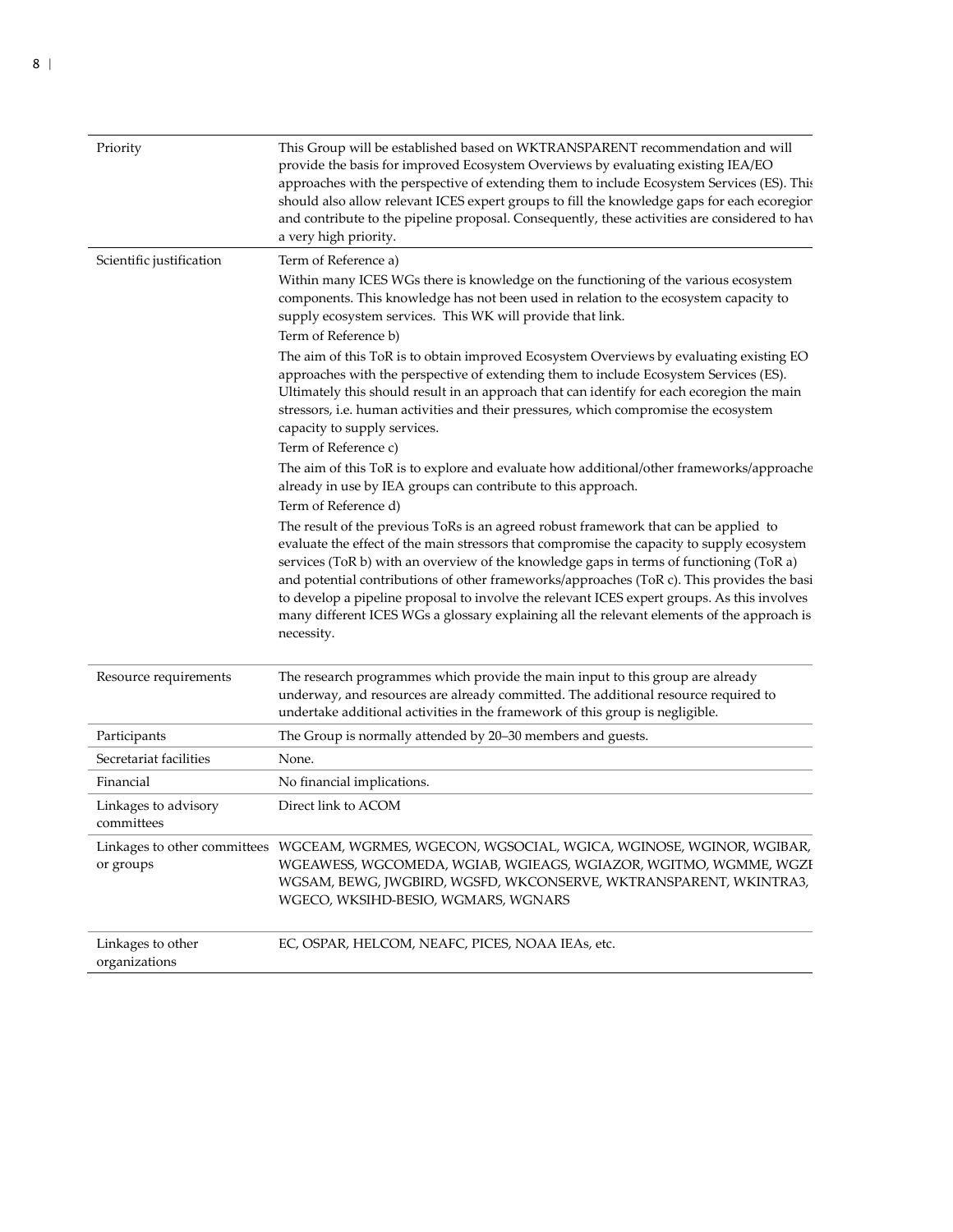### **Resolutions approved in 2021**

### **WGICA - ICES/PICES/PAME Working Group on Integrated Ecosystem Assessment (IEA) for the Central Arctic Ocean**

<span id="page-8-1"></span><span id="page-8-0"></span>**2021/FT/IEASG01** A joint ICES/PICES/PAME Working Group on Integrated Ecosystem Assessment (IEA) for the Central Arctic Ocean (WGICA), chaired by Sei-Ichi Saitoh (Japan), Lis Lindal Jørgensen (Norway) and Martine van den Heuvel-Greve (Netherland) will work on ToRs and generate deliverables as listed in the Table below.

|           | <b>MEETING</b><br><b>DATES</b> | <b>VENUE</b>                                            | <b>REPORTING DETAILS</b>                                                                                           | <b>COMMENTS (CHANGE IN CHAIR,</b><br>ETC.)                                      |
|-----------|--------------------------------|---------------------------------------------------------|--------------------------------------------------------------------------------------------------------------------|---------------------------------------------------------------------------------|
| Year 2022 | 11–13 October                  | ICES HO in<br>Copenhagen,<br>Denmark or<br>Online (TBC) | ICES Scientific Report, 15<br>November to the Integrated<br><b>Ecosystem Assessments Steering</b><br>Group (IEASG) |                                                                                 |
| Year 2023 | April and<br>October           | Town,<br>Country TBD<br>(incl. online)<br>possibilty)   | ICES Scientific Report, 15<br>November to IEASG                                                                    |                                                                                 |
| Year 2024 | April and<br>October           | Town,<br>Country TBD<br>(incl. online)<br>possibilty)   | Final ICES Scientific Report by<br>15 November to IEASG                                                            | To plan for the 2025 publication of<br>the Cooperative Research Report<br>(CRR) |

| <b>TOR</b> | <b>DESCRIPTION</b>                                                                                                                                                         | <b>BACKGROUND</b>                                                                                                                                                                                                                | <b>SCIENCE PLAN</b><br><b>CODES</b> | <b>DURATION</b> | <b>EXPECTED DELIVERABLES</b>                                                                                                                                                                                                       |
|------------|----------------------------------------------------------------------------------------------------------------------------------------------------------------------------|----------------------------------------------------------------------------------------------------------------------------------------------------------------------------------------------------------------------------------|-------------------------------------|-----------------|------------------------------------------------------------------------------------------------------------------------------------------------------------------------------------------------------------------------------------|
| A          | Identify and prioritize the<br>relevant social, economic,<br>and ecological (SEE) ques-<br>tions to be asked for the<br>CAO in collaboration with<br>the PAME CAO project. | To be used in identifying<br>which key questions are<br>relevant to stakeholders in the<br>CAO                                                                                                                                   | 1.1<br>1.2                          | Year 1-2        | Relevant stakeholders and<br>SEE questions for the<br>present and future summer-<br>ice free CAO.                                                                                                                                  |
|            | Identify relevant audi-<br>ence/stakeholders to the<br>CAO-integrated ecosystem<br>assessment (IEA).                                                                       |                                                                                                                                                                                                                                  |                                     |                 |                                                                                                                                                                                                                                    |
| B          | titative<br>and<br>existing information already and impacts<br>compiled in the WG's re-<br>ports, EOs and CRR.                                                             | Identify priority semi-quan- To link the social, economical,<br>quantitative physical, chemical and<br>methods for doing <i>relevant</i> biological CAO ecosystem to<br>IEA for the CAO based on the human activities, pressures | 2.1<br>2.2                          | Year 2-3        | Overview of available da-<br>tasets, methods and tools<br>(qualitative, quantitative &<br>semi-quantitative as appro-<br>priate), assessment meth-<br>ods, and initiation of<br>analyses. Identification of<br>key knowledge gaps. |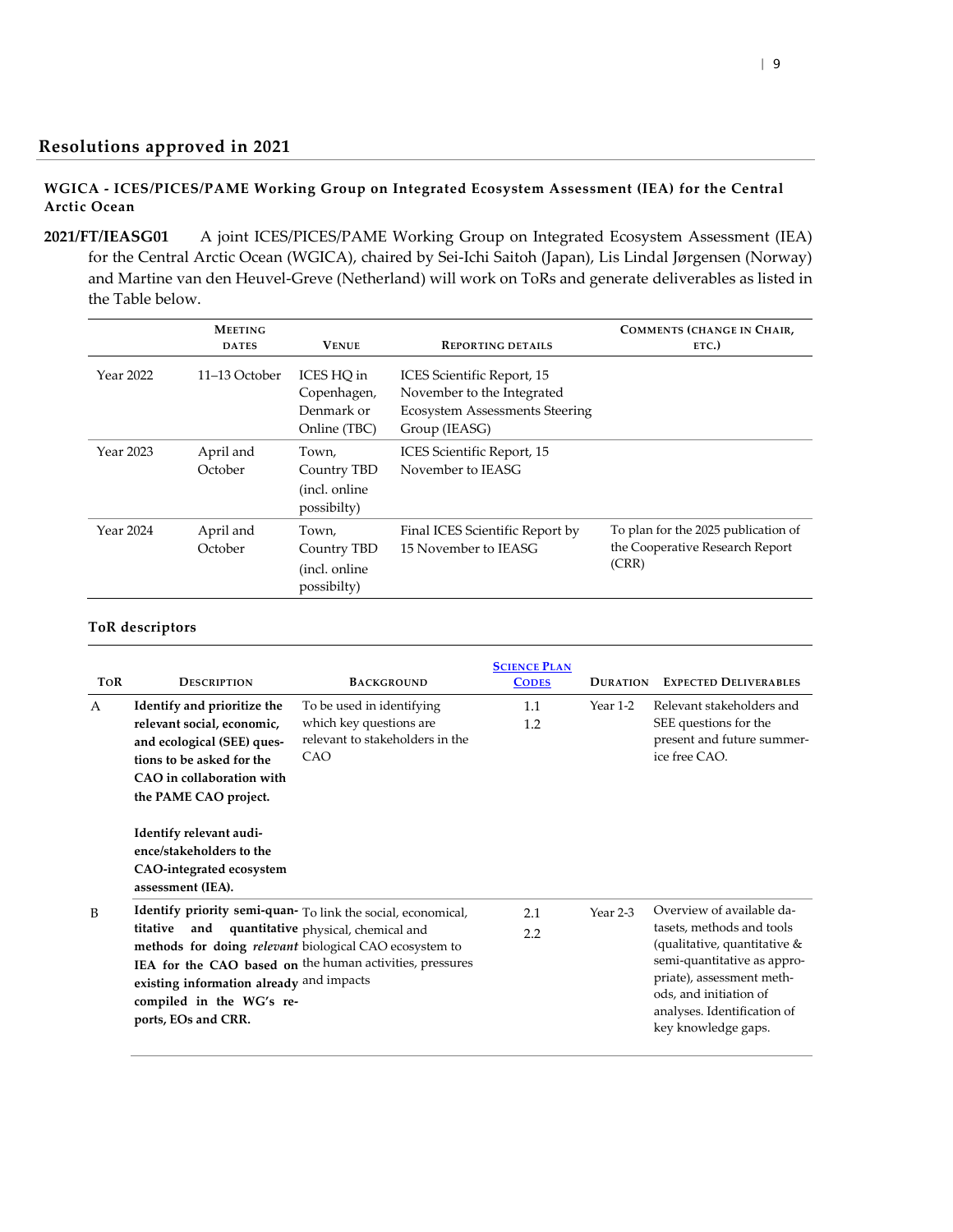| Integrate and prioritize<br>scientific SEE questions into showing qualitative and | To provide tentative figures  | 3.1 | Year 2-3 | One or more output(s) (e.g.<br>risk assessment, ITA, |
|-----------------------------------------------------------------------------------|-------------------------------|-----|----------|------------------------------------------------------|
| the IEA for the CAO, this                                                         | semiquantitative/quantitative |     |          | conceptual and ecosystem                             |
| will include collaboration                                                        | linkages between identified   |     |          | models) of the CAO IEA to                            |
| and development of                                                                | components of the IEA,        |     |          | be published in the open                             |
| methods with relevant                                                             | including risk and confidence |     |          | source ICES reports series.                          |
| IEASG and HAPISG groups. based on existing socio,                                 |                               |     |          |                                                      |
|                                                                                   | economic and ecologic         |     |          |                                                      |
|                                                                                   | information.                  |     |          | Begin drafting the Coopera-                          |
|                                                                                   |                               |     |          | Research<br>Report<br>tive                           |
|                                                                                   |                               |     |          | (CRRs) on Human Activi-                              |
|                                                                                   |                               |     |          | ties and existing Manage-                            |
|                                                                                   |                               |     |          | ment Bodies and Integrated                           |
|                                                                                   |                               |     |          | Ecosystem<br>Assessment                              |
|                                                                                   |                               |     |          | methods and processes.                               |
|                                                                                   |                               |     |          |                                                      |

| Year 1 | Identify the stakeholders and key scientific questions for an IEA of the CAO                                         |
|--------|----------------------------------------------------------------------------------------------------------------------|
| Year 2 | Identify and initiate IEA method(s) to address the key scientific questions                                          |
| Year 3 | Begin drafting the CRR section on IEA methods and processes to be included as part of the final report for this term |

| Priority               | The current activities of this Group will lead ICES-PICES-PAME into issues related to the<br>development of an Integrated Ecosystem Assessments for the Central Arctic Ocean as a step<br>towards implementing an ecosystem approach in the region. These activities are considered to<br>have a very high priority in this rapidly changing ecosystem and will also contribute towards<br>advancing ecosystem science as identified as a priority of the ICES Science Plan. |
|------------------------|------------------------------------------------------------------------------------------------------------------------------------------------------------------------------------------------------------------------------------------------------------------------------------------------------------------------------------------------------------------------------------------------------------------------------------------------------------------------------|
| Resource requirements  | Assistance of ICES Secretariat in maintaining and exchanging information and data to<br>potential participants, especially the services of the ICES data centre to generate data tables<br>for analysis from selected variables held in the database and potentially webhosting relevant<br>material. Assistance in the steps of the IEA process. Reporting support.                                                                                                         |
| Participants           | 20-50 ICES-PICES-PAME members and guests                                                                                                                                                                                                                                                                                                                                                                                                                                     |
| Secretariat facilities | Meeting support (both in person and online)                                                                                                                                                                                                                                                                                                                                                                                                                                  |
| Financial              | No financial implications identified                                                                                                                                                                                                                                                                                                                                                                                                                                         |
| under ACOM             | Linkages to ACOM and groups ACOM (CRR will advance sections of the CAO Ecosystem Overview)                                                                                                                                                                                                                                                                                                                                                                                   |
| groups                 | Linkages to other committees or IEASG and its working groups, especially WGINOR (Norwegian Sea), WGIBAR (Barents Sea),<br>and WGIEAGS (Greenland Sea), and WGIEANBS-CS (Bering and Chukchi Seas) as these<br>regions encircle the CAO and the Atlantic and Pacific gateways. Other relevant ICES groups<br>conducting work on SEE-related topics include WGBESEO, WGECON, and WGSOCIAL.                                                                                      |
|                        | Linkages to other organizations PICES, Arctic Council working groups, and the Provisional Scientific Coordinating Group<br>(PSCG) of the Agreement to Prevent Unregulated High Seas Fisheries in the Central Arctic<br>Ocean                                                                                                                                                                                                                                                 |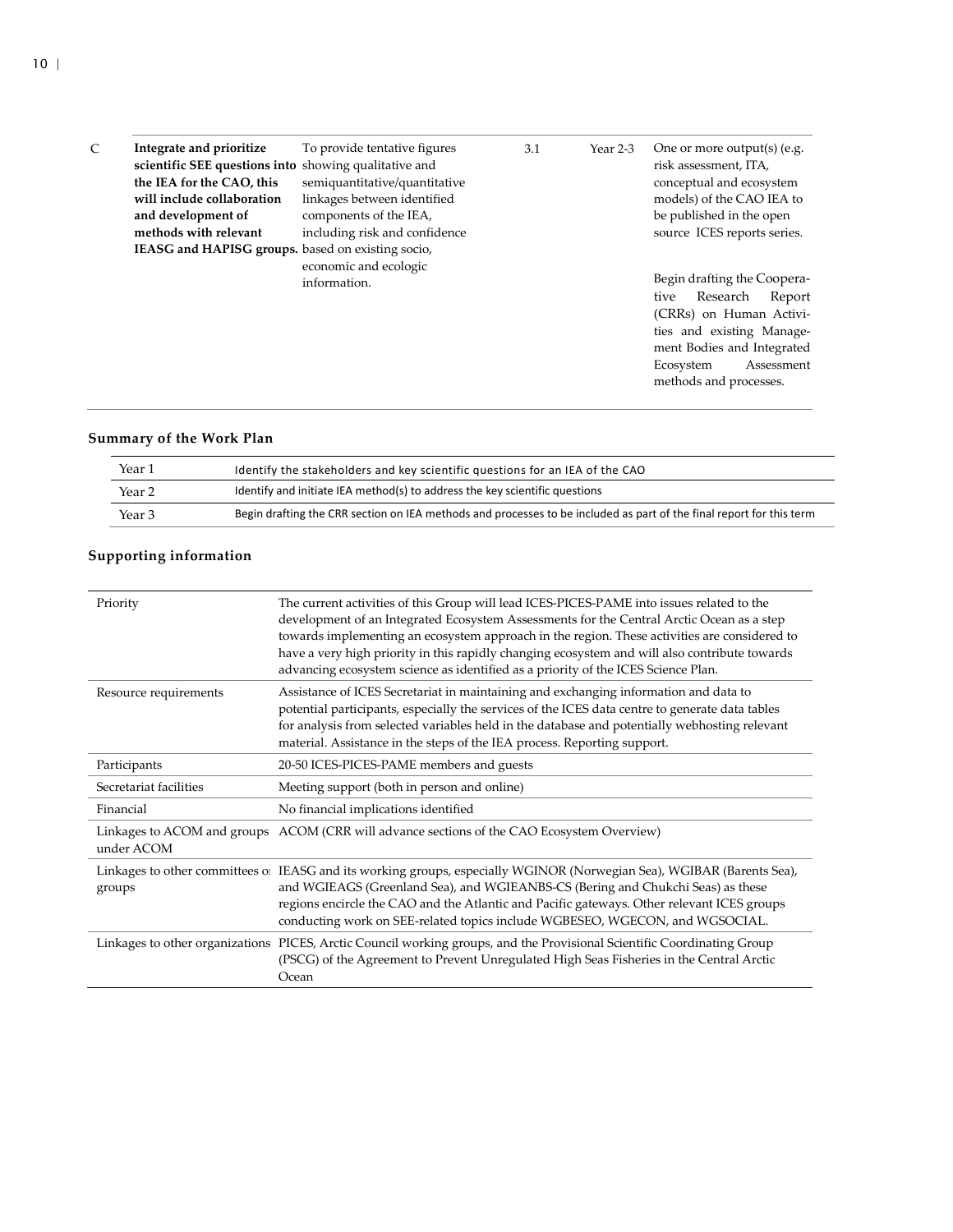### **Resolutions approved 2020**

#### **WGINOSE - Working Group on North Sea Integrated Ecosystem Assessment**

<span id="page-10-1"></span><span id="page-10-0"></span>**2020/FT/IEASG01** The **Working Group on North Sea Integrated Ecosystem Assessment (WGINOSE)**, chaired by Andrew Kenny, UK and Morten Skogen\*, Norway, will work on ToRs and generate deliverables as listed in the Table below.

|           | <b>MEETING</b><br><b>DATES</b> | <b>VENUE</b>      | <b>REPORTING DETAILS</b>                                     | <b>COMMENTS (CHANGE IN</b><br>CHAIR, ETC.)                   |
|-----------|--------------------------------|-------------------|--------------------------------------------------------------|--------------------------------------------------------------|
| Year 2021 | $10 - 14$<br>May               | Online<br>meeting | E-evaluation                                                 | Change of chairs: Morten<br>Skogen, replacing Erik<br>Olsen. |
| Year 2022 | $9-13$ May                     | ICES HO           | E-evaluation                                                 |                                                              |
| Year 2023 | <b>TBD</b><br>April/May        | ICES HO           | Final ICES Scientific<br>Report by 31 May to<br><b>IEASG</b> |                                                              |

#### **ToR descriptors[1](#page-10-2)**

 $\overline{\phantom{a}}$ 

| ToR | <b>DESCRIPTION</b>                                                                                                                                                                                                                                                                                                                                                                                                         | <b>BACKGROUND</b>                                                                                   | <b>SCIENCE PLAN</b><br><b>CODES</b> | <b>DURATION</b> | <b>EXPECTED</b><br><b>DELIVERABLES</b>                                                                                              |
|-----|----------------------------------------------------------------------------------------------------------------------------------------------------------------------------------------------------------------------------------------------------------------------------------------------------------------------------------------------------------------------------------------------------------------------------|-----------------------------------------------------------------------------------------------------|-------------------------------------|-----------------|-------------------------------------------------------------------------------------------------------------------------------------|
| a   | Update and operationalise<br>strata specific ecosystem<br>trends analysis including<br>the development and/or<br>application of 'warning'<br>indicators of ecosystem<br>state by working closely<br>with WGECO, WGSFD and<br>WKINTRA. Investigate<br>methods for<br>communicating trends in<br>ecosystem state, especially<br>significant changes, using<br>ecosystem summary sheet<br>or report card style<br>approaches. | a) Science Requirements<br>b) Support Advisory<br>Requirements<br>c) Requirements from<br>other EGs | 1.1, 2.1                            |                 | 3 years and on-Review paper on<br>going annually report card/ESS<br>methods in<br>supporting IEA<br>science that supports<br>advice |

<span id="page-10-2"></span><sup>1</sup> Avoid generic terms such as "Discuss" or "Consider". Aim at drafting specific and clear ToR, the delivery of which can be assessed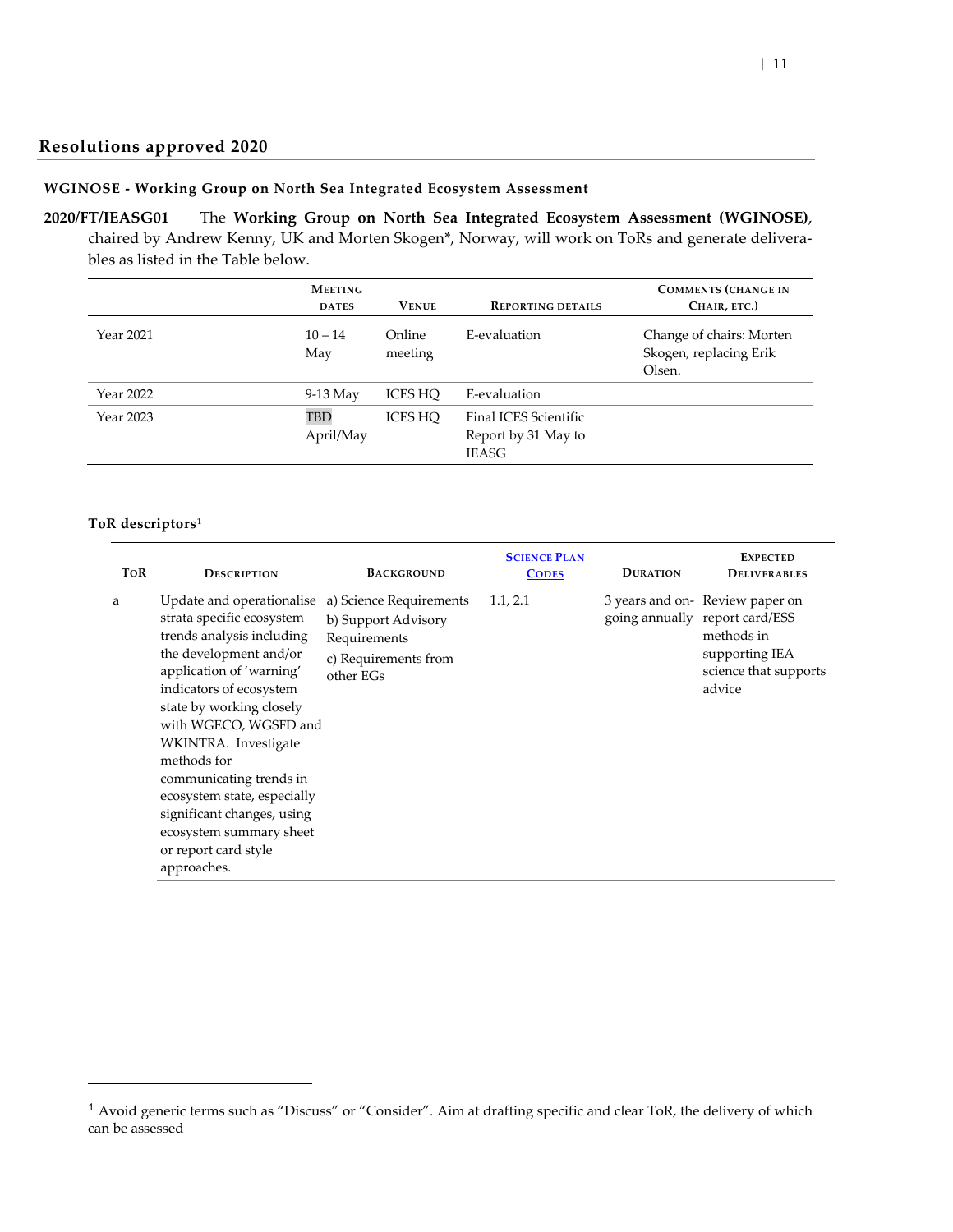| b | Operationalise the<br>integration of human<br>activity and pressure data,<br>including data pathways,<br>into strata specific IEAs for<br>the Greater North Sea<br>Ecoregion distinguishing<br>between fixed structures<br>(e.g. pipelines, windfarms)<br>and on-going activities<br>(e.g. dredging, fishing,<br>shipping, underwater<br>noise, litter) by working<br>with WGSFD, WGSHIP,<br><b>WGCEAM</b> to establish<br>appropriate methods for<br><b>CEAs</b> | a) Science Requirements<br>c) Requirements from<br>other EGs                             | 4.1           |                             | 3 years and on- Updated dynamic<br>going annually map of assessed<br>human activities,<br>pressures and<br>impacts for<br>WGINOSE webpage. |
|---|-------------------------------------------------------------------------------------------------------------------------------------------------------------------------------------------------------------------------------------------------------------------------------------------------------------------------------------------------------------------------------------------------------------------------------------------------------------------|------------------------------------------------------------------------------------------|---------------|-----------------------------|--------------------------------------------------------------------------------------------------------------------------------------------|
| C | Continue to develop and<br>test/validate strata specific<br>decision support tools to<br>support ecosystem man-<br>agement and advice (e.g.<br>through mental models,<br>bow-tie and EwE/Ecospace<br>models and network<br>analysis)                                                                                                                                                                                                                              | a) Science Requirements                                                                  | 2.2, 2.3, 3.2 | going annually of validated | 3 years and on- Paper on application<br>qualitative ecosystem<br>models in supporting<br>ecosystem<br>assessments and<br>management advice |
| d | Update the greater North<br>Sea Ecosystem Overview<br>as required                                                                                                                                                                                                                                                                                                                                                                                                 | a) Science Requirements<br>b) Advisory Requirements<br>c) Requirements from<br>other EGs | 1.2, 2.1      | As required -<br>ongoing    | <b>Updated North Sea</b><br>ecosystem overview                                                                                             |

| Year 1 | The first year will focus on further development of strata specific trend analysis and communication,<br>especially in relation to 'warning' indcators and scoping ecosystem summary sheet/report card reporting at<br>the North Sea scale. Work will also begin on drafting a review paper on trend analysis methods and<br>communication approaches for IEA science that supports advice. Updates on human activities, pressures<br>and impacts, especially in relation to CPUE and fisheries data from the English Channel will be<br>undertaken. Further development of ecosystem assessment support tools, especially in relation to<br>validating conceptual model outputs will be undertaken and a paper describing the integration of<br>quantitative/qualitative models will be finalised. |
|--------|-----------------------------------------------------------------------------------------------------------------------------------------------------------------------------------------------------------------------------------------------------------------------------------------------------------------------------------------------------------------------------------------------------------------------------------------------------------------------------------------------------------------------------------------------------------------------------------------------------------------------------------------------------------------------------------------------------------------------------------------------------------------------------------------------------|
| Year 2 | In addition to continuing work on the above items, a stakeholder workshop will be convened for the<br>Kattegat so as to update stakeholders and managers on the validation and refinement of the Kattegat<br>assessment tool/model, effectively as a follow on to WKKEMSSP. Plans will also be initiated to implement<br>additional strata specific EwE models of the North Sea (e.g. Southern Bight and Norwegian Trench) so as to<br>initaite subsequent follow-up engagement with stakeholders in these two regions. An update of the North<br>Sea ecosystem overview will also be initiated this year.                                                                                                                                                                                          |
| Year 3 | In addition to continuing with activities initiated in year 1 and 2, additional stakeholder workshops wil be<br>organised as follow-on to either the Norwegian Trench and/or Southern Bight strata.                                                                                                                                                                                                                                                                                                                                                                                                                                                                                                                                                                                                 |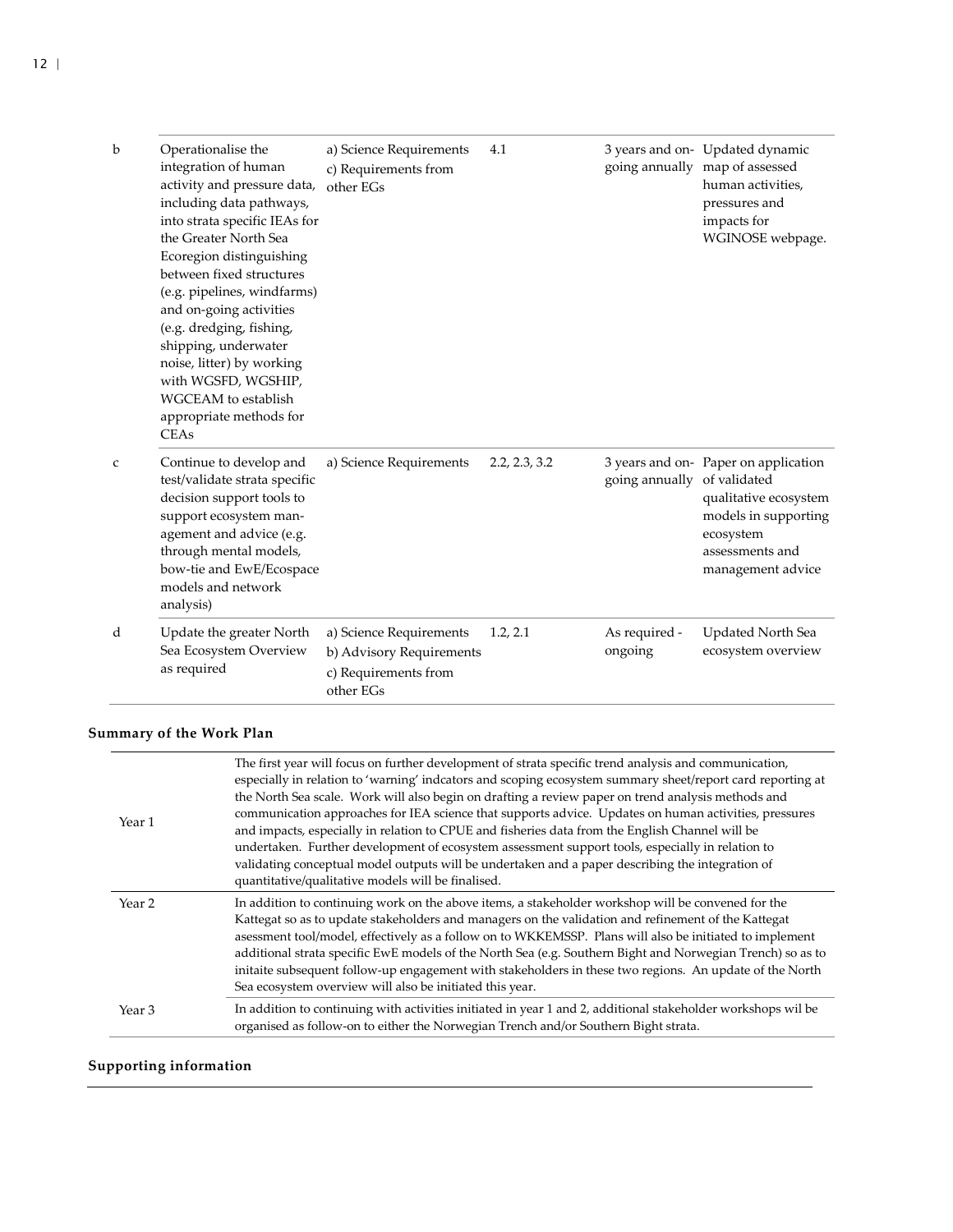| Priority                                  | The current activities of this Group will lead ICES into issues related to the development<br>of Integrated Ecosystem Assessments for the North Sea (a data rich ecosystem) as a step<br>towards implementing the ICES Science Plan and the ecosystem approach, these<br>activities are considered to have a very high priority. |
|-------------------------------------------|----------------------------------------------------------------------------------------------------------------------------------------------------------------------------------------------------------------------------------------------------------------------------------------------------------------------------------|
| Resource requirements                     | Assistance of the Secretariat in maintaining and exchanging information and data to<br>potential partcipants, especially the services of the ICES data centre to generate data<br>tables for analysis from selected variables held in the database and potentially web-<br>hosting relevant material                             |
| Participants                              | The Group is generally attended by 10–20 members and guests.                                                                                                                                                                                                                                                                     |
| Secretariat facilities                    | None.                                                                                                                                                                                                                                                                                                                            |
| Financial                                 | No financial implications.                                                                                                                                                                                                                                                                                                       |
| under ACOM                                | Linkages to ACOM and group Relevant to the work of ACOM and SCICOM                                                                                                                                                                                                                                                               |
| Linkages to other committees<br>or groups | There is a very close working relationship with all the IEASG working groups. It is also<br>very relevant to the following ICES expert groups: WGSFD, WGECO, WGSHIP,<br>WGCEAM, WKINTRA, WGBESIO, WGFBIT                                                                                                                         |
| Linkages to other<br>organizations        | OSPAR, NAFO, DG-ENV, DG-MARE                                                                                                                                                                                                                                                                                                     |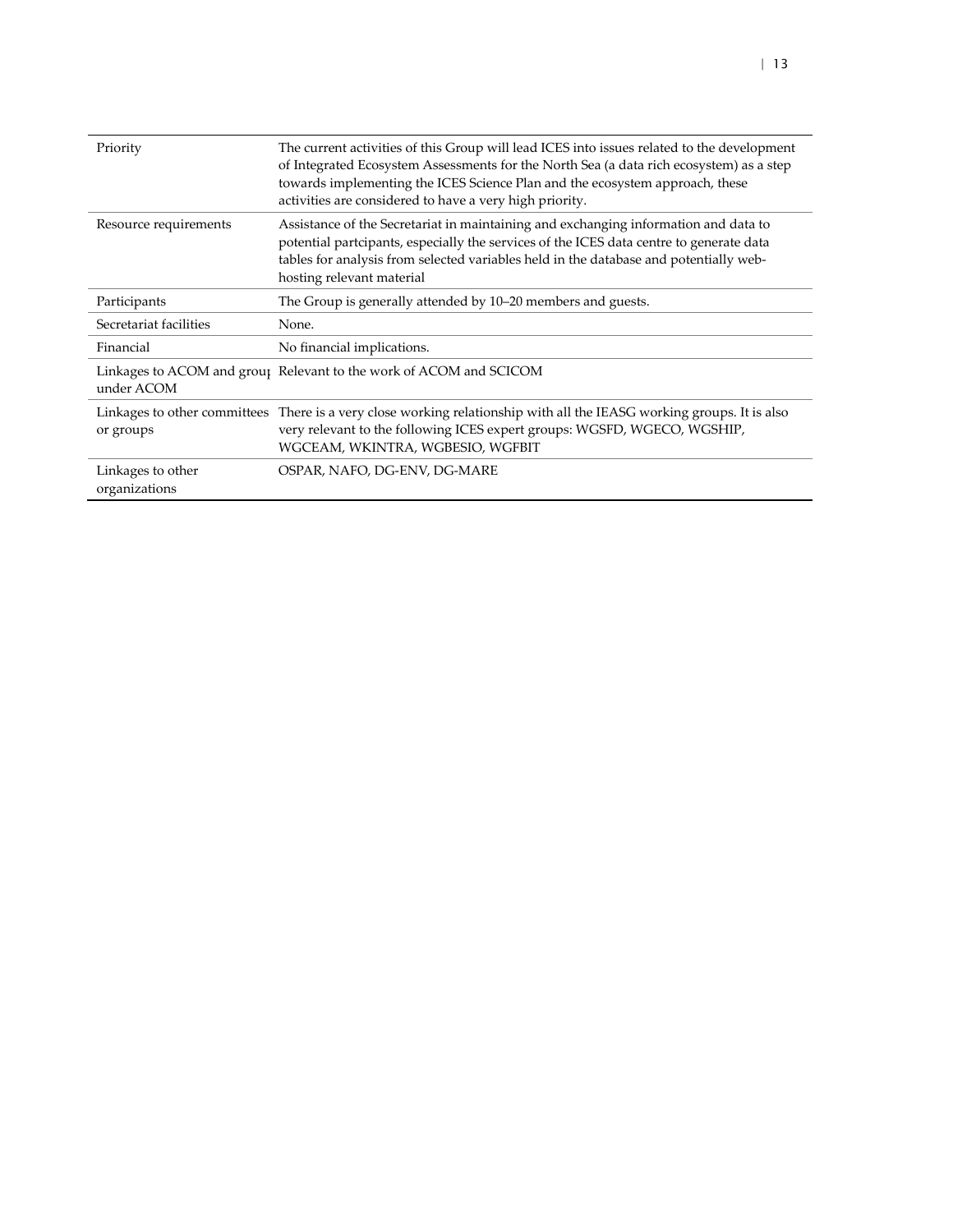### **WGSOCIAL - Working Group on Social Indicators**

**2020/FT/IEASG02** The **Working Group on SOCIAL indicators** (WGSOCIAL), chaired by, Amber Himes-Cornell, FAO, and Marloes Kraan, Netherlands, and will work on ToRs and generate deliverables as listed in the Table below.

<span id="page-13-0"></span>

|                  | <b>MEETING</b><br><b>DATES</b> | <b>VENUE</b>   | <b>REPORTING DETAILS</b>                      | <b>COMMENTS</b><br>(CHANGE IN CHAIR, ETC.)       |  |
|------------------|--------------------------------|----------------|-----------------------------------------------|--------------------------------------------------|--|
|                  | 30 March                       | Online meeting |                                               |                                                  |  |
| <b>Year 2021</b> | 17 May                         | Online meeting | E-evaluation                                  | Lisa L. Colburn will step down<br>by end- $2021$ |  |
|                  | 10, 11, 15, 17, 18<br>June     | Online meeting |                                               |                                                  |  |
| <b>Year 2022</b> | $9-10$ May                     | Online meeting | E-evaluation                                  |                                                  |  |
|                  | 16-19 May                      | Online meeting |                                               |                                                  |  |
| <b>Year 2023</b> | TBD                            | Europe         | Final ICES Scientific report<br>by (TBD) 2021 |                                                  |  |

### **ToR descriptors 2021 – 2023**

| <b>TOR</b>  | <b>DESCRIPTION</b>                                                                                                                                                                                                                                                                                                                                                   | <b>BACKGROUND</b>                                                                                                                                                                                                                                                                                               | SCI-<br><b>ENCE</b><br><b>PLAN</b><br><b>CODES</b> | DU-<br>$RA-$<br><b>TION</b> | <b>EXPECTED DELIVE-</b><br><b>RABLES</b>                             |
|-------------|----------------------------------------------------------------------------------------------------------------------------------------------------------------------------------------------------------------------------------------------------------------------------------------------------------------------------------------------------------------------|-----------------------------------------------------------------------------------------------------------------------------------------------------------------------------------------------------------------------------------------------------------------------------------------------------------------|----------------------------------------------------|-----------------------------|----------------------------------------------------------------------|
| a           | To continue building capacity for<br>social science in ICES, giving<br>consideration to research and<br>institutional needs in all ICES<br>member countries, as well as useful<br>connections to international marine/<br>fisheries social science organizations,<br>such as the Society for Applied<br>Anthropology and the Centre for<br>Maritime Research (MARE). | This builds on the initial scoping<br>exercise within ICES to expand<br>social science capacity building<br>efforts, but also ensures<br>coordination of activities with<br>other international bodies and<br>links to the wider scoping work<br>in the Strategic Initiative for the<br>Human Dimension (SIHD). | 5.4, 6.6                                           | Years<br>$1 - 3$            | Annual<br>reporting                                                  |
| $\mathbf b$ | To identify and report on culturally<br>relevant social indicators and<br>community data gaps that point to<br>priorities for data collection, research,<br>institutional needs, and training in all<br>ICES member countries; and where<br>possible propose systems to collect<br>missing data.                                                                     | To aid prioritization of data<br>collection, management and<br>analysis to enable qualitative<br>and quantitative analyses of<br>social issues for Ecosystem<br>Overviews, Integrated<br>Ecosystem Assessments and<br>future advice requests. The ToR<br>also links to ICES Data Centre.                        | 4.2, 5.4,<br>6.6, 7.1,<br>7.2, 7.7                 | Years<br>$1 - 3$            | Annual<br>reporting,<br>potentially also<br>scientific<br>manuscript |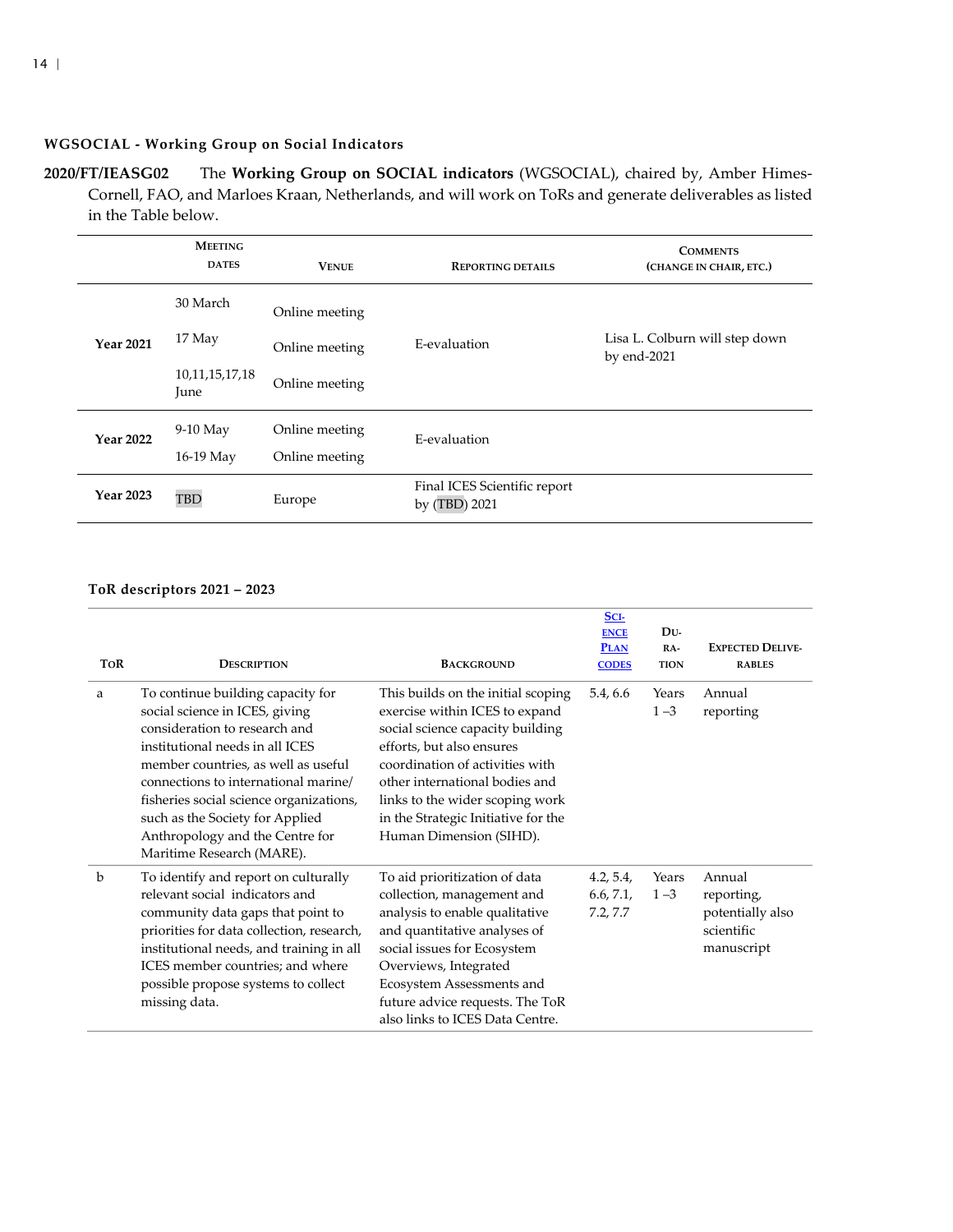| C | To investigate the approaches,<br>methods, tools and information flow<br>needed to provide trade-off analysis<br>of the impacts of alternative<br>management measures on<br>communities and stakeholder groups | To develop a system to support<br>potential future advice requests<br>and development of Ecosystem<br>Overviews and Integrated<br>Ecosystem Assessments.                                         | 5.4, 5.8,<br>6.5, 7.3,<br>7.5, 7.6         | Years<br>$1 - 3$ | Annual<br>reporting                                                     |
|---|----------------------------------------------------------------------------------------------------------------------------------------------------------------------------------------------------------------|--------------------------------------------------------------------------------------------------------------------------------------------------------------------------------------------------|--------------------------------------------|------------------|-------------------------------------------------------------------------|
| d | To assess and report on the social and<br>cultural significance of commercial<br>fishing and its management for<br>selected coastal regions in the ICES<br>area                                                | To support future potential<br>advice requests and<br>development of Ecosystem<br>Overviews and Integrated<br>Eosystem Assessments.                                                              | 2.7, 5.8,<br>6.6, 7.1,<br>7.2, 7.7         | Years<br>$1 - 3$ | Annual<br>reporting,<br>potentially also<br>scientific<br>manuscript(s) |
| e | To coordinate the provision of<br>culturally relevant social indicators<br>and analysis as part of integrated<br>socio-ecological evaluations in<br>support of Ecosystem-Based<br>Management.                  | To contibute to the development<br>of a framework for integrated<br>assessment of alternative<br>scenarios for marine fisheries, as<br>part of broader Ecosystem-Based<br>Management approaches. | 2.7, 4.3,<br>6.5, 6.6,<br>7.1, 7.2,<br>7.7 | Years<br>$1 - 3$ | Annual<br>reporting                                                     |

| Year 1            | Continue the current work and identification of ongoing needs for social science in ICES (ToR a). Continuor<br>defining culturally relevant social indicators and identifying data gaps for specific contexts and<br>applications (ToR b). Link with the work on social indicators of STECF. Start work on defining the<br>information flow needed to provide trade-off analysis (ToR c). Develop and maintain connections with<br>other relevant groups within and outside ICES (ToRs a and e). Collaborate with WGECON on shared case<br>studies (ToR e). Produce Interim Report. |
|-------------------|-------------------------------------------------------------------------------------------------------------------------------------------------------------------------------------------------------------------------------------------------------------------------------------------------------------------------------------------------------------------------------------------------------------------------------------------------------------------------------------------------------------------------------------------------------------------------------------|
| Year <sub>2</sub> | Work toward completion of case studies with WGECON (ToRs b, c and d) and assessing the social and<br>cultural significance of commercial fishing (ToR d). Work with other relevant groups within and outside<br>ICES (ToR e). Produce Interim Report.                                                                                                                                                                                                                                                                                                                               |
| Year <sub>3</sub> | Aim to complete ToR c, d, and e, including the planned manuscripts. Discuss and plan strategies and<br>concrete steps for future work. Produce Final Report.                                                                                                                                                                                                                                                                                                                                                                                                                        |

| Priority | Nations are concerned about the sustainability of fish stocks and marine ecosystems,<br>not least because they can contribute to human well-being and food security;<br>therefore, these natural resources have a societal value. The social dimension is<br>increasingly an integral part of marine science and scientific advice regarding the use<br>and conservation of marine resources.                                                                                                                                               |
|----------|---------------------------------------------------------------------------------------------------------------------------------------------------------------------------------------------------------------------------------------------------------------------------------------------------------------------------------------------------------------------------------------------------------------------------------------------------------------------------------------------------------------------------------------------|
|          | In 2017, ICES realised that the demand for science and advice to address social and<br>societal considerations was increasing, and the Strategic Initiative on the Human<br>Dimension (SIHD) has served to raise the profile of social science in ICES in the last<br>few years. With WGSOCIAL, ICES has an EG that addresses social issues and focuses<br>primarily on the development of social metrics and core social analyses that are<br>demanded in parts of the ICES network (e.g., further development of ecosystem<br>overviews). |
|          | The benefits of expanding the engagement of ICES in social science were highlighted<br>in the MSEAS meeting 2016, resulting in a second MSEAS meeting, planned for 2021.                                                                                                                                                                                                                                                                                                                                                                    |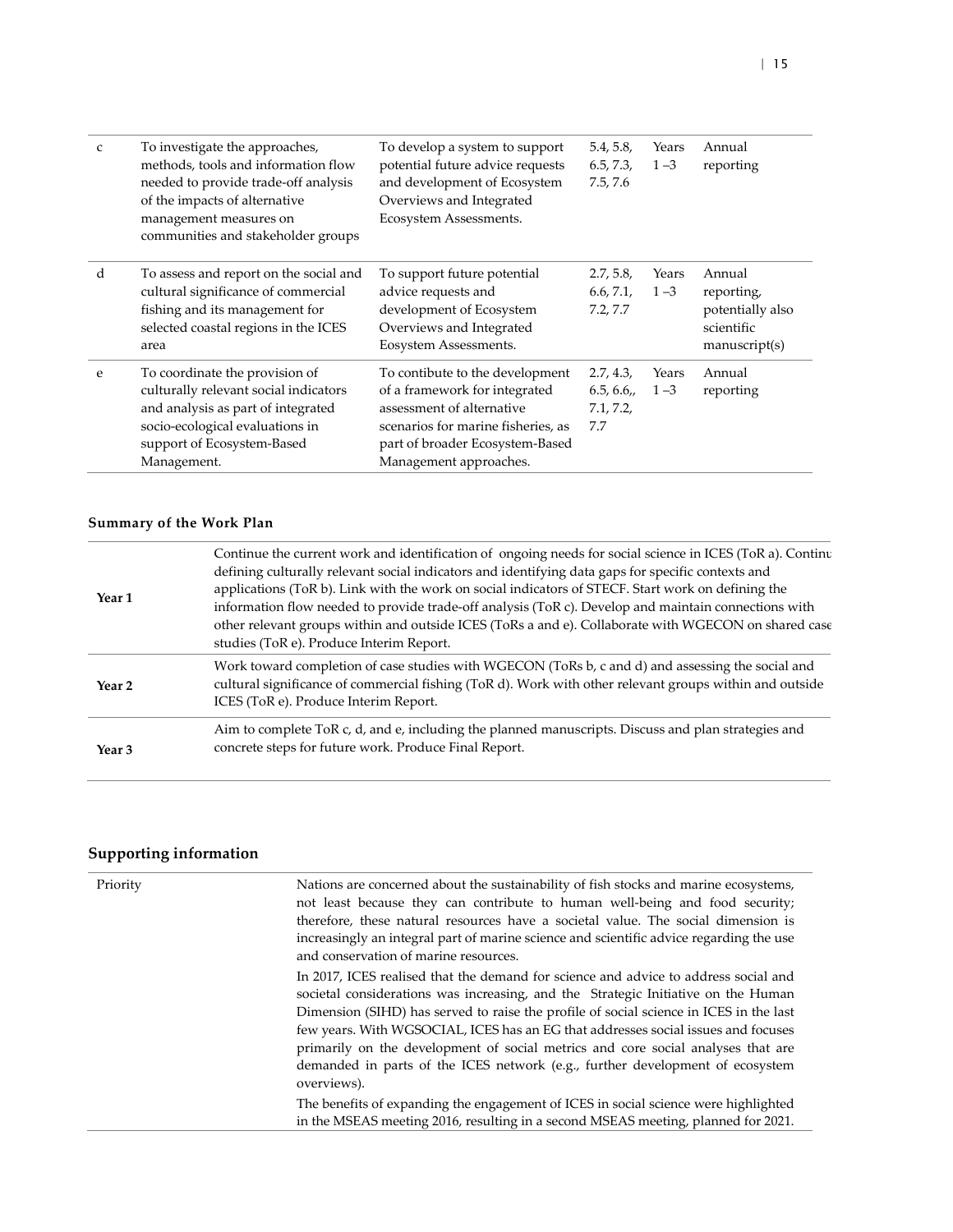|                                           | The recent ICES webinar on COVID-19 also demonstrated the value of social science<br>for marine science and ICES commitment to it. Although there has been no official<br>request of social indicators as of 2020, it is clear that interest is growing for<br>interdisciplinary approaches. DGMARE is also exploring what the social dimension<br>of the Common Fisheries Policy is and can be. Within ICES there is recognition that it<br>is desirable to add social metrics to ICES ecosystem overviews and thus to recognize<br>people and their livelihoods as part of the ecosystem. |  |  |
|-------------------------------------------|---------------------------------------------------------------------------------------------------------------------------------------------------------------------------------------------------------------------------------------------------------------------------------------------------------------------------------------------------------------------------------------------------------------------------------------------------------------------------------------------------------------------------------------------------------------------------------------------|--|--|
| Resource requirements                     | The group will rely on ongoing international and national research projects to<br>support involvement of WGSOCIAL members. WGSOCIAL will work with the ICES<br>Data Centre to obtain port data in order to develop a socio-economic product for the<br>ecosystem overviews.                                                                                                                                                                                                                                                                                                                 |  |  |
| Participants                              | 41 participants, from 15 countries                                                                                                                                                                                                                                                                                                                                                                                                                                                                                                                                                          |  |  |
| Secretariat facilities                    | None.                                                                                                                                                                                                                                                                                                                                                                                                                                                                                                                                                                                       |  |  |
| Financial                                 | No financial implications.                                                                                                                                                                                                                                                                                                                                                                                                                                                                                                                                                                  |  |  |
| Linkages to ACOM and groups<br>under ACOM | In the longer term the EG will be ready to support ACOM in addressing advisory<br>requests from ICES clients if these are forthcoming.                                                                                                                                                                                                                                                                                                                                                                                                                                                      |  |  |
| Linkages to other committees or           | The subject area of this EG has close linkage with the following ICES groups:<br>WGEAWESS, WGBESEO, WKCONSERVE, WGMARS, WGCOMEDA, WGIMM,<br>WGBIE, WGIAB, WGSEDA, WGECON, WGIMM, WGRMES, WGNARS, WGHIST<br>and the Strategic Initiative SIHD.                                                                                                                                                                                                                                                                                                                                               |  |  |
| groups                                    | Frequent interaction with WGECON and SIHD is especially important to ensure the<br>smooth and efficient introduction of further social and economic science into the ICES<br>network.                                                                                                                                                                                                                                                                                                                                                                                                       |  |  |
| Linkages to other organizations           | Society of Applied Anthropologists (SfAA), NOAA Fisheries Human Dimensions and<br>IEA Program, the Centre for Maritime Research (MARE), the Intergovernmental<br>Platform on Biodiversity and Ecosystem Services (IPBES),<br>science-policy<br>Organistation for Economic Cooperation and Development (OECD), Scientific,<br>Technical and Economic Committee for Fisheries (STECF EWG 20-14), Coast Action,<br>PICES, IMBER Human Dimension group, Future Coasts                                                                                                                           |  |  |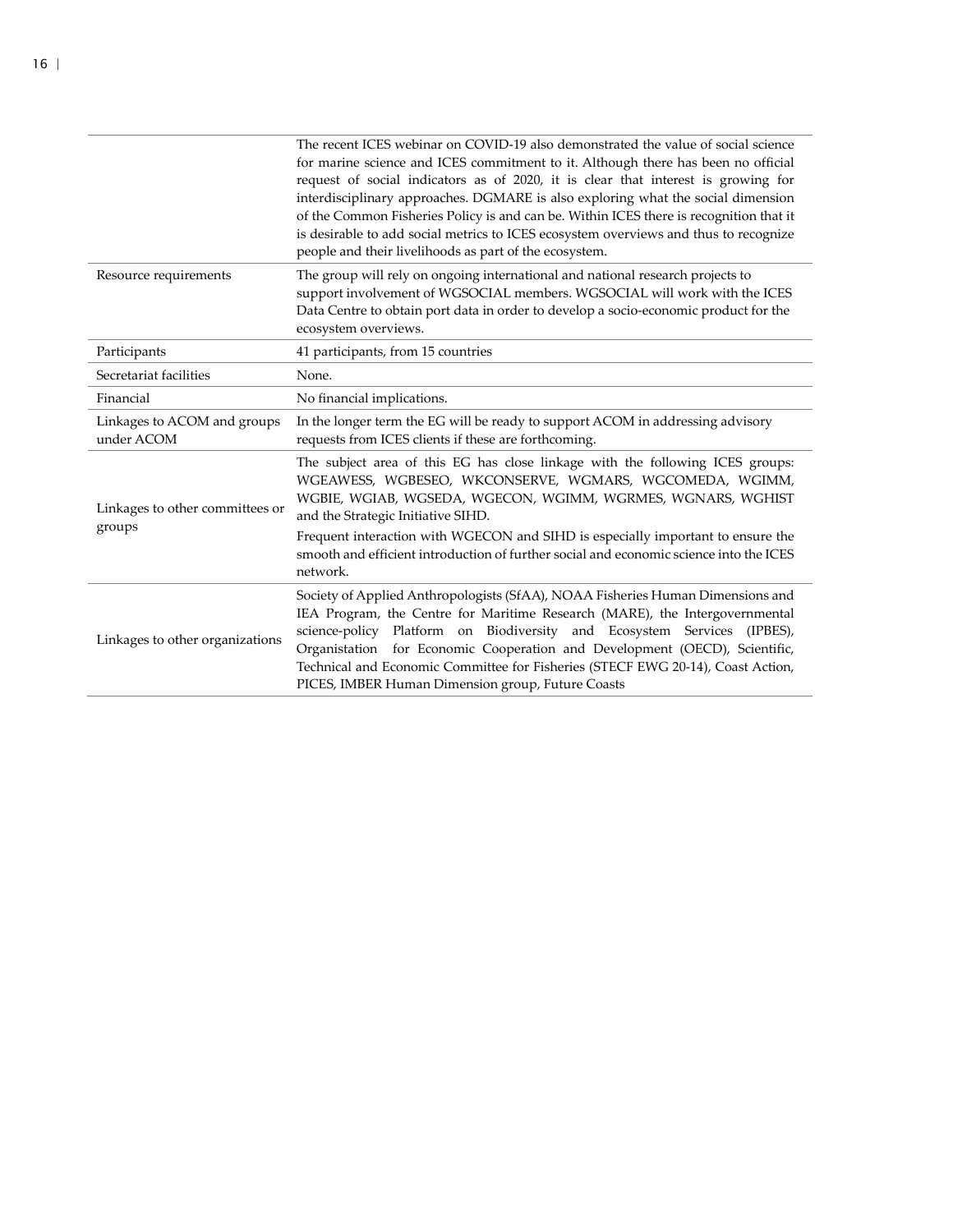### **WGIPEM - Working Group on Integrative, Physical-biological, and Ecosystem Modelling**

<span id="page-16-0"></span>**2021/FT/IEASG06** The **Working Group on Integrative, Physical-biological, and Ecosystem Modelling (WGIPEM)**, chaired by Solfrid Sætre Hjøllo, Norway, Sonja van Leeuwen, Netherlands, and Ute Daewel\*, Germany, will work on ToRs and generate deliverables as listed in the Table below.

|              | Meeting<br>dates | Venue                                                                                                                 | <b>Reporting details</b>                  | Comments (change in chairs, etc.)                                                                                                       |
|--------------|------------------|-----------------------------------------------------------------------------------------------------------------------|-------------------------------------------|-----------------------------------------------------------------------------------------------------------------------------------------|
| Year<br>2022 | 24-28 October    | Royal Netherlands<br>Institute for Sea<br>Research, Texel,<br>The Netherlands<br>(remote participa-<br>tion possible) | ICES scientific report by 1 Decem-<br>ber | Ute Daewel, Germany, incoming<br>Chair, Solfrid Hjøllo to continue for<br>1 year (knowledge transfer), Marie<br>Maar as outgoing Chair. |
| Year<br>2023 | March/April      | <b>ICES</b><br>headquar-<br>ters, Copenhagen,<br>Denmark                                                              | ICES scientific report by TBD             | Solfrid Hjøllo as outgoing Chair                                                                                                        |
| Year<br>2024 | March/April      | Southern Europe                                                                                                       | Final ICES scientific report by<br>TBD    | New incoming chair TBD, Sonja van<br>Leeuwen to continue for 1 year<br>(knowledge transfer).                                            |

| <b>TOR</b> | <b>DESCRIPTION</b>                                                                                                                                                                                                                                                                              | <b>BACKGROUND</b>                                                                                                                                                                                                  | SCI-<br><b>ENCE</b><br><b>PLAN</b><br><b>CODES</b> | DURA-<br><b>TION</b> | <b>EXPECTED DELIVERABLES</b>                                                                                                                                                                                                                                                                                                                                                                                                                                          |
|------------|-------------------------------------------------------------------------------------------------------------------------------------------------------------------------------------------------------------------------------------------------------------------------------------------------|--------------------------------------------------------------------------------------------------------------------------------------------------------------------------------------------------------------------|----------------------------------------------------|----------------------|-----------------------------------------------------------------------------------------------------------------------------------------------------------------------------------------------------------------------------------------------------------------------------------------------------------------------------------------------------------------------------------------------------------------------------------------------------------------------|
| a          | Improve model interaction be-<br>tween trophic levels by:<br>Investigating the importance<br>$\overline{\phantom{a}}$<br>of spatio-temporal scales for<br>trophic match-mismatch<br>Assessing human activities<br>$\overline{a}$<br>on effects on ecosystems, in-<br>cluding cumulative impacts | Fundamental science lying be- 2.2, 2.5<br>hind the structural and para-<br>metric needs for these types of<br>model.<br>Important for IEA groups and<br>WKEWIEA.<br>Linked to Marine Ecosystem<br>Research Program |                                                    | An-<br>nual          | Report or paper on how human ac-<br>tivities affecting marine ecosys-<br>tems can be described in models.<br>Evaluation of the ICES ASC 2021<br>session on 'Impacts of human pres-<br>sures on ecosystem components<br>assessed by dynamic modelling.<br>organized by the group; status,<br>knowledge gaps and future per-<br>spectives.<br>Further develop contact to the so-<br>cial science EG's.<br>Where appropriate peer reviewed<br>publications are endorsed. |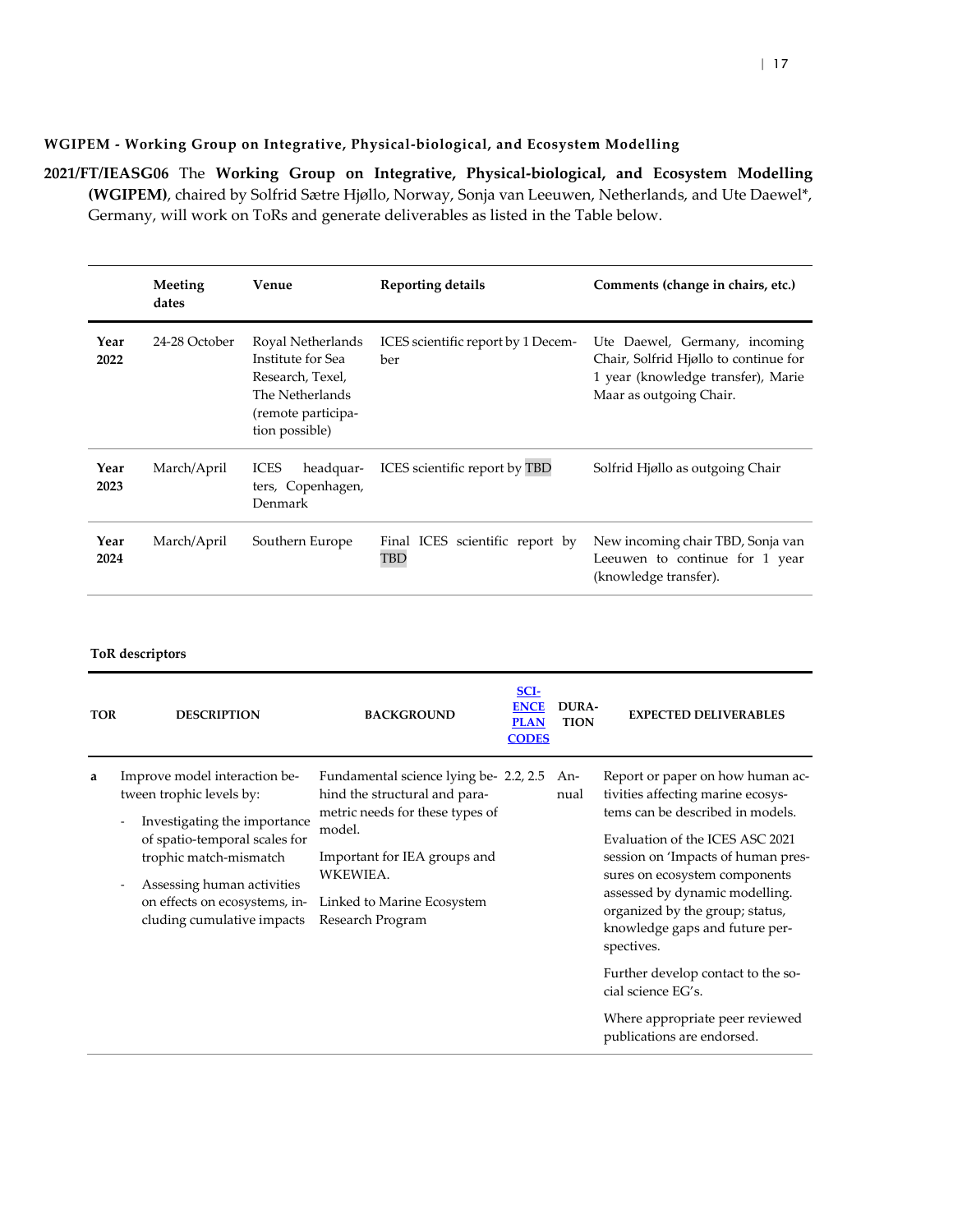| b | Improving lower trophic level<br>models by investigating:<br>Parameterization of func-<br>tional diversity (community<br>structure, traits) and adapta-<br>tions<br>Patterns and drivers of<br>plankton phenology and<br>productivity across models<br>and ecosystems<br>Bentho-pelagic coupling in<br>models                                                                                                                                   | More research is needed to im- 1.3, 1.9<br>prove model description of di-<br>versity, adaptation and traits<br>in lower trophic level models.<br>The bentho-pelagic coupling is<br>important for nutrient and en-<br>ergy fluxes and should be bet-<br>ter described in the models.<br>IEA groups, WGZE and<br>BEWG.                                                                                                                                                                                                                                                                                                                                                                                                             | An-<br>nual | Collaborative paper on productiv-<br>ity and drivers across models and<br>ecosystems.<br>Collaborative paper on productiv-<br>ity across ecosystems.<br>Report on impacts of human pres-<br>sures on ecosystem components<br>assessed by dynamic modelling.<br>Where appropriate peer reviewed<br>publications are envisioned. |
|---|-------------------------------------------------------------------------------------------------------------------------------------------------------------------------------------------------------------------------------------------------------------------------------------------------------------------------------------------------------------------------------------------------------------------------------------------------|----------------------------------------------------------------------------------------------------------------------------------------------------------------------------------------------------------------------------------------------------------------------------------------------------------------------------------------------------------------------------------------------------------------------------------------------------------------------------------------------------------------------------------------------------------------------------------------------------------------------------------------------------------------------------------------------------------------------------------|-------------|--------------------------------------------------------------------------------------------------------------------------------------------------------------------------------------------------------------------------------------------------------------------------------------------------------------------------------|
| c | Improve higher trophic level<br>models by investigating:<br>Effects of connectivity, cli-<br>mate and habitat on emerg-<br>ing species distribution, to<br>support management and<br>fisheries<br>Key process formulation<br>(mortality, physiological<br>rates, etc.)<br>Movement algorithms                                                                                                                                                   | Understanding the connectiv- 1.3, 1.4<br>ity between networks of<br>MPAs and biological hot-spots<br>under influence of climate<br>change is vital. Connectivity is<br>also essential to defining the<br>spatial structure of stocks and<br>better understanding of the re-<br>cruitment process.<br>Fundamental research is<br>needed to improve the de-<br>scription of key physiological<br>processes in models.<br>Important for IEA EG's, spa-<br>tial planning EG's, BWEG,<br>WGBIOP and for advice.                                                                                                                                                                                                                       | An-<br>nual | Report on impacts of human pres-<br>sures on ecosystem components<br>assessed by dynamic modelling.<br>Collaborative report or paper on<br>movement algorithms used in<br>modelling.<br>Appropriate peer reviewed publi-<br>cations are envisioned.                                                                            |
| d | ation methods by:<br>Comparison of existing<br>guidelines and metrics of<br>skill assessment using exist-<br>ing examples and applying<br>these methods to models<br>used by the group to con-<br>and identify possible weak-<br>ness<br>Investigate uncertainty anal-<br>ysis (structural, parameters,<br>scenarios) including model<br>ensembles<br>Exploring representativeness<br>and use of observations for<br>ecosystem model validation | Assessment of model skill evalu- The lack of systematic evalua- 1; 3, 5.3 An-<br>tion of ecosystem model per-<br>formance<br>and<br>sensitivity<br>currently limits their use in an<br>operational and management<br>context.<br>Evaluation is challenged by the<br>complexity of the models<br>clude on the feasibility of the themselves, as well as model vs<br>currently existing approaches sparse dataset comparisons,<br>where characterizing different<br>types of variability (mean or<br>trend; interannual or seasonal;<br>rare or extreme events etc.) are<br>needed.<br>Links to all EGs using multi-<br>species and ecosystem model-<br>ling (e.g. WGSAMS, WGIMM,<br>working groups on integrated<br>assessments). | nual        | Collaborative report or paper on<br>representativeness.<br>Appropriate peer reviewed publi-<br>cations are envisioned.                                                                                                                                                                                                         |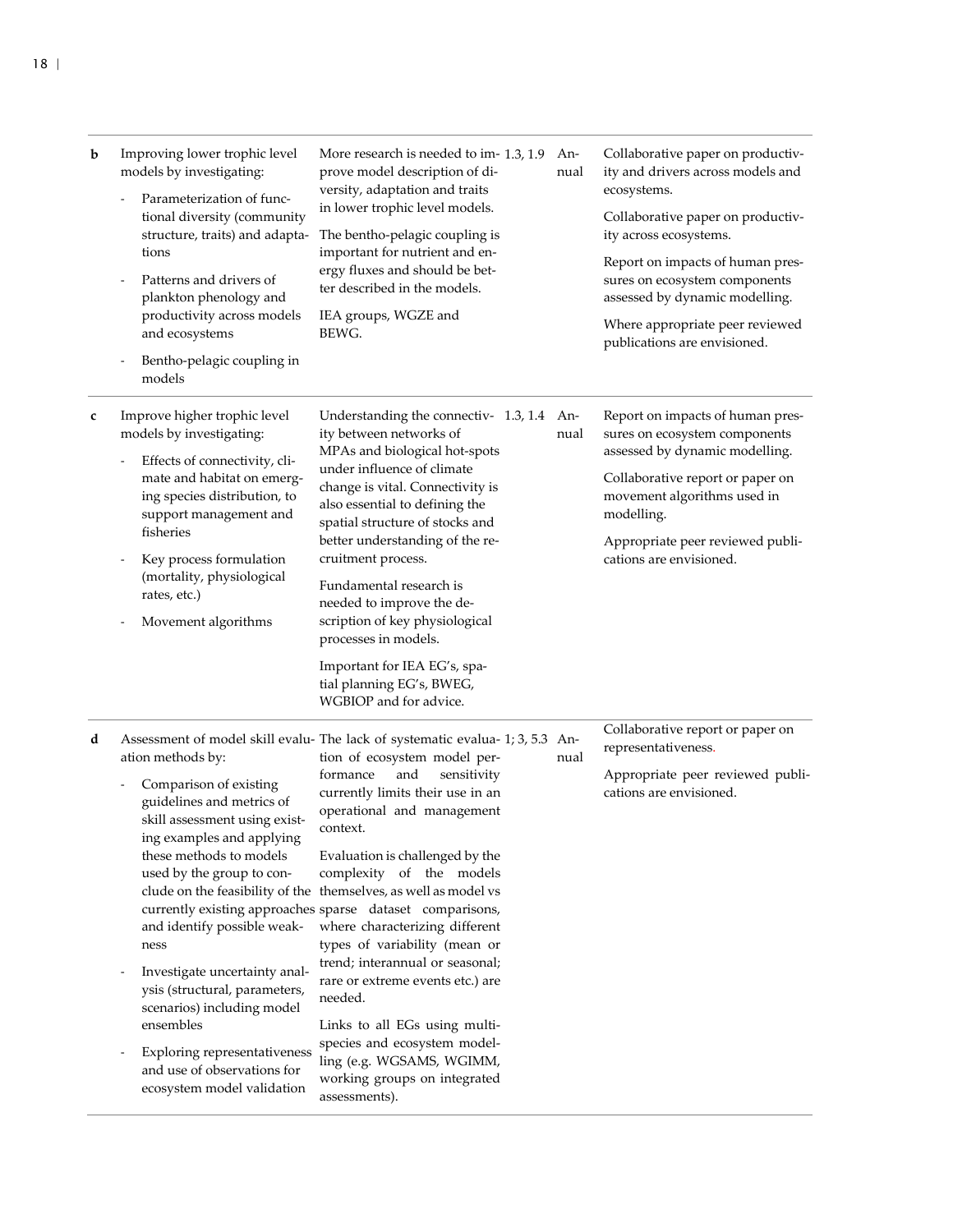### **Summary of work plan**

| Year 1 | Annual meeting to report on the state-of-the-art of the topics in ToRs a-d, planning of joint papers and<br>specific workshops on selected topics.                            |
|--------|-------------------------------------------------------------------------------------------------------------------------------------------------------------------------------|
| Year 2 | Annual meeting to report on the state-of-the-art of the topics in ToRs a-d and joint meeting with other<br>expert groups. Specific workshop on some of the identified topics. |
| Year 3 | Annual meeting and final report on the state-of-the-art of the topics in ToRs a-d, and joint meeting<br>with other expert groups.                                             |

| Priority                                                   | This group's activities will support the ecosystem approach to fisheries science by combining<br>knowledge of physical and biological processes, and modelling expertise that is required to<br>strengthen our understanding of ecosystem functioning. The group will foster the development<br>of and report on the application of "end-to-end" modelling tools. The activities of the group<br>will foster international collaboration and networking among established and young scientists<br>in a rapidly evolving science field, and should be given high priority. |
|------------------------------------------------------------|---------------------------------------------------------------------------------------------------------------------------------------------------------------------------------------------------------------------------------------------------------------------------------------------------------------------------------------------------------------------------------------------------------------------------------------------------------------------------------------------------------------------------------------------------------------------------|
| Resource require-<br>ments                                 | The research programs which provide the main input to this group are already underway, and<br>resources are already committed. The additional resource required to undertake additional ac-<br>tivities in the framework of this group is negligible.                                                                                                                                                                                                                                                                                                                     |
| Participants                                               | It is envisioned that this group will attract a large community of biologists / experimentalists,<br>and modellers - with an annual meeting attended by some 15-25 members and guests.                                                                                                                                                                                                                                                                                                                                                                                    |
| Secretarial facilities                                     | None.                                                                                                                                                                                                                                                                                                                                                                                                                                                                                                                                                                     |
| Financial                                                  | No financial implications.                                                                                                                                                                                                                                                                                                                                                                                                                                                                                                                                                |
| <b>Linkages to ACOM</b><br>and groups under<br><b>ACOM</b> | There are no obvious direct linkages, but discussion and/or workshops with other groups are<br>envisioned.                                                                                                                                                                                                                                                                                                                                                                                                                                                                |
| Linkages to other<br>committees and<br>groups              | There is a very close working relationship with all the groups of IEASG. It is also very relevant<br>to WGSAM, WGBE, WGS2D, WGINOSE and WGSPF.                                                                                                                                                                                                                                                                                                                                                                                                                            |
| Linkages to other or-<br>ganisations                       | There are natural linkages to PICES Working Group 40: Climate and Ecosystem Predictability,<br>and Joint IMBeR/Future Earth Coasts Continental Margins Working Group (CMWG), and the<br>group will seek to establish communication with these organizations. Several members are in-<br>volved with OSPAR ICG-EMO and with the Nansen Legacy and the European Marine Board.<br>We also have several members employed at Joint Research Centres (EU). Member presentations<br>at annual meetings ensure the group knows of developments within these organisations.        |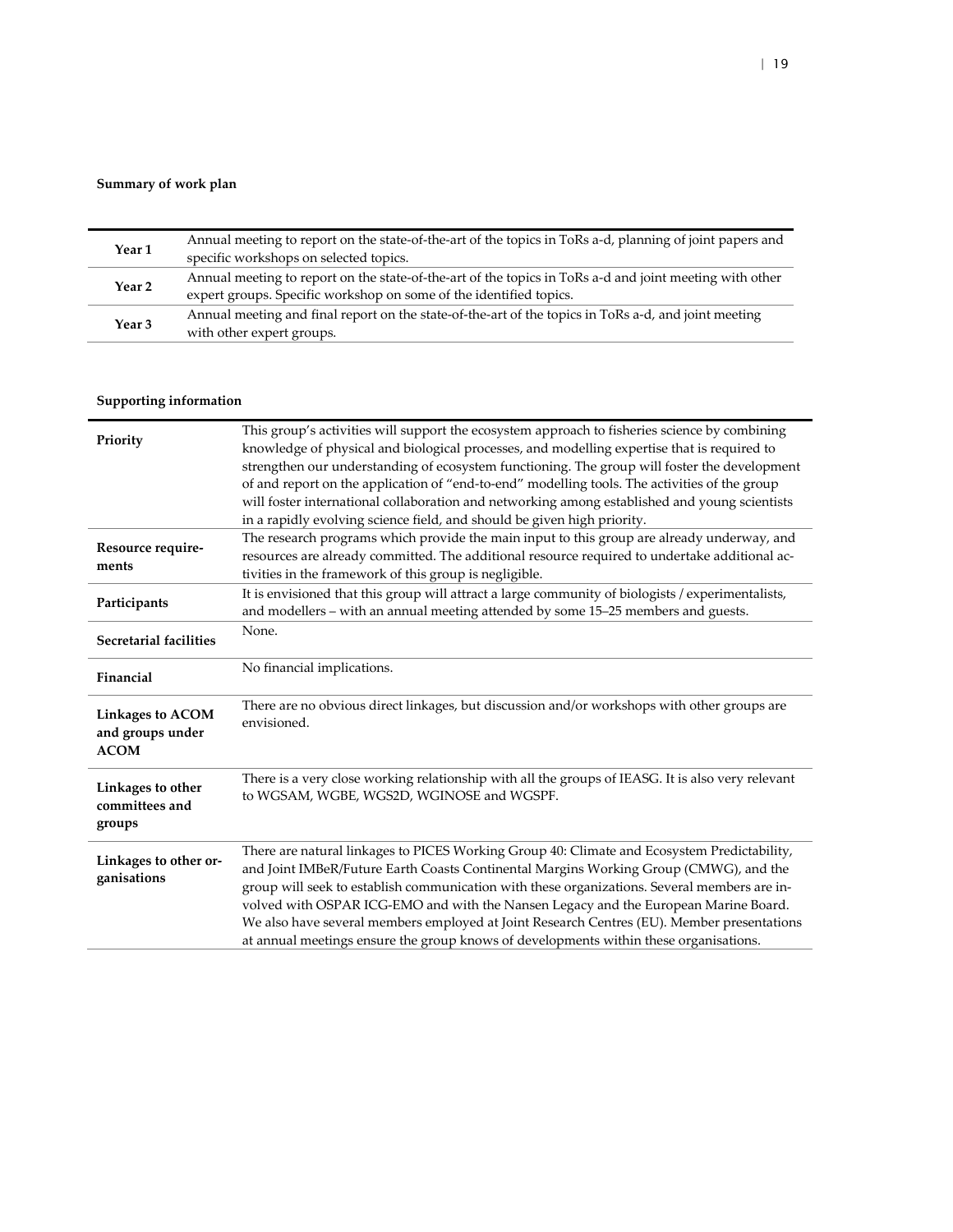## **Resolutions approved in 2019/2020**

### <span id="page-19-0"></span>**WGEAWESS - Working Group on Ecosystem Assessment of Western European Shelf Seas**

**2019/FT/IEASG01** The **Working Group on Ecosystem Assessment of Western European Shelf Seas (WGEAWESS)** chaired by Marcos Llope, Spain, Jacob Bentley\*, UK, and Sigrid Lehuta\*, France, will work on ToRs and generate deliverables as listed in the Table below.

<span id="page-19-1"></span>

| Year      | Meeting dates             | Venue             | Reporting details                           | Comments<br>(change in Chair, etc.)                              |
|-----------|---------------------------|-------------------|---------------------------------------------|------------------------------------------------------------------|
| Year 2020 | $29$ June – $3$ July      | Meeting<br>online | E-evaluation                                |                                                                  |
| Year 2021 | 11 February<br>$5-9$ July | Meeting<br>online | E-evaluation                                | Outgoing chair: Debbi Pedreschi                                  |
| Year 2022 | $2-5$ May                 | Meeting<br>online | Final ICES Scientific Report by<br>to IEASG | Incoming Chairs: Jacob Bentley,<br>UK, and Sigrid Lehuta, France |

| <b>TOR</b>  | <b>DESCRIPTION</b>                                                                                                                                                                              | <b>BACKGROUND</b>                                                                                                                                                 |               | <b>DURATION</b> | <b>EXPECTED</b><br><b>DELIVERABLES</b>                                   |  |
|-------------|-------------------------------------------------------------------------------------------------------------------------------------------------------------------------------------------------|-------------------------------------------------------------------------------------------------------------------------------------------------------------------|---------------|-----------------|--------------------------------------------------------------------------|--|
| a           | Review and update the<br>Bay of Biscay/Iberian<br>Coast (BoB-IC) and<br>Celtic Seas (CS)<br>ecoregion Ecosystem<br>Overviews (EO).                                                              | Linked to ICES advice<br>and WKEO3.                                                                                                                               | 6.1, 6.5, 6.6 | Ongoing         | Ecosystem<br>overviews (EO).                                             |  |
| b           | Compare and contrast<br>among sub-ecoregion                                                                                                                                                     | Responding to requests<br>for standardisation of                                                                                                                  | 1.4, 1.9, 6.5 | 3 years         | Inform IEAs/E O.                                                         |  |
|             | level ITAs to identify and<br>report on commonalities<br>and divergences among<br>areas, with a focus on<br>climate variability.                                                                | ecosystem advice<br>products and inclusion<br>of climate change<br>information in<br>Ecosystem Overviews.                                                         |               |                 | Results in the final<br>report or/and as a<br>collaborative paper.       |  |
|             |                                                                                                                                                                                                 | Linked to WKINTRA,<br>WGS2D, WGOOFE and<br>the commitment to<br>provide advice in the<br>context of EAFM.                                                         |               |                 |                                                                          |  |
| $\mathbf c$ | Investigate and report on                                                                                                                                                                       | Linked to WKEWIEA,                                                                                                                                                | 1.3, 2.4, 6.5 | 3 years         | Inform IEAs/EO.                                                          |  |
|             | the sub-regional spatio-<br>temporal entities<br>constituting the Bay of<br>Biscay/Iberian Waters<br>and Celtic Seas<br>ecoregion, and the<br>multiple pressures<br>relevant at these scales in | WKIRISH, ToR B and<br>previous group ToRs.<br>Investigation of scaling<br>issues related to<br>summarising<br>information from locally<br>relevant scales/models. |               |                 | Results in the<br>final report<br>or/and as a<br>collaborative<br>paper. |  |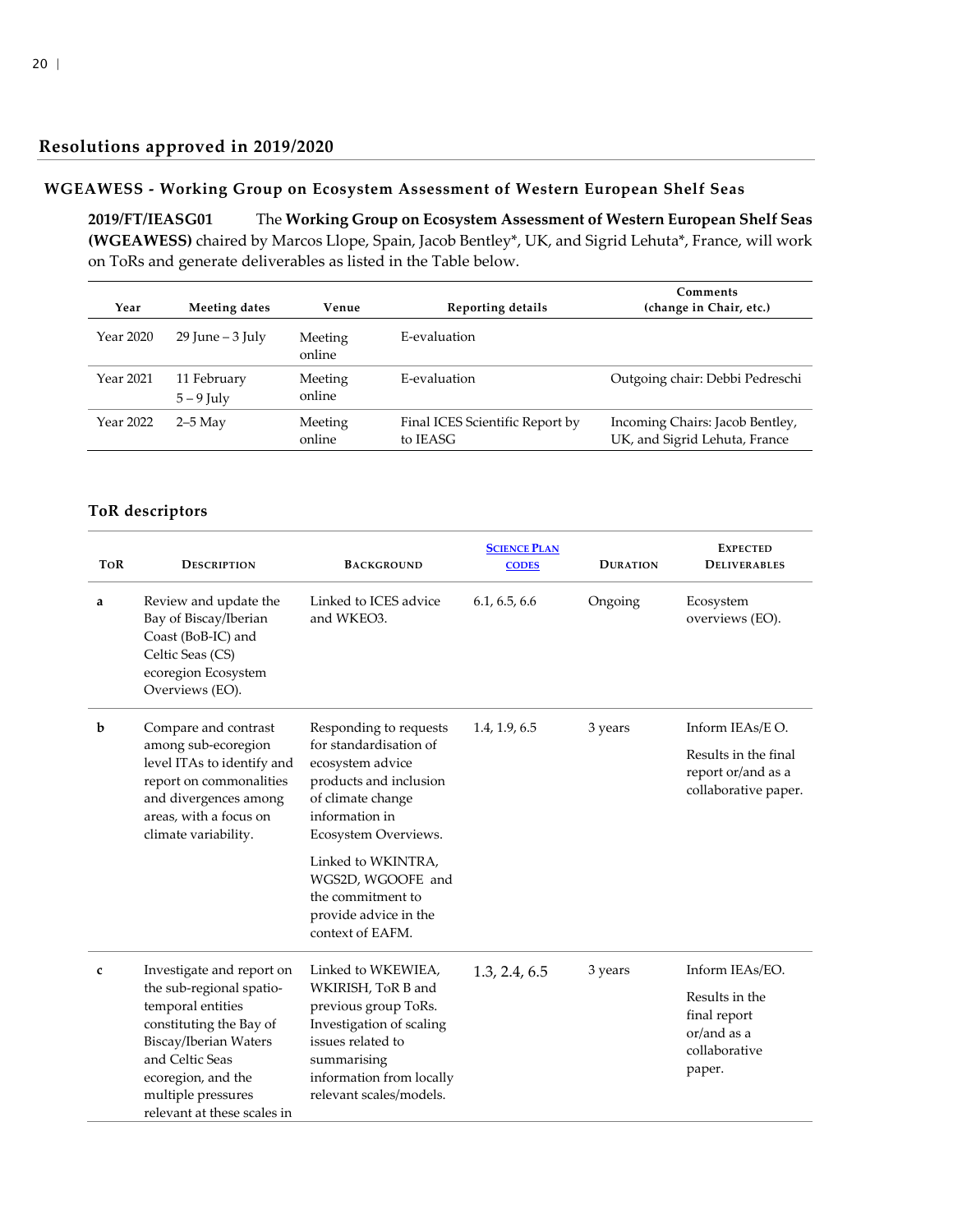|   | support of ecosystem-<br>based management.                                                                                                                                                                                                                      |                                                                                                                                                                                                                                    |               |         |                                                                                   |
|---|-----------------------------------------------------------------------------------------------------------------------------------------------------------------------------------------------------------------------------------------------------------------|------------------------------------------------------------------------------------------------------------------------------------------------------------------------------------------------------------------------------------|---------------|---------|-----------------------------------------------------------------------------------|
| d | Explore and describe the<br>potential for<br>incorporating additional<br>products (e.g. MSFD<br>indicators, model<br>outputs, social<br>indicators) from ICES<br>EGs and other processes<br>(e.g., OSPAR, EEA,<br>STECF) into the<br><b>Ecosystem Overviews</b> | Strongly linked to ToR<br>A, WGCERP,<br>WGSOCIAL, WKEO3<br>and MSFD. Maximising<br>efficiency across relevant<br>groups for EO<br>development,<br>eliminating redundancy.                                                          | 4.1, 6.5, 6.6 | 3 years | Ecosystem<br>overviews.<br>Collaborative<br>network with<br>improved<br>workflow. |
| e | High resolution Ecospace<br>models for selected case<br>studies within<br>WGEAWESS ecoregions<br>to identify opportunities<br>to support marine spatial<br>planning.                                                                                            | Working together with<br>ToR C to explicitly<br>incorporate spatial<br>aspects into regional<br>modelling work,<br>investigating<br>opportunities for trade-<br>off analyses and<br>inclusion of socio-<br>economic considerations | 6.1, 6.3, 6.6 | 3 years | Regional<br>modelling<br>prodcuts                                                 |

|                   | The main tasks will be related to drafting the outline for the papers/process for ToRs B&C, and iden-<br>tifying which group members can apply the agreed upon methodology (within their limited re-<br>sources). Start the process for reviewing the BoB-IC Ecosystem Overviews.                                         |
|-------------------|---------------------------------------------------------------------------------------------------------------------------------------------------------------------------------------------------------------------------------------------------------------------------------------------------------------------------|
| Year 1            | The group will continue to identify data and outputs that may be potentially valuable to IEAs, EAFM,<br>and particularly the Ecosystem overviews (Tors A, D & E). The group will work to improve commu-<br>nication with other relevant groups (e.g. WGS2D, WGOOFE, WGSOCIAL, WGCOMEDA, WGIAB,<br>WGMARS, WGBIE, WGIPEM). |
| Year <sub>2</sub> | Continue with Year 1 activities while liaising with relevant ICES WG and external groups (e.g.<br>OSPAR) as relevant. Progress agreed upon methodologies for ToRs B&C, write papers. Advance ToR<br>E, developing regional models (scope of model development/ number of case studies will be<br>dependent funding).      |
| Year <sub>3</sub> | Continue with Year 2 activities while liaising with relevant ICES WG membership. Finalise papers.                                                                                                                                                                                                                         |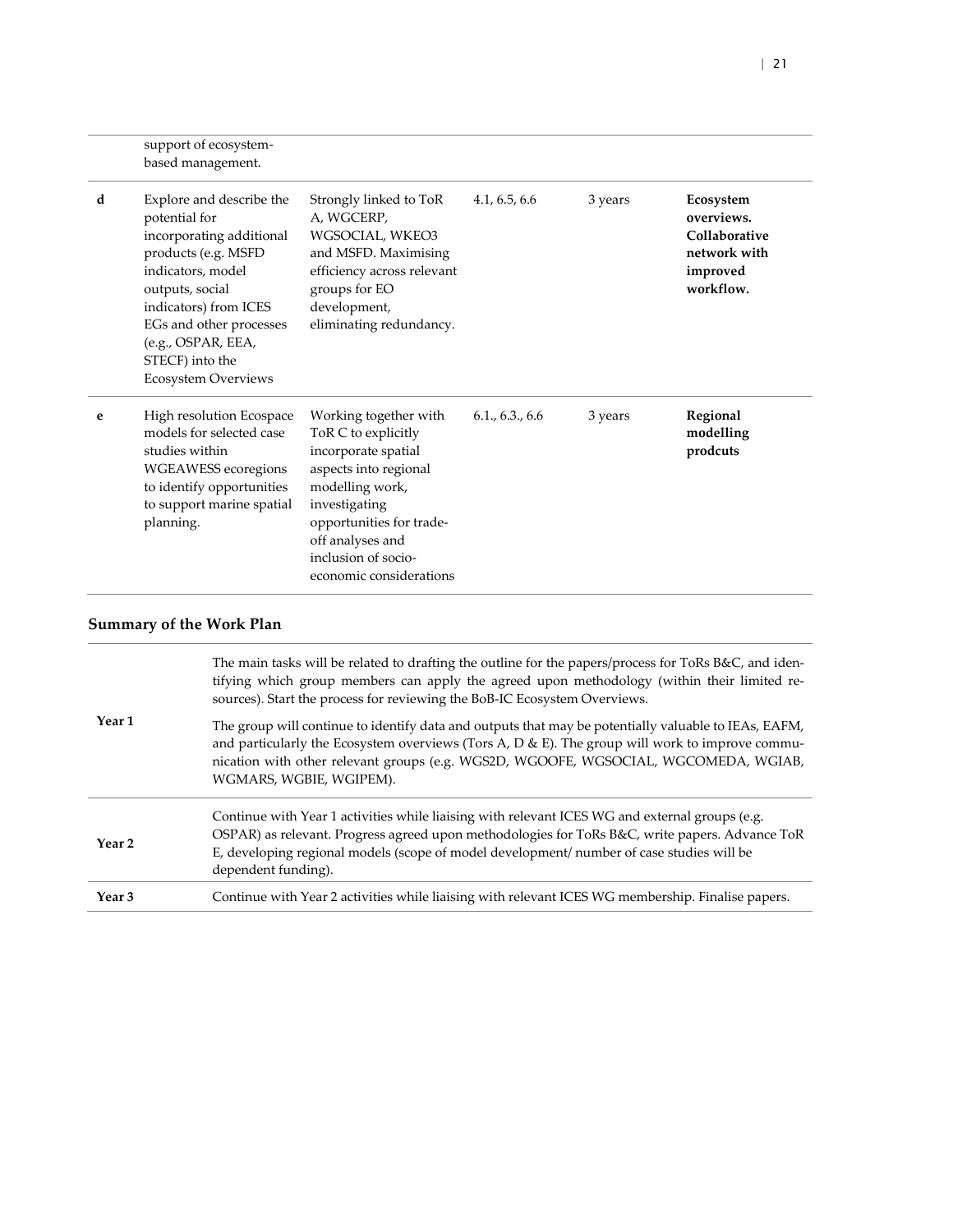| Priority                                    | Heavy pressure on shelf seas (biodiversity loss, climate changes, fisheries), lack in under-<br>standing of large marine ecosystem functioning and the context of ecosystem health indi-<br>cators development for the Marine Strategy Framework Directive require to address those<br>research topics at the relevant scale i.e. the regional approach. Recently questions have<br>arisen in relation to how to identify relevant scales for various processes, and how to sum-<br>marise ecoregion level information from disparate, non-continuous data (e.g. surveys us-<br>ing different gears, different modelling approaches, and different socio-economic<br>contexts). Furthermore, standardisation of approaches has become a key topic, particularly<br>as ecosystem assessment moves more towards the realms of advice. This presents particu-<br>lar challenges in the face of such diversity. |
|---------------------------------------------|-------------------------------------------------------------------------------------------------------------------------------------------------------------------------------------------------------------------------------------------------------------------------------------------------------------------------------------------------------------------------------------------------------------------------------------------------------------------------------------------------------------------------------------------------------------------------------------------------------------------------------------------------------------------------------------------------------------------------------------------------------------------------------------------------------------------------------------------------------------------------------------------------------------|
|                                             | The EAWESS working group will focus on North Atlantic European continental shelf. Re-<br>gional area of interest includes the Celtic Seas (Celtic Sea, Irish Sea, West of Scotland), Bay<br>of Biscay (French continental shelf, Cantabrian Sea) and Western Iberia (Iberian Upwelling,<br>Gulf of Cadiz), involving five countries (Ireland, UK, France, Spain and Portugal).                                                                                                                                                                                                                                                                                                                                                                                                                                                                                                                              |
| Resource requirements                       | There is no resource implication for ICES. Working group program is based on synthesis<br>of data and results from existing data sources and in line with existing funding/scientific<br>programs. Scope of activities is dependent on this funding. Assistance from the ICES Sec-<br>retariat and IEA Steering group Chair will be useful in identifying and making connections<br>with relevant groups.                                                                                                                                                                                                                                                                                                                                                                                                                                                                                                   |
| Participants                                | The Group is normally attended by some 8 members plus guests.                                                                                                                                                                                                                                                                                                                                                                                                                                                                                                                                                                                                                                                                                                                                                                                                                                               |
| Secretariat facilities                      | None.                                                                                                                                                                                                                                                                                                                                                                                                                                                                                                                                                                                                                                                                                                                                                                                                                                                                                                       |
| Financial                                   | No financial implications.                                                                                                                                                                                                                                                                                                                                                                                                                                                                                                                                                                                                                                                                                                                                                                                                                                                                                  |
| Linkages to ACOM and<br>groups under ACOM   | Direct link to IEA steering group, ICES advice.                                                                                                                                                                                                                                                                                                                                                                                                                                                                                                                                                                                                                                                                                                                                                                                                                                                             |
| Linkages to other commit-<br>tees or groups | There is a very close working relationship with all the groups of IEASG. It is also very<br>relevant to the Working Group on WGECO, WGCERP, WGSAM, WKIrish, along with<br>stock assessment groups such as WGHANSA, WGBIE, WGCSE, WGMIXFISH. Collabora-<br>tions for the new ToRs have been instigated with WGSOCIAL, WGS2D, WGCOMEDA and<br>WGMARS. The work and membership of this group is also critical to workshops such as<br>WKEWIEA and WKINTRA which are co-chaired by group members, and feedback to the<br>work of WGEAWESS.                                                                                                                                                                                                                                                                                                                                                                      |
| Linkages to other organiza-<br>tions        | DC- MAP- DG MARE, MSFD DG ENV, OSPAR.                                                                                                                                                                                                                                                                                                                                                                                                                                                                                                                                                                                                                                                                                                                                                                                                                                                                       |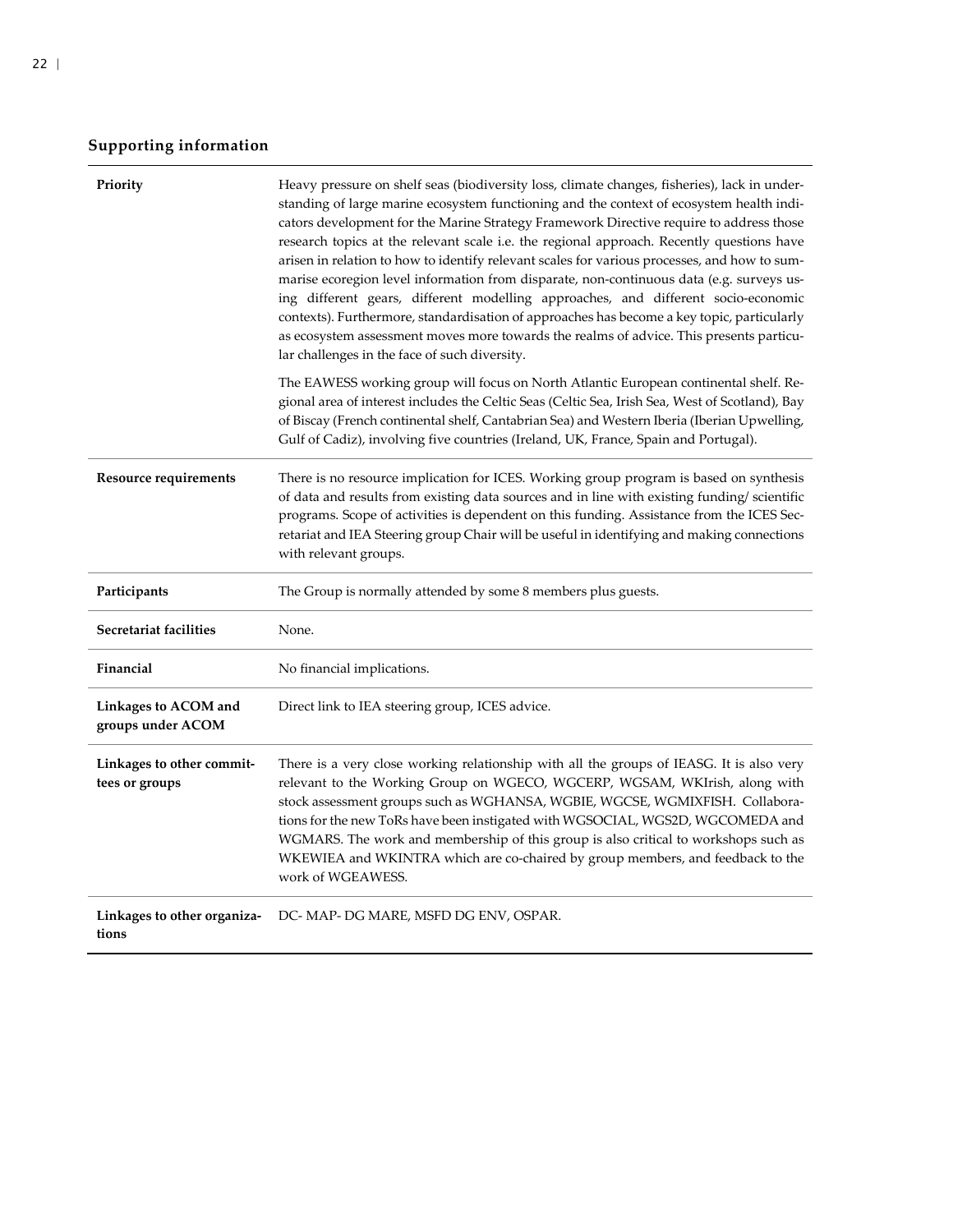### **WGMARS - Working Group on Maritime Systems**

<span id="page-22-0"></span>**2019/FT/IEASG02** A **Working Group on Maritime Systems** (WGMARS), chaired by Patricia M. Clay, USA, Leyre Goti, Germany, and Jennifer Bailey, Norway, will work on ToRs and generate deliverables as listed in the Table below.

|           | <b>MEETING</b><br><b>DATES</b> | <b>VENUE</b>   | <b>REPORTING DETAILS</b>                     | <b>COMMENTS</b><br>(CHANGE IN CHAIR, ETC.)                                |
|-----------|--------------------------------|----------------|----------------------------------------------|---------------------------------------------------------------------------|
| Year 2020 | 20-24 April                    | Online meeting | ICES Scientific report by 1 June<br>2020     | Johanna Ferretti, Germany<br>outgoing and Leyre Goti,<br>Germany incoming |
| Year 2021 | $3-7$ May                      | Online meeting | ICES Scientific report by 20<br>August       | Jennifer Bailey incoming<br>additional Chair                              |
| Year 2022 | 23-27 May                      | Online meeting | Final ICES Scientific report by<br>31 August | Patricia M. Clay, USA;<br>outgoing.                                       |

| ToR |                                                                                                                                                                                                                                                                                                                                                                                                                                                                                              | Background                                                                                                                                                                                                  | Science plan codes | Duration    | <b>Expected Deliverables</b>                                                |
|-----|----------------------------------------------------------------------------------------------------------------------------------------------------------------------------------------------------------------------------------------------------------------------------------------------------------------------------------------------------------------------------------------------------------------------------------------------------------------------------------------------|-------------------------------------------------------------------------------------------------------------------------------------------------------------------------------------------------------------|--------------------|-------------|-----------------------------------------------------------------------------|
|     | Description                                                                                                                                                                                                                                                                                                                                                                                                                                                                                  |                                                                                                                                                                                                             |                    |             |                                                                             |
| a   | Analyse how inter- and<br>ICES has prioritized the<br>transdisciplinary science<br>investigation of<br>can improve management<br>sustainability dimensions<br>and advice<br>with a view to maritime<br>uses and responses and<br>the integration of different<br>types of knowledge and<br>evidence. One approach to<br>do so are IEAs which are<br>based on a premise of<br>EBM. IEAs and EBM<br>require both social and<br>natural sciences as well as<br>engagement with<br>stakeholders. |                                                                                                                                                                                                             | 3.6, 6.6, 7.4      | 3 years     | Peer-reviewed<br>papers, ICES reports,<br>workshops                         |
| b   | Analyse how the use of<br>behavioural economics can requires insight into<br>support IEA/EBM<br>implementation                                                                                                                                                                                                                                                                                                                                                                               | Policy evaluation in IEA<br>human behaviour in order<br>to (1) predict how users<br>respond to policy<br>interventions, and (2) how<br>stakeholders judge trade-<br>offs between conflicting<br>objectives. | 6.3, 7.4, 7.5      | Years 1,2,3 | Peer-reviewed paper<br>on behavioural<br>economics for policy<br>evaluation |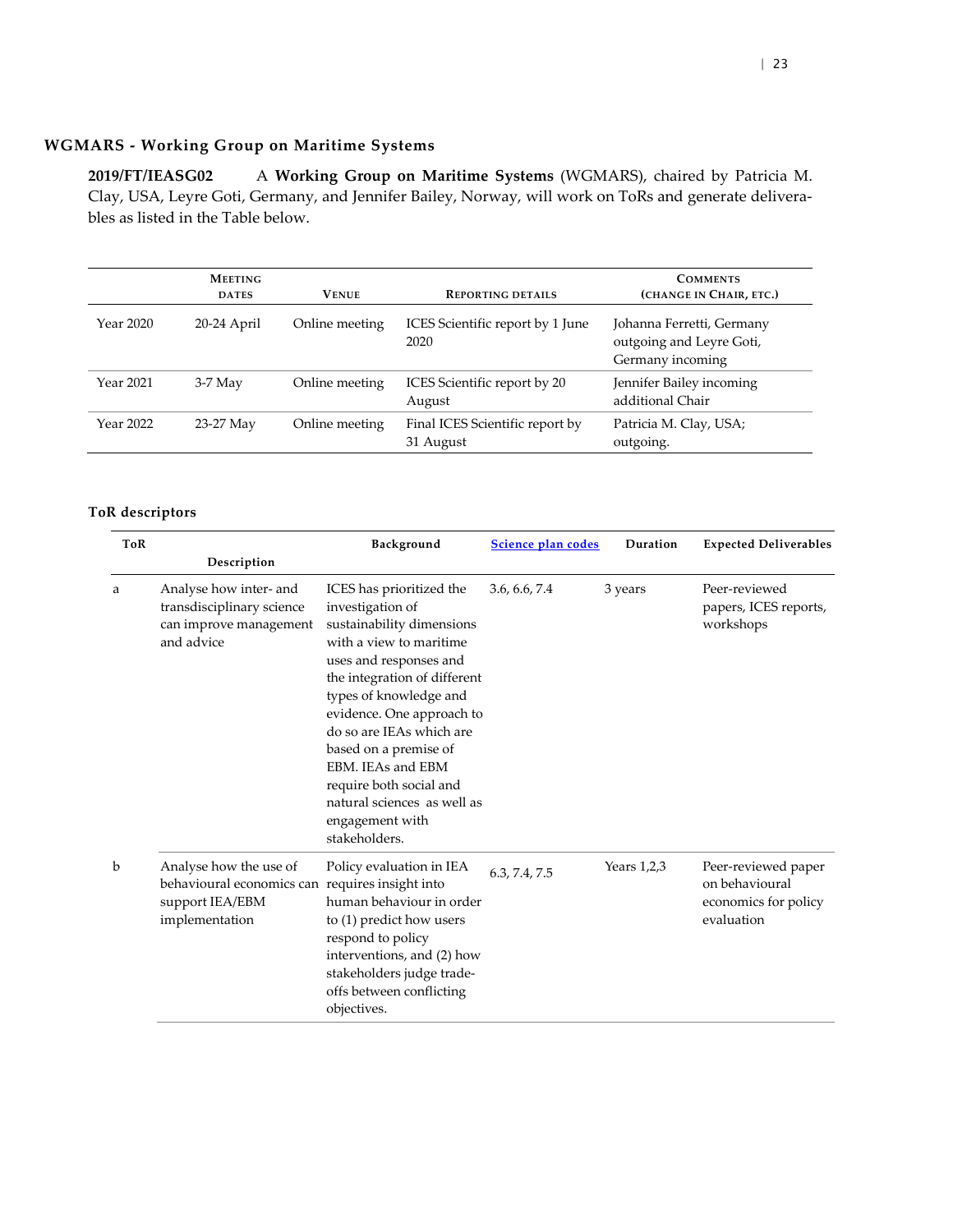| $\mathsf{C}$ | Review and provide<br>guidelines for conceptual<br>modeling to assist Regional of, for instance, Mental<br>Seas WGs                                      | Conceptual modeling,<br>including through the use<br>Modeler or Bow-Tie<br>Analysis, can aid scientists<br>from different fields, as<br>well as scientists and<br>stakeholders, to facilitate<br>improvements to their<br>IEA activities.                | 5.3, 6.2, 7.5 | Year 1, 2, or 3 | At least one<br>workshop with one or<br>more ICES Regional<br>Seas or other IEA-<br>related WGs |
|--------------|----------------------------------------------------------------------------------------------------------------------------------------------------------|----------------------------------------------------------------------------------------------------------------------------------------------------------------------------------------------------------------------------------------------------------|---------------|-----------------|-------------------------------------------------------------------------------------------------|
| d            | Evaluate the current use of ICES has prioritized the<br>ICES IEAs in support of<br>management and advice                                                 | use of IEAs, e.g., in the<br>Regional Seas WGs, as a<br>tool for understanding<br>tradeoffs in fisheries<br>policies.                                                                                                                                    | 1.9, 3.2, 6.1 | Years 1,2       | Peer-reviewed paper<br>on the current status<br>of IEAs in the<br>regional seas WGs             |
| e            | Apply Social Network<br>Analysis as a tool to assess<br>ICES network connectivity<br>and preparedness to<br>address IEAs and the ICES<br>Science Plan    | Review of existing SNA<br>paper drafts and relevant<br>reports from previous<br>WGMARS work; finish<br>and submit the current<br>SNA draft that was<br>initiated with the ICES<br>Science Fund; initiate<br>updated analyses for ICES<br><b>IEA EGs.</b> | 6.3, 7.4, 7.5 | Years $1,2,3$   | Peer-reviewed paper<br>on the SNA of ICES                                                       |
| f            | Analyse and compare the<br>implementation and<br>linkages of IEA/EBM/MSP<br>and fisheries in the EU,<br>individual European<br>member states, and the US | ICES supports the use of<br>EBM and IEAs, while<br>many EU states support<br>MSP. There is a need to<br>connect science done for<br>both purposes and IEA<br>(supported by ICES) is a<br>tool that could be used<br>with either EBM or MSP.              | 7.4, 6.1, 6.6 | Years 1,2       | <b>ICES</b> Report                                                                              |

| Year 1 | MAP THE USE OF EBM, IEA, AND MSP IN A VARIETY OF CONTEXTS.                                                     |
|--------|----------------------------------------------------------------------------------------------------------------|
| Year 2 | Explore techniques for understanding stakeholder behaviour as well as facilitating stakeholder<br>involvement. |
| Year 3 | Explore uses of our work and how ICES stakeholders interact to support ICES advice.                            |

| Priority                     | The current activities of this Group will lead ICES into issues related to the ecosystem<br>effects of fisheries and ecosystem-based maritime management, especially with regard<br>to the integration of different sustainability dimensions in the consideration of human<br>maritime activities. Consequently, these activities are considered to have a very high |  |  |  |
|------------------------------|-----------------------------------------------------------------------------------------------------------------------------------------------------------------------------------------------------------------------------------------------------------------------------------------------------------------------------------------------------------------------|--|--|--|
| <b>Resource requirements</b> | priority.<br>Resource requirements are covered by WGMARS members, including through already                                                                                                                                                                                                                                                                           |  |  |  |
|                              | funded projects and in some cases with institutional support.                                                                                                                                                                                                                                                                                                         |  |  |  |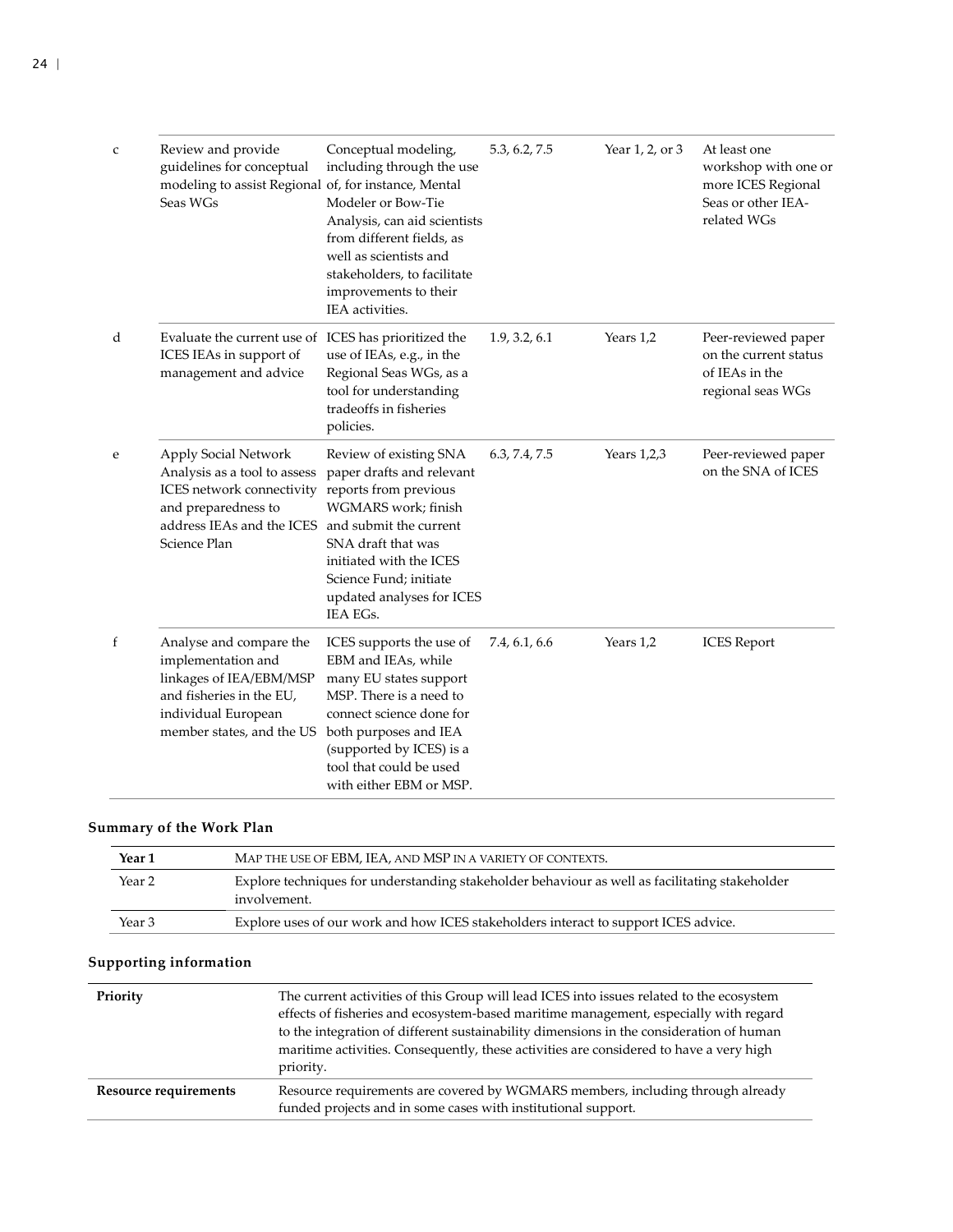| Participants                              | The Group is normally attended by some 10-15 members and guests.                                                                                                                                                                |
|-------------------------------------------|---------------------------------------------------------------------------------------------------------------------------------------------------------------------------------------------------------------------------------|
| Secretariat facilities                    | None.                                                                                                                                                                                                                           |
| Financial                                 | No financial implications.                                                                                                                                                                                                      |
| Linkages to ACOM and<br>groups under ACOM | There are no obvious direct linkages.                                                                                                                                                                                           |
| or groups                                 | Linkages to other committees There is a very close working relationship with the IEASG. WGMARS is also very<br>closely connected to the Strategic Initiative on Human Dimensions and involved in its<br>activities.             |
| Linkages to other<br>organizations        | WGMARS is very relevant to the Regional Seas Working Groups, and involved in<br>Workshops such as WKINWA, WKBESIO, WKCONSERVE, and others. WGMARS<br>reaches out to various stakeholders and EBM professionals outside of ICES. |

### **WGCOMEDA - Working Group on Comparative Ecosystem-based Analyses of Atlantic and Mediterranean marine systems**

<span id="page-24-0"></span>**2019/FT/IEASG03** The **Working Group on Comparative Ecosystem-based Analyses of Atlantic and Mediterranean marine systems** (WGCOMEDA), chaired by Sofia Henriques, Portugal, Maria Cristina Mangano, Italy, Paris Vasilakopoulos, Italy and Romain Frelat, Netherlands, will work on ToRs and generate deliverables as listed in the Table below.

| YEAR      | <b>MEETING</b><br><b>DATES</b> | <b>VENUE</b>                                           | <b>REPORTING DETAILS</b>                     | <b>COMMENTS</b><br>(CHANGE IN CHAIR, ETC.)                                |
|-----------|--------------------------------|--------------------------------------------------------|----------------------------------------------|---------------------------------------------------------------------------|
| Year 2020 | 21-25 Septem-<br>ber           | by correspond-<br>ence                                 | No reporting                                 | Four new co-chairs to pursue the<br>development of WGCOMEDA<br>activities |
| Year 2021 | 4–7 October                    | Online meeting                                         | No reporting                                 |                                                                           |
| Year 2022 | 3–7 October                    | University of Pa-<br>lermo (Distem),<br>Palermo, Italy | Final ICES Scientific report by<br>July 2022 |                                                                           |

| <b>TOR</b> | <b>DESCRIPTION</b> | <b>BACKGROUND</b>                                                                                                                                                                                                                           | <b>SCIENCE</b><br><b>PLAN</b><br><b>CODES</b> | DURA-<br><b>TION</b> | <b>EXPECTED DELIVERABLES</b>                                                                                                      |
|------------|--------------------|---------------------------------------------------------------------------------------------------------------------------------------------------------------------------------------------------------------------------------------------|-----------------------------------------------|----------------------|-----------------------------------------------------------------------------------------------------------------------------------|
| a          | blages across      | Assess the <b>functional</b> A) The topic is a follow up from the<br><b>biodiversity</b> of demer- work in the previous cycles aiming<br>sal and benthic assem- to improve: (1) the use of functional<br>traits to assess the structure and | 1.4:<br>1.9 <sub>i</sub><br>2.2               | 3 years              | 1. Define the core functional<br>traits across different taxonomic<br>groups in order to integrate the<br>current approaches      |
|            | lantic systems     | Mediterranean and At-functioning of marine assemblages<br>(integrating different taxonomic<br>groups) and (2) the assessment of<br>functional biodiversity patterns<br>across Mediterranean and Atlantic<br>systems                         |                                               |                      | 2. Compile trait data for phyto-<br>plankton, zooplankton, fish and<br>invertebrate species to standard-<br>ize the use of traits |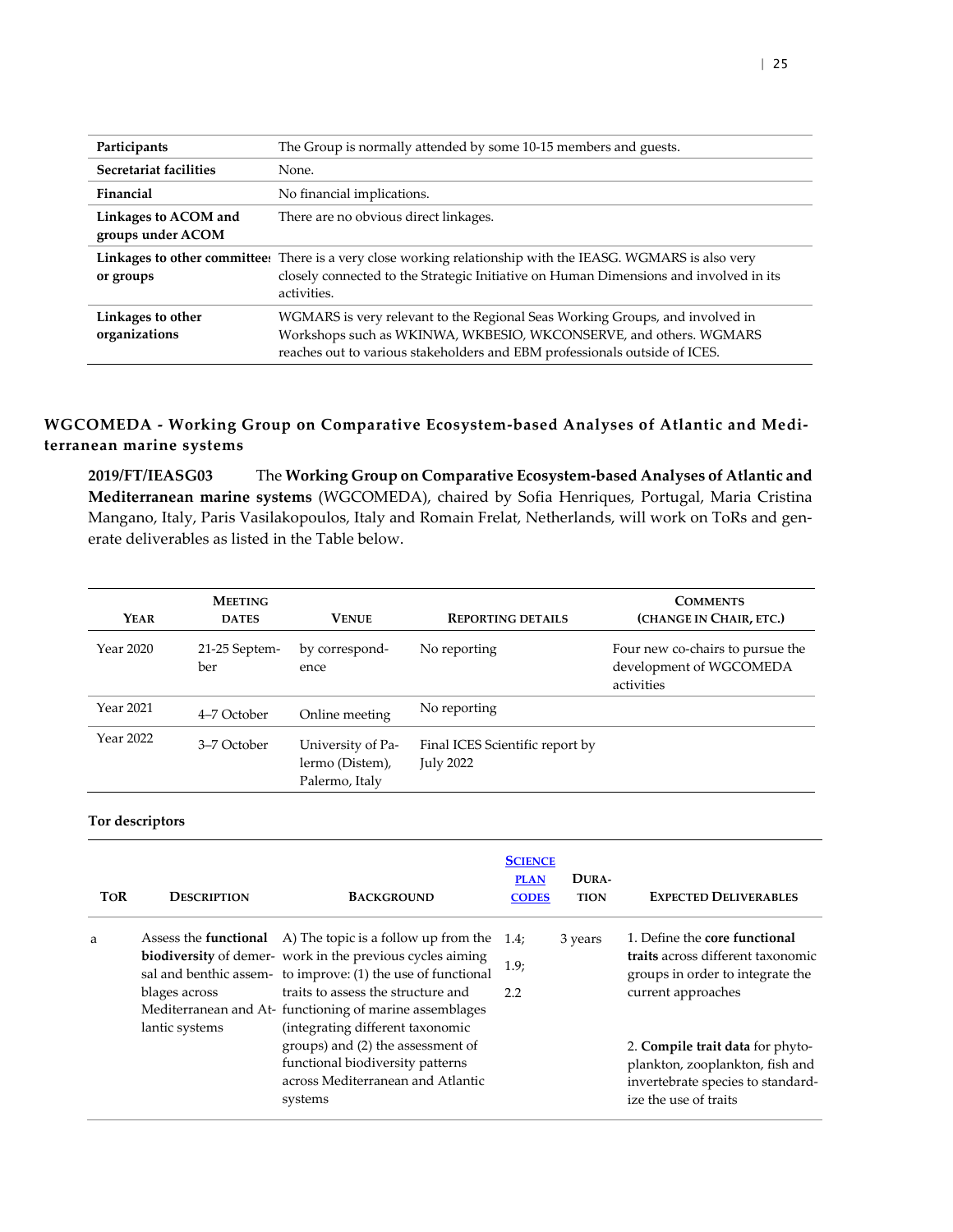B) The tor will provide better understanding of ecosystems functioning and improve our ability to predict the impact of environmental and human-induced changes.

3. Identify possible methods to deal with **dynamic traits on space and time**, i.e. Those which are demographic (e.g. Fecundity) or ontogenetic (e.g. Diet) dependent

4. Understand spatio-temporal dynamics and patterns of **functional diversity and respective drivers** (trait biogeography; cooccurrence of traits)

5. Understand functional changes to different human pressures and **predict the vulnerability and stability of Mediterranean and Atlantic ecosystems** (resilience indicators).

ity of marine biota to understand how **ecosystem structure and connectivity** support the stability of commu-

nities

b Integrate the complex-A) The topic is a follow up from the 1.4; work in the previous cycles and ad-<br>decays issues an integrating modul 1.9; dresses issues on integrating multitrophic interactions for IEA 5.2

> B) Ecosystem structure and connectivity is known to affect community stability, but empirical evidences are still weak. Embracing the complexity of marine ecosystems (e.g. By integrating trophic interactions) will strengthen the input and guidance for ecosystem-based management.

**models** across Mediterranean and Atlantic systems 2. Identify possible methods to

3 years 1. Review existing **food webs** 

**predict species interactions from traits** and extend multitrophic interaction network in data-poor regions

3. Understand spatio-temporal dynamics of food webs and identify the **link between structure and stability** across ecosystems

4. Understand past and **predict future vulnerabilities** of communities to fishing disturbances or biological invasions.

- c Investigate **resilience and mechanisms of change** in complex marine systems im-
- A) The topic is a follow up from the 1.3; work in the previous cycles and aims to study systems undergoing changes in the NE Atlantic and the 1.9; 6.5

3 years 1. Review and update existing information on the **temporal development of ecosystems** in the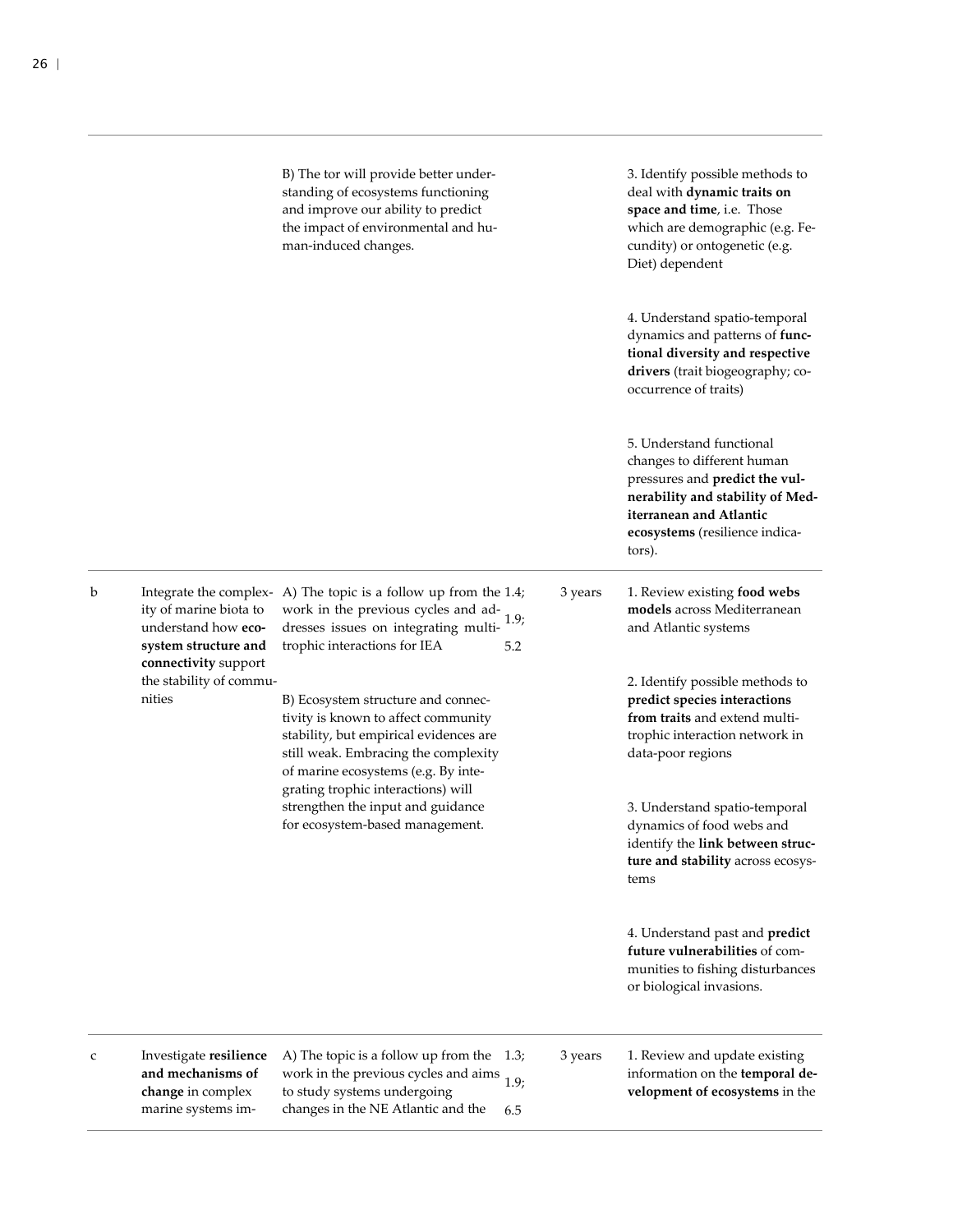pacted by anthropogenic and environmen-nies and analogies across them. tal drivers Mediterranean to uncover synchro-

> B) Several complex marine systems have been shown to respond to environmental and/or anthropogenic drivers with abrupt regime shifts. Comparative analysis of different systems will elucidate the exact role of different drivers in eroding or reinforcing the resilience of specific system states and help anticipate future tipping points. The impact to both ecosystems and fisheries can then be evaluated.

NE Atlantic and the Mediterranean.

2. Develop and test different types of **Integrated Assessments**: e.g. Ecosystem-based, traits-based, population-based etc.

3. Quantify the **resilience of different system states** and elucidate the specific role of different stressors.

4. Compare the system dynamics and **temporal occurrence of shifts** in different ecosystems of the NE Atlantic and the Mediterranean Sea.

5. Improve our **prediction capability on future shifts** in complex marine systems through a better understanding of the past dynamics.

d Explore options to integrate ecological and socio-economic dimensions to support integrated fisheries advice and marine management

A) New topic incorporating social and cultural aspects in order to support the implementation of IEA in regional ecosystems. 6.6; 7.1; 7.2;

B) The tor will be organised around 3 main activities and expected deliverables: scooping and systematic review, evidence mapping and synthesis, comparative analysis of case studies.

3 years 1. Scoping exercise mostly focused in the Mediterranean Sea to check for existing literature and to ensure coordination of activities with other international bodies and existing wgs within and outside ICES (e.g. ICES wgsocial, JRC, GFCM).

> 2. Evidence mapping to highlight the current work and identify future needs and gaps for social science in Med.

3. Case studies assessing and reporting the social and cultural significance of commercial fishing (coastal regions in both the Med and Atlantic). Selection and provision of relevant indicators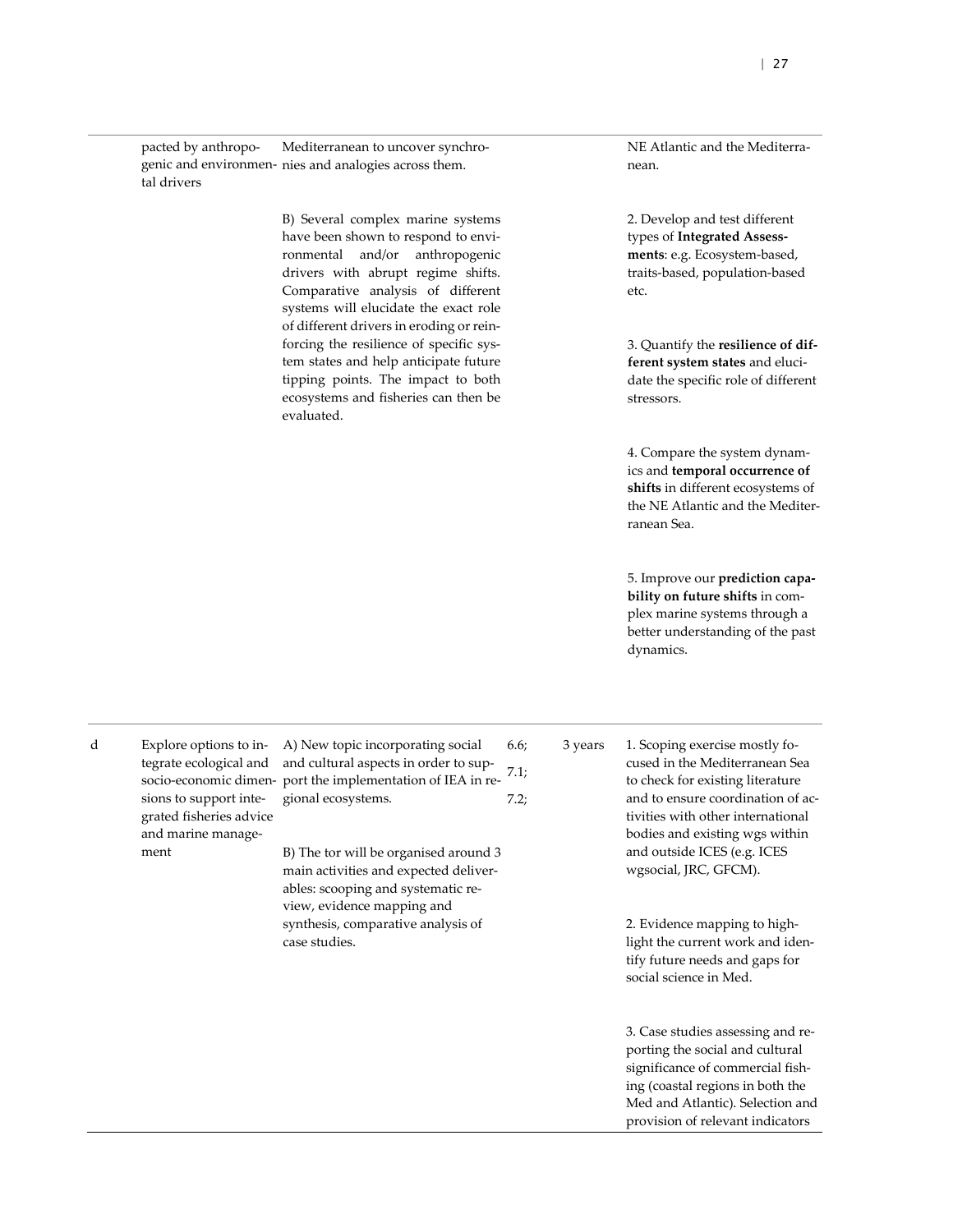and analysis with economic and ecological information.

4. Framework for collective reporting (database) to support future potential data collection, data analysis and advice development in a context of integrated ecosystem assessments.

5. Trade-off exploration to assess the socio-cultural and economic significance of commercial fishing (work with other relevant ICES wgs).

#### **Summary of the Work Plan**

**Year 1** 1.1 Definition of the core functional traits across different taxonomic groups. This activity will be developed in order to integrate the current approaches among trophic levels (i.e. What traits should we use to understand linkages between plankton, fish and benthic invertebrates) - Deliverable tor a1. Then, we will start the collection and compilation of standardized trait data for phytoplankton, zooplankton, fish and invertebrate species in order to create a common trait database – toward Deliverable tor a2.

> 1.2 Reviews and update databases of (i) existing food webs models, (ii) temporal development of ecosystems and (iii) socio ecological systems approaches across Mediterranean and Atlantic systems - Deliverables tor b1, tor c1 and tor d1. All the 3 tors (b, c and d) start with a revision activity of data from the scientific and grey literature as well as a survey of current work from participants of the working group. Temporal dynamics of ecosystems could be informed by time-series of the abundance of different taxa (e.g. From scientific surveys) and/or fisheries-related data (e.g. Fisheries landings) - Deliverables tor c1. The scoping exercise of socio-ecological systems is followed by an evidence mapping (data analysis from the systematic review - Deliverables tor d1) that will depict the current work and identify future needs and gaps for social science when dealing with ecosystem-based approach - Deliverable tor d2.

> 1.3 Networking activities to ensure coordination with other international bodies and existing wgs within and outside ICES.

**Year 2 2.1 Completion of the common trait database** - deliverable tor a2 - and identification of methods to deal with dynamic traits on space and time, i.e. Those which are demographic (e.g. Fecundity) or ontogenetic (e.g. Diet) dependent - deliverable tor a3 - and to predict species interactions from traits and extend multitrophic interaction network in data-poor regions - deliverable tor b2.

> **2.2 Development and testing of different types of Integrated Assessments** (e.g. Traits-based linking to tor a2, ecosystem-based, population-based) - deliverable tor c2, in order to quantify the resilience of different system states and elucidate the specific role of stressors - deliverable tor c3.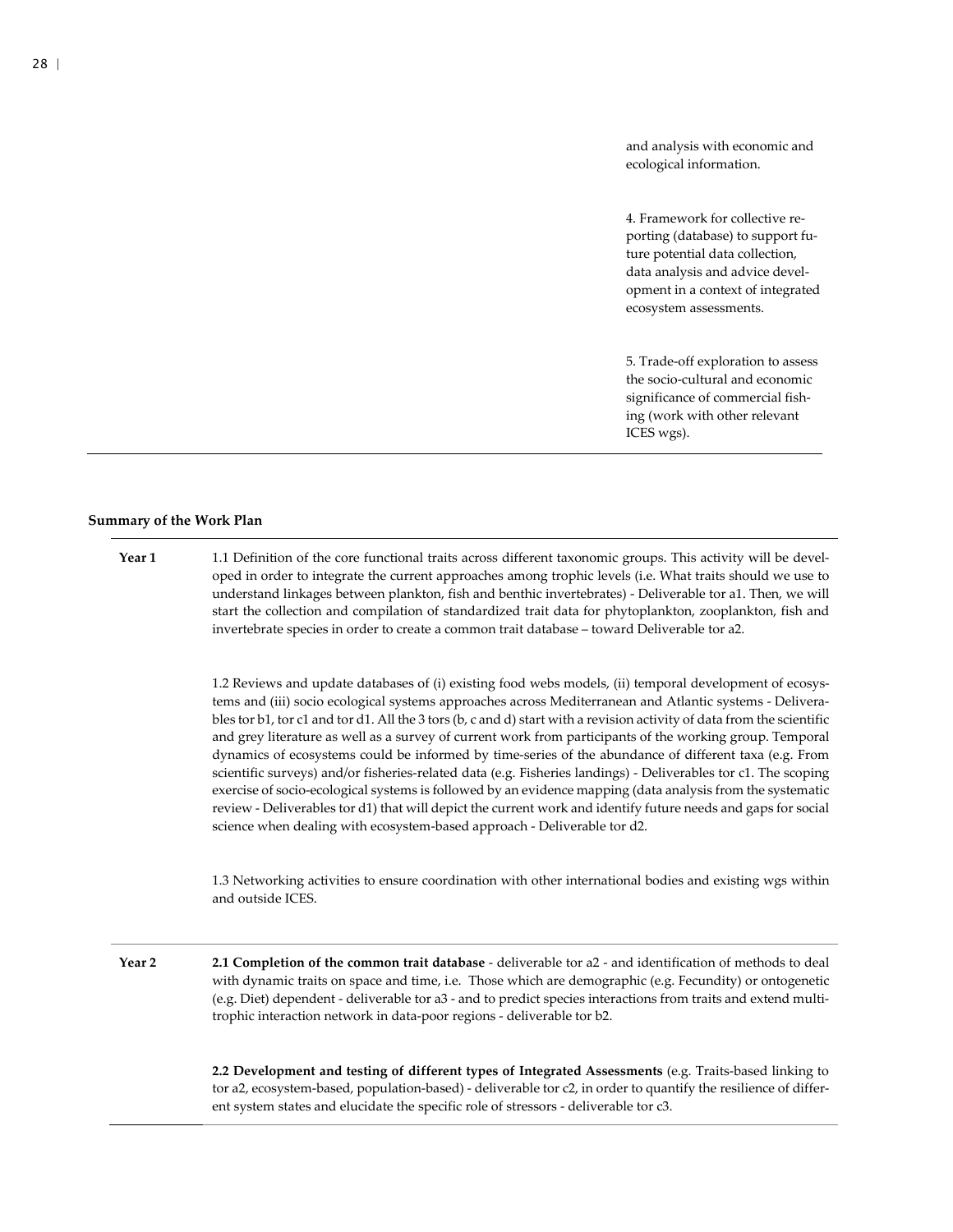**2.3. Case studies assessing and selecting relevant indicators dealing with socio-ecological systems** - Deliverable tor d3, e.g. The social and cultural significance of commercial fishing (coastal regions in both the Mediterranean and the Atlantic).

**Year 3 3.1 Spatio-temporal analysis of functional diversity dynamics** - deliverables tor a4 - **and of food webs structure** - deliverables tor b3 – in order to understand past dynamics and identify drivers of change across ecosystems in NE Atlantic and the Mediterranean Sea.

> **3.2 Assessment of future vulnerability and stability of Mediterranean and Atlantic ecosystems to different human pressures**, through looking at functional changes and developing resilience indicators - deliverables tor a5 – and by using food web structure to indicate the ecosystem resilience to disturbances (e.g. Fishing disturbances or biological invasions) - deliverables tor b4.

> **3.3 Comparison of the temporal occurrence of shifts in different ecosystems of the NE Atlantic and the Mediterranean Sea** to improve our prediction capability on future shifts in complex marine systems through a better understanding of the past dynamics - Deliverables tor c4 and c5.

> **3.4 Collective reporting (database) to assess the socio-cultural and economic significance of commercial fisheries** and support future potential data collection, data analysis, trade-off elaboration and advice development in a context of integrated ecosystem assessments of commercial fishing - Deliverables tor d4 and 5.

#### **Supporting information**

**Priority** The aim of this working group (WG) is to investigate both cross-systems and system-specific key questions to guide research and improve the ecosystem approach to management of living marine resources of the European Seas. To this end, we use existing data and analysis from regional systems of the North East Atlantic Ocean and Mediterranean Sea. A **comparative approach of marine ecosystems** is essential to learn how Mediterranean and Atlantic ecosystems are structured, how they function, and also to identify which are the more sensitive species or ecological processes to be managed within the ecosystem dynamics. Therefore, this WG aims at strengthening the scientific basis for regional and integrated ecosystem approach of coastal and marine living resources through a comparative platform of research. During the previous two cycles, WG COMEDA established a strong network of collaboration that will continue contributing to the comparative knowledge of Atlantic and Mediterranean systems. The new tors build up on past research of the group and propose to use novel approaches to assess the **functional diversity, resilience, connectivity and complexity of marine assemblages**, both across biological groups and between Mediterranean and Atlantic systems. Additionally, a new topic (tor d), related with ecosystem services, aims to **integrate the socio-economic dimension** with the advanced biological knowledge in order to better understand the effects of both anthropogenic changes and management options in the ecosystems. Close collaboration with other wgs of the SCICOM/ACOM Integrated Ecosystem Assessments Steering Group (IEASG) such as WGIAB, WGEAWESS, WGSOCIAL and WGMARS will provide a solid basis to develop the research topics and tor d of this new COMEDA cycle. Furthermore, during this new cycle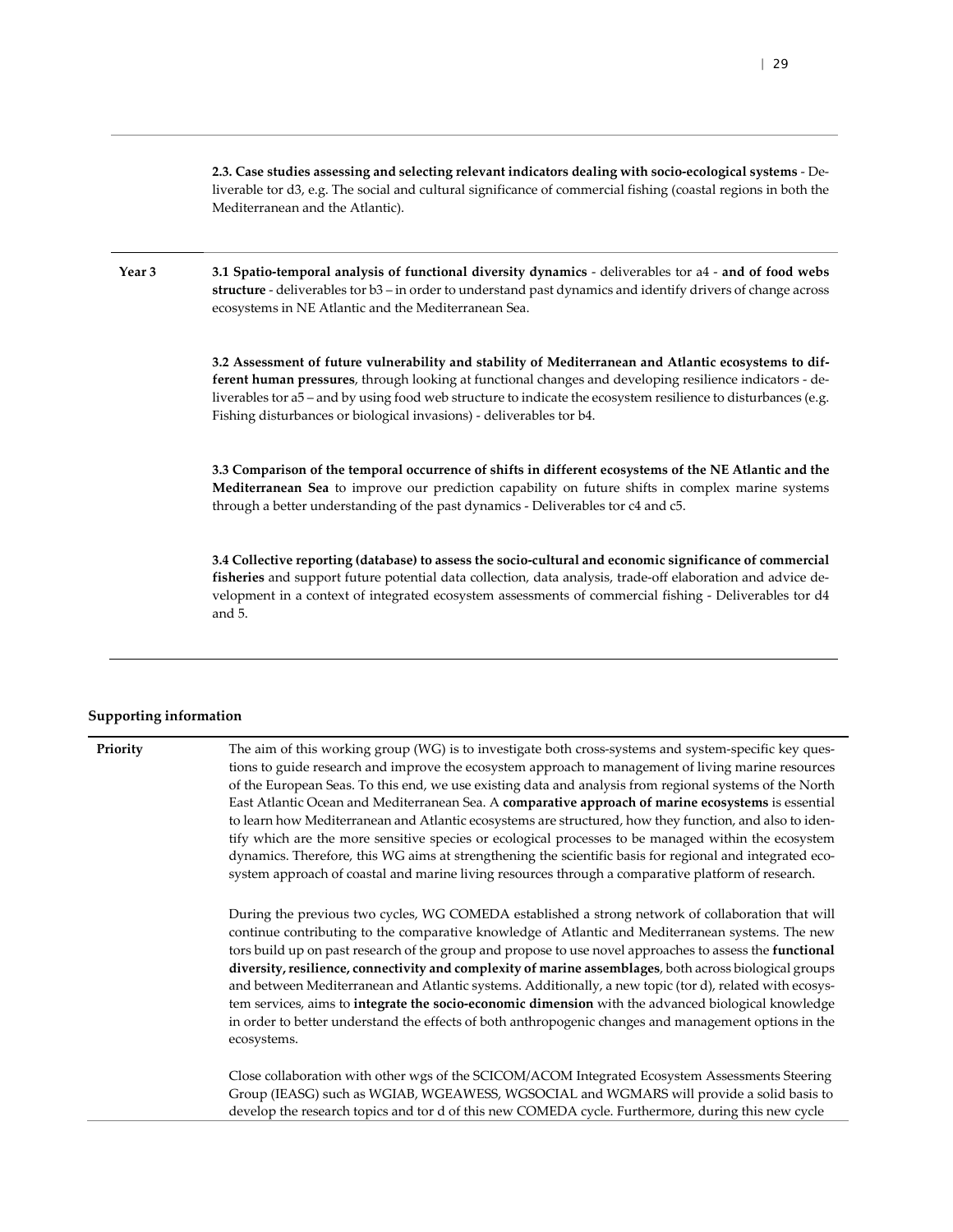|                            | we will invite colleagues working on ecosystem services and on linking socio-economic and ecological<br>dimensions to the meetings to develop and improve COMEDA's current knowledge. The new tor d<br>shows the commitment of the group to develop applied research to support integrated fisheries advice<br>and marine management.                                                                                                                                                                                                                                                                                                                                                                                                                                                                                                                                                                                                                                                                                                                                                                                                                                                                                                                                                                                                                                                                                                                                                                                                                                                                                                                                                                                                                                                                                                                                                                                                                                                                                                                                                                                                                                                                                                                                                                                                                                                                                                                                                                                                                                                                                                                                                                                                                                                                                                                                                                                                                                                                                                                                                                                                                                                                 |
|----------------------------|-------------------------------------------------------------------------------------------------------------------------------------------------------------------------------------------------------------------------------------------------------------------------------------------------------------------------------------------------------------------------------------------------------------------------------------------------------------------------------------------------------------------------------------------------------------------------------------------------------------------------------------------------------------------------------------------------------------------------------------------------------------------------------------------------------------------------------------------------------------------------------------------------------------------------------------------------------------------------------------------------------------------------------------------------------------------------------------------------------------------------------------------------------------------------------------------------------------------------------------------------------------------------------------------------------------------------------------------------------------------------------------------------------------------------------------------------------------------------------------------------------------------------------------------------------------------------------------------------------------------------------------------------------------------------------------------------------------------------------------------------------------------------------------------------------------------------------------------------------------------------------------------------------------------------------------------------------------------------------------------------------------------------------------------------------------------------------------------------------------------------------------------------------------------------------------------------------------------------------------------------------------------------------------------------------------------------------------------------------------------------------------------------------------------------------------------------------------------------------------------------------------------------------------------------------------------------------------------------------------------------------------------------------------------------------------------------------------------------------------------------------------------------------------------------------------------------------------------------------------------------------------------------------------------------------------------------------------------------------------------------------------------------------------------------------------------------------------------------------------------------------------------------------------------------------------------------------|
| Resource require-<br>ments | Information from ICES, GFCM, and JRC - STECF WG databases are the main input for this group. No<br>additional resources are identified, although participation of some experts (especially early career sci-<br>entists) to working group meetings depends on funding availability.                                                                                                                                                                                                                                                                                                                                                                                                                                                                                                                                                                                                                                                                                                                                                                                                                                                                                                                                                                                                                                                                                                                                                                                                                                                                                                                                                                                                                                                                                                                                                                                                                                                                                                                                                                                                                                                                                                                                                                                                                                                                                                                                                                                                                                                                                                                                                                                                                                                                                                                                                                                                                                                                                                                                                                                                                                                                                                                   |
| Participants               | The Group is normally attended by some 20–25 members and guests.                                                                                                                                                                                                                                                                                                                                                                                                                                                                                                                                                                                                                                                                                                                                                                                                                                                                                                                                                                                                                                                                                                                                                                                                                                                                                                                                                                                                                                                                                                                                                                                                                                                                                                                                                                                                                                                                                                                                                                                                                                                                                                                                                                                                                                                                                                                                                                                                                                                                                                                                                                                                                                                                                                                                                                                                                                                                                                                                                                                                                                                                                                                                      |
|                            | The preliminary list of possible participants is the following:<br>- Romain Frelat (University of Hamburg, Germany) - Chair and expert on Atlantic ecosystems (North<br>Sea and Baltic Sea).<br>Sofia Henriques (University of Lisbon, MARE, Portugal) - Chair and expert on Atlantic ecosystems,<br>$\overline{\phantom{a}}$<br>global meta-analysis and functional diversity.<br>- Paris Vasilakopoulos (European Commission - JRC, Italy) - Chair and expert on Mediterranean eco-<br>systems and resilience.<br>Maria Cristina Magano (distem,, University of Palermo, Italy) - Chair and expert on Mediterranean<br>ecosystems.<br>- Marta Coll (ICM-CSIC, Spain) – Expert on Mediterranean ecosystems and food webs.<br>- Manuel Hidalgo (IEO, Spain) - Expert on Atlantic and Mediterranean ecosystems.<br>- Hilmar Hinz (IMEDEA-CSIC, Spain) - Expert on Atlantic ecosystems and invertebrates' biodiversity<br>and assemblages.<br>- Christian Möllmann (Univ. Of Hamburg, Germany) - Expert on Atlantic ecosystems.<br>- Evangelos Tzanatos (University of Patras, Greece) - expert on Mediterranean ecosystems.<br>Bastian Merigot (University of Montpellier, France) - expert on Atlantic and Mediterranean ecosys-<br>-<br>tems.<br>- Francoise Le Loch (IRD, France) - Expert on Atlantic and Mediterranean ecosystems.<br>- Konstantinos Tsagarakis (Greece) - Expert on Mediterranean ecosystems (Aegean Sea).<br>- Martin Lindegrem (DYU-AQUA, Denmark) - Expert on Atlantic ecosystems (Baltic Sea).<br>- Rita Vasconcelos (IPMA, MARE, Portugal) - Expert on Atlantic ecosystems, fisheries management<br>and global meta-analysis.<br>Silvia de Juan (IMEDEA-CSIC, Spain) - Expert on Atlantic ecosystems and invertebrates' biodiver-<br>sity and assemblages.<br>- Lucia López (IEO, Spain) - Expert on Mediterranean ecosystems and food webs.<br>- Michele Casini (Swedish University of Agricultural Science, Sweden) - expert on Atlantic ecosys-<br>tems (Baltic Sea).<br>Thorsten Bleckner (Stockholm Resilience Center, Stockholm University, Sweden) - expert on Atlantic<br>ecosystems (Baltic Sea).<br>- Henn Ojaveer (University of Tartu, Estonia) - expert on Atlantic ecosystems (Baltic Sea).<br>Sheila Heymans (SAMS, UK) - expert on Atlantic ecosystems (Western Scotland).<br>- Marian Torres (University of Algarve, Portugal) - expert on Atlantic ecosystems.<br>Eider Andonegi (AZTI, Spain) - expert on Atlantic ecosystems (Cantabric Sea).<br>Joachim Claudet (CRIOBE, France) - expert on Pacific and Mediterranean ecosystems.<br>- Heino Fock (Thuenen, Germany) - expert on Atlantic and Arctic ecosystems (Greenland).<br>- Ignacio Catalàn (IMEDEA, Spain) – expert on Atlantic and Mediterranean ecosystems.<br>- Jaime Otero (IIM, CSIC, Spain) – expert on Atlantic and Arctic ecosystems.<br>- Laurène Pécuchet (DTU-AQUA, Denmark) – expert on Atlantic and Mediterranean ecosystems.<br>Mariano Koen-Alonso (DFO, Canada) – expert on Atlantic ecosystems (West Canada).<br>- Raul Primicerio (University of Tromsø, Norway) - expert on Arctic ecosystems (Barents Sea).<br>- Marcos Llope (IEO, Spain) – expert on Atlantic ecosystems |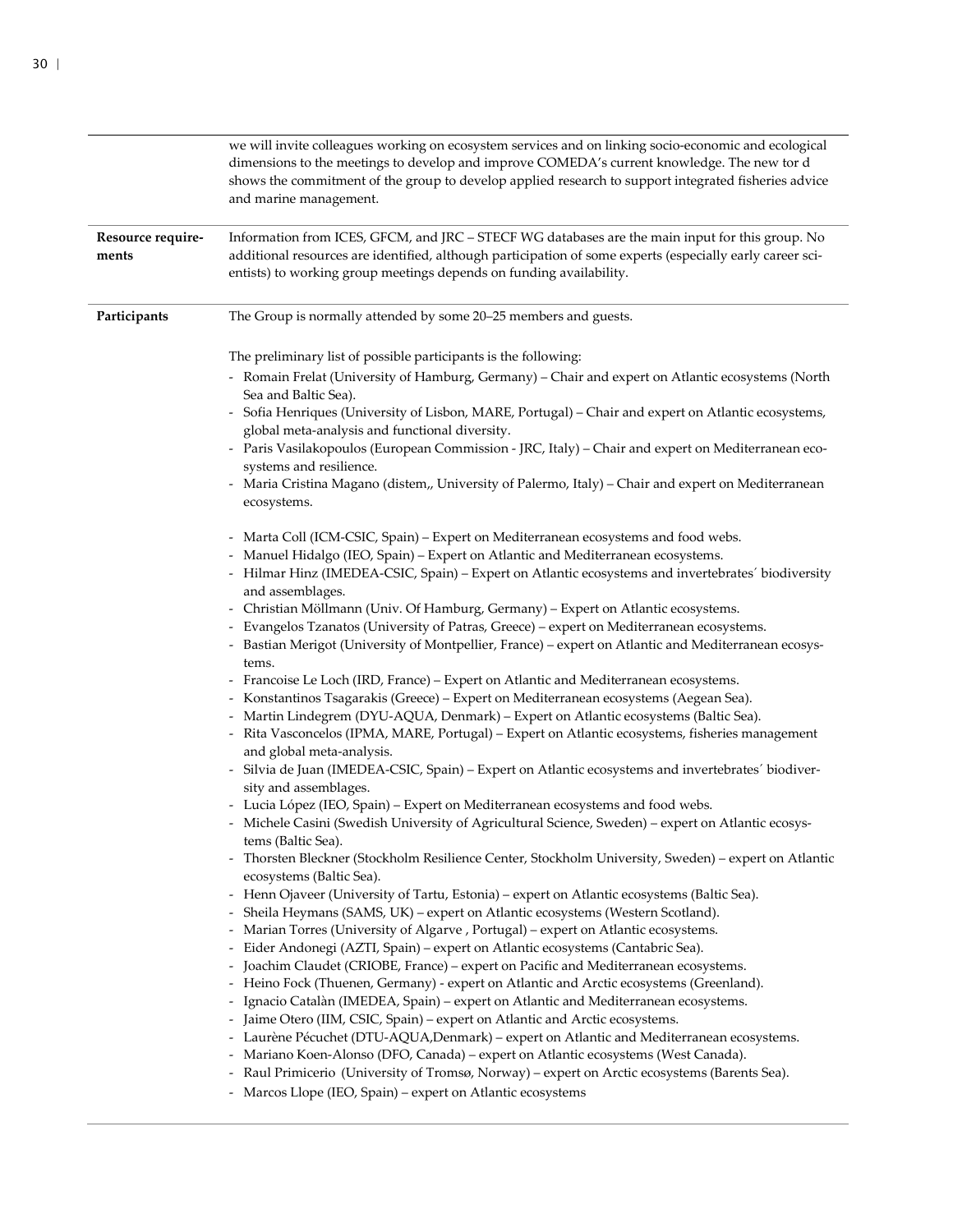| Secretariat facilities None              |                                                                                                                                                                                                                                                                                                                                                                                                                                                                                                                                                                                                                                                                                                                               |  |  |
|------------------------------------------|-------------------------------------------------------------------------------------------------------------------------------------------------------------------------------------------------------------------------------------------------------------------------------------------------------------------------------------------------------------------------------------------------------------------------------------------------------------------------------------------------------------------------------------------------------------------------------------------------------------------------------------------------------------------------------------------------------------------------------|--|--|
| Financial                                | No financial implications for ICES.<br>To facilitate the participation of early-career scientists, WG chairs will apply to marine research consor-<br>tiums to find financial support for early-career researchers who need travel funding.                                                                                                                                                                                                                                                                                                                                                                                                                                                                                   |  |  |
| and groups under<br><b>ACOM</b>          | Linkages to ACOM There are no obvious direct linkages.                                                                                                                                                                                                                                                                                                                                                                                                                                                                                                                                                                                                                                                                        |  |  |
| Linkages to other<br>committees or group | There is a very close working relationship with all the groups IEASG, and especially<br>Working Group on Integrated Assessments of the Baltic Sea (WGIAB)<br>Working Group on Ecosystem Assessment of Western European Shelf Seas (WGEAWESS)<br>Working Group on SOCIAL indicators (WGSOCIAL) (especially tor d)<br>Working Group on Maritime Systems (WGMARS) (especially tor d)<br>It is also very relevant to the Working Groups:<br>Working Group on the Integrated Assessments of the Barents Sea (WGIBAR)<br>Working Group on Integrated Assessments of the North Sea (WGINOSE)<br>Working Group on the Northwest Atlantic Regional Sea (WGNARS)<br>Working Group on Biodiversity Science (WGBIODIV) (especially tor b) |  |  |
| Linkages to other or None<br>ganizations | Working Group on Integrated Ecosystem Assessment for the Central Arctic Ocean (WGICA)                                                                                                                                                                                                                                                                                                                                                                                                                                                                                                                                                                                                                                         |  |  |

## **WGIBAR - Working Group on Integrated Assessments of the Barents Sea**

<span id="page-30-0"></span>**2019/FT/IEASG04** A **Working Group on the Integrated Assessments of the Barents Sea (WGIBAR)**, chaired by Elena Eriksen, Norway, and Anatoly Filin, Russia, will work on ToRs and generate deliverables as listed in the Table below.

|           | Meeting dates       | Venue                      | Reporting details                        | Comments (change in Chair, etc.) |
|-----------|---------------------|----------------------------|------------------------------------------|----------------------------------|
| Year 2020 | 24-28<br>February   | Bergen,<br>Norway          | ICES Scientific Report by 30<br>March    |                                  |
| Year 2021 | 2-4 March           | <b>Online Meet-</b><br>ing | ICES Scientific Report by 31 May<br>2021 |                                  |
| Year 2022 | 21-25 Febru-<br>ary | Online Meet-<br>ıng        | Final ICES Scientific Report by<br>TBD   |                                  |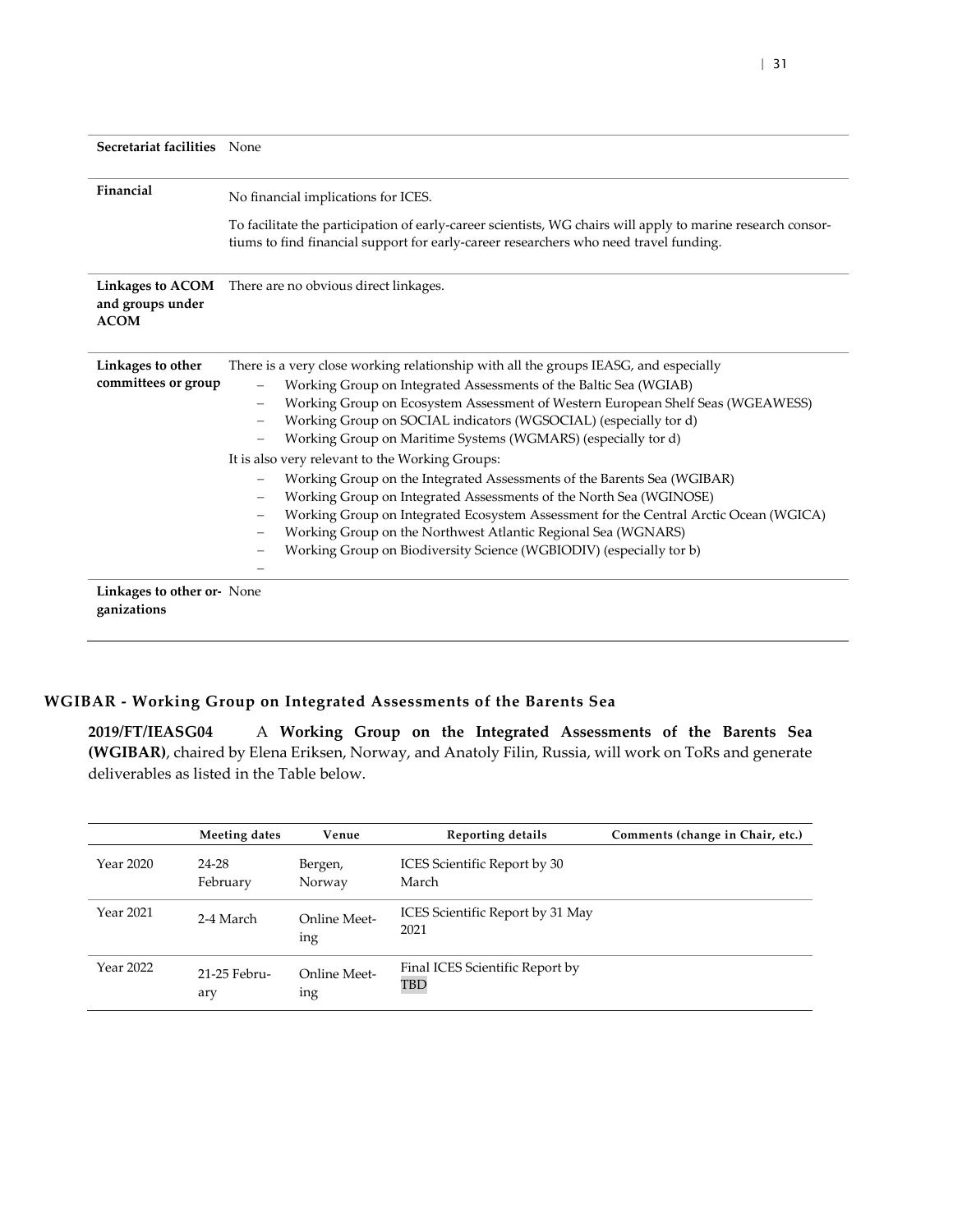## **ToR descriptors**

|             |                                                                                                                                                                    |                                      | <b>Science Plan</b> |              | Expected            |
|-------------|--------------------------------------------------------------------------------------------------------------------------------------------------------------------|--------------------------------------|---------------------|--------------|---------------------|
| <b>ToR</b>  | Description                                                                                                                                                        | Background                           | codes               | Duration     | <b>Deliverables</b> |
| a           | Prepare relevant data<br>sets that can be used for<br>the integrated<br>assessments of the<br><b>Barents</b> Sea                                                   | Science and advisory<br>requirements | 6.1                 | Year 1,2, 3  | Updated data sets   |
| $\mathbf b$ | Perform an integrated<br>analysis of multivariate<br>data sets and other<br>relevant information<br>including model outputs                                        | Science and advisory<br>requirements | 1.3; 1.4            | Year 1, 2, 3 | Annual reports      |
| c           | Analyse spatial patterns<br>and trends with special<br>emphasis on shifting<br>distribution of<br>communities and<br>species, and valuable<br>and vulnerable areas | Science and advisory<br>requirements | 2.2; 2.4            | Year 1, 2, 3 | Annual reports      |
| d           | Prepare an annual report<br>on the status and trends<br>of the Barents Sea<br>ecosystem                                                                            | Science and advisory<br>requirements | 1.3; 2.1; 6.5       | Year 1, 2, 3 | Annual reports      |
| e           | Provide support to<br>ongoing ecosystem<br>assessments and<br>evaluations in the<br><b>Barents</b> Sea                                                             | Science and advisory<br>requirements | 2.2; 2.7; 6.1       | Year 1, 2, 3 | Annual report       |
| f           | Evaluate the current<br>monitoring of the<br>Barents Sea ecosystem                                                                                                 | Science and advisory<br>requirements | 3.1; 3.2            | Year 1,2,3   | Annual reports      |

## **Summary of the Work Plan**

| Year 1 | Prepare relevant data sets and other relevant information, including biotic and abiotic ecosystem com-<br>ponents and human pressure, that can be used for the integrated assessment of the Barents Sea. |
|--------|----------------------------------------------------------------------------------------------------------------------------------------------------------------------------------------------------------|
|        | Perform an integrated analysis of multivariate data sets and other relevant information including<br>model outputs                                                                                       |
|        | Prepare an annual report on the Barents Sea ecosystem status and describe fluctuations and changes<br>based on trend analyses and integrated analysis of multivariate data sets                          |
|        | Evaluate the current monitoring of the Barents Sea ecosystem                                                                                                                                             |
|        | Provide support to ongoing ecosystem assessments and evaluations in the Barents Sea                                                                                                                      |
| Year 2 | Prepare relevant data sets and other relevant information, including biotic and abiotic ecosystem com-<br>ponents and human pressure, that can be used for the integrated assessment of the Barents Sea. |
|        | Perform an integrated analysis of multivariate data sets and other relevant information including<br>model outputs                                                                                       |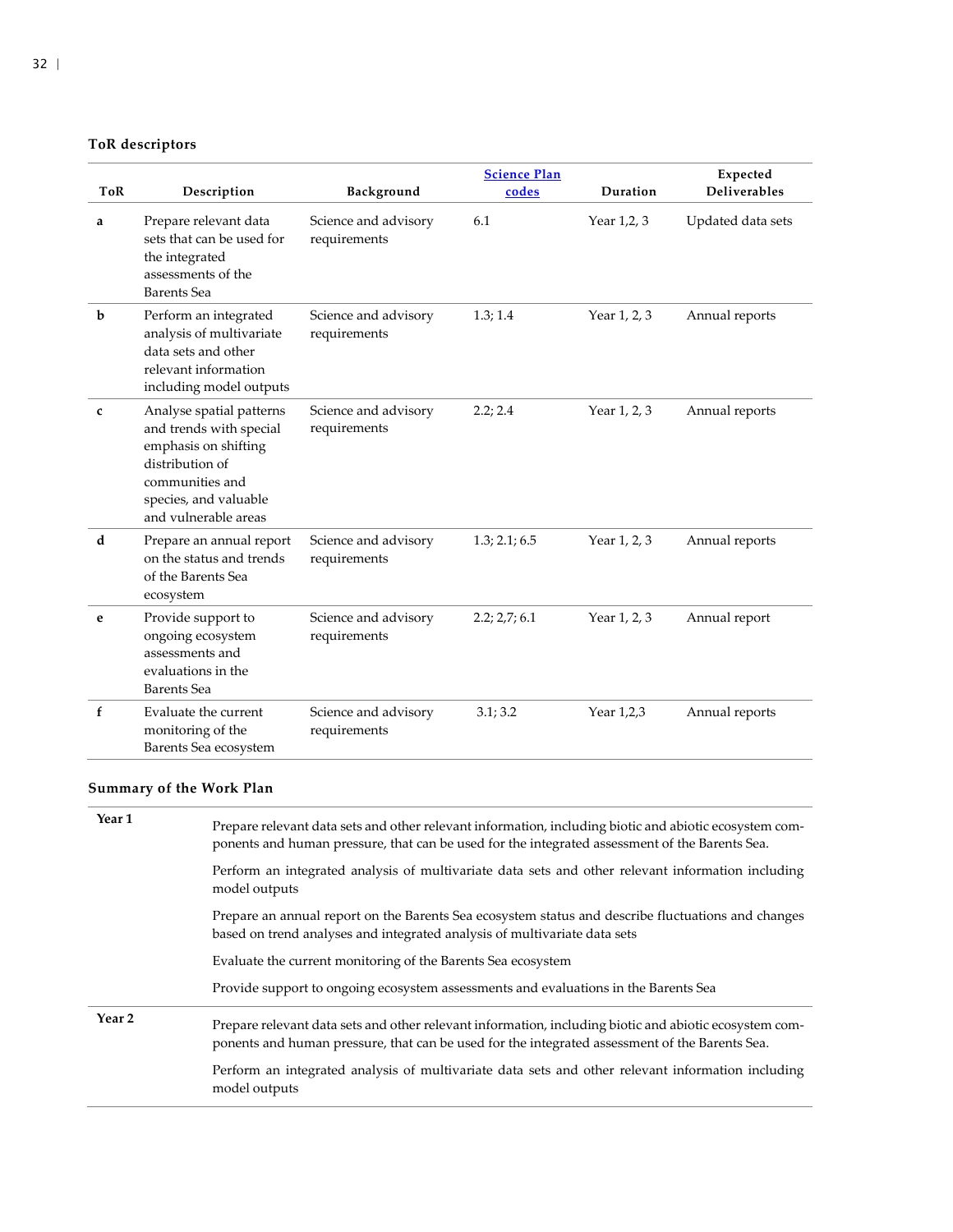|        | Prepare an annual report on the Barents Sea ecosystem status and describe fluctuations and changes<br>based on trend analyses and integrated analysis of multivariate data sets                          |
|--------|----------------------------------------------------------------------------------------------------------------------------------------------------------------------------------------------------------|
|        | Evaluate the current monitoring of the Barents Sea ecosystem                                                                                                                                             |
|        | Provide support to ongoing ecosystem assessments and evaluations in the Barents Sea                                                                                                                      |
| Year 3 | Prepare relevant data sets and other relevant information, including biotic and abiotic ecosystem com-<br>ponents and human pressure, that can be used for the integrated assessment of the Barents Sea. |
|        | Perform an integrated analysis of multivariate data sets and other relevant information including<br>model outputs                                                                                       |
|        | Prepare an annual report on the Barents Sea ecosystem status and describe fluctuations and changes<br>based on trend analyses and integrated analysis of multivariate data sets                          |
|        | Evaluate the current monitoring of the Barents Sea ecosystem                                                                                                                                             |
|        | Provide support to ongoing ecosystem assessments and evaluations in the Barents Sea                                                                                                                      |
|        | Revise the Barents Sea ecoregion description in the ICES Ecosystem Overview, including overview of<br>the ecosystem, its current state and changes under the environmental and anthropogenic impacts     |

| Priority                           | The current activities of this Group will lead ICES into issues related to the ecosystem<br>effects of fisheries, especially with regard to the application of the Precautionary<br>Approach. Consequently, these activities are considered to have a very high priority. |
|------------------------------------|---------------------------------------------------------------------------------------------------------------------------------------------------------------------------------------------------------------------------------------------------------------------------|
| <b>Resource requirements</b>       | The research programmes which provide the main input to this group are already<br>underway, and resources are already committed. The additional resource required to<br>undertake additional activities (ToR c and e) is needed.                                          |
| Participants                       | The Group is normally attended by some 20-25 members and guests.                                                                                                                                                                                                          |
| Secretariat facilities             | SharePoint site, secretariat support for reporting                                                                                                                                                                                                                        |
| Financial                          | No financial implications.                                                                                                                                                                                                                                                |
| Linkages to ACOM and               | Stock assessment groups in particular AFWG and WGWIDE.                                                                                                                                                                                                                    |
| groups under ACOM                  |                                                                                                                                                                                                                                                                           |
| or groups                          | Linkages to other committee: There is a very close working relationship with all the groups WGINOR and WGICA. It<br>is also very relevant to the groups WGSAM, WGOH, WGECO.                                                                                               |
| Linkages to other<br>organizations | The Joint Russian-Norwegian Fisheries Commission, in charge of joint fisheries man-<br>agement in the Barents Sea.                                                                                                                                                        |
|                                    | The Joint Russian-Norwegian Environmental Commission, in charge of joint environ-<br>mental management in the Barents Sea.                                                                                                                                                |
|                                    | The Norwegian Ministry of Climate and Environment, in charge of Norwegian holistic<br>ecosystem-based management plan for the Norwegian part of the Barents Sea.                                                                                                          |
|                                    | Relevant groups within the Arctic Council. PAME/ICES workshop, PICES/ICES<br>workshops.                                                                                                                                                                                   |
|                                    | Norwegian monitoring group under the Norwegian Management Plan                                                                                                                                                                                                            |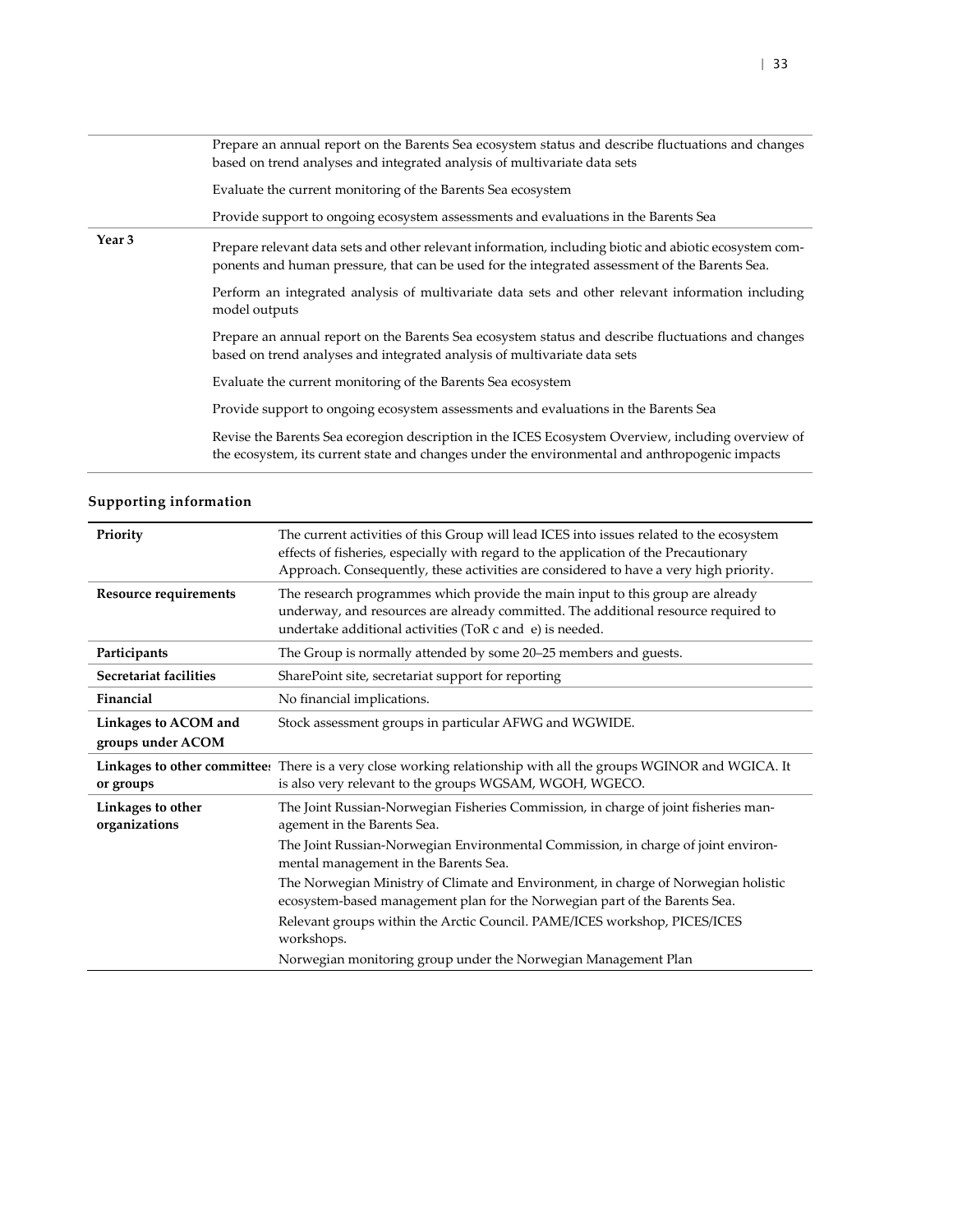### **WGIEAGS - Working Group on Integrated Ecosystem Assessment of the Greenland Sea**

**2019/FT/IEASG05 Working Group on Integrated Ecosystem Assessment of the Greenland Sea (WGIEAGS)**, chaired by Jesper Boje, Denmark/Greenland, and Colin Stedmon, Denmark, will work on ToRs and generate deliverables as listed in the Table below.

<span id="page-33-0"></span>

|           | <b>MEETING</b><br><b>DATES</b> | <b>VENUE</b>           | <b>REPORTING DETAILS</b>                      | COMMENTS (CHANGE IN CHAIR, ETC.) |
|-----------|--------------------------------|------------------------|-----------------------------------------------|----------------------------------|
| Year 2020 | 11-13<br>February              | Copenhagen,<br>Denmark | ICES Scientific report by 16<br>March 2020    |                                  |
| Year 2021 | 1-5 March                      | Nuuk,<br>Greenland     | ICES Scientific report by 5<br>April          |                                  |
| Year 2022 | $7 - 11$<br>November           | Nuuk,<br>Greenland     | Final ICES Scientific report<br>by 9 December |                                  |

| <b>ToR</b>   | Description                                                                                                                                                                                                                                                                                                                                   | Background                                                                                                                                                      | <b>Science Plan codes</b> | Duration  | <b>Expected Deliverables</b>                                                             |
|--------------|-----------------------------------------------------------------------------------------------------------------------------------------------------------------------------------------------------------------------------------------------------------------------------------------------------------------------------------------------|-----------------------------------------------------------------------------------------------------------------------------------------------------------------|---------------------------|-----------|------------------------------------------------------------------------------------------|
| a            | Assemble relevent data for<br>describing spatial and<br>temporal changes in the<br>Greenland Sea                                                                                                                                                                                                                                              | The database will contain<br>physical, chemical and<br>biological (incl. higher<br>trophic levels)<br>oceanographic data.                                       | 1.1                       | Years 1-3 | Merged database.<br>Metadata to be<br>reported to ICES.                                  |
| b            | Review and consider<br>methodological approaches analysis, basic discussions<br>and analytical tools for<br>conducting integrated<br>ecosystem assessment for<br>the Greenland Sea                                                                                                                                                            | Before starting data<br>on suitable<br>methodological/analytical<br>approaches are required.<br>This can be started after<br>initial datasets are<br>assembled. | 1.1                       | Years 1-3 | Report to ICES                                                                           |
| $\mathsf{C}$ | This ToR will be based on<br>Report on the status and<br>trends of the Greenland<br>activities and<br>Sea, based on integrated<br>advancements of the<br>analysis of multivariate<br>above. It is a hope to<br>datasets, incl. associated<br>produse scientific<br>with major hydroclimatic<br>manuscript.<br>changes and human<br>activities |                                                                                                                                                                 | 1.1                       | Years 2-3 | Report to ICES.<br>Manuscript to be<br>submitted to peer-<br>reviewed science<br>journal |
| d            | Prepare an Ecosystem<br>Overview for the<br>Greenland Sea                                                                                                                                                                                                                                                                                     | This is advisory<br>requirement.                                                                                                                                | 1.3                       | Year 1    | Ecosystem Overview<br>submitted to ICES                                                  |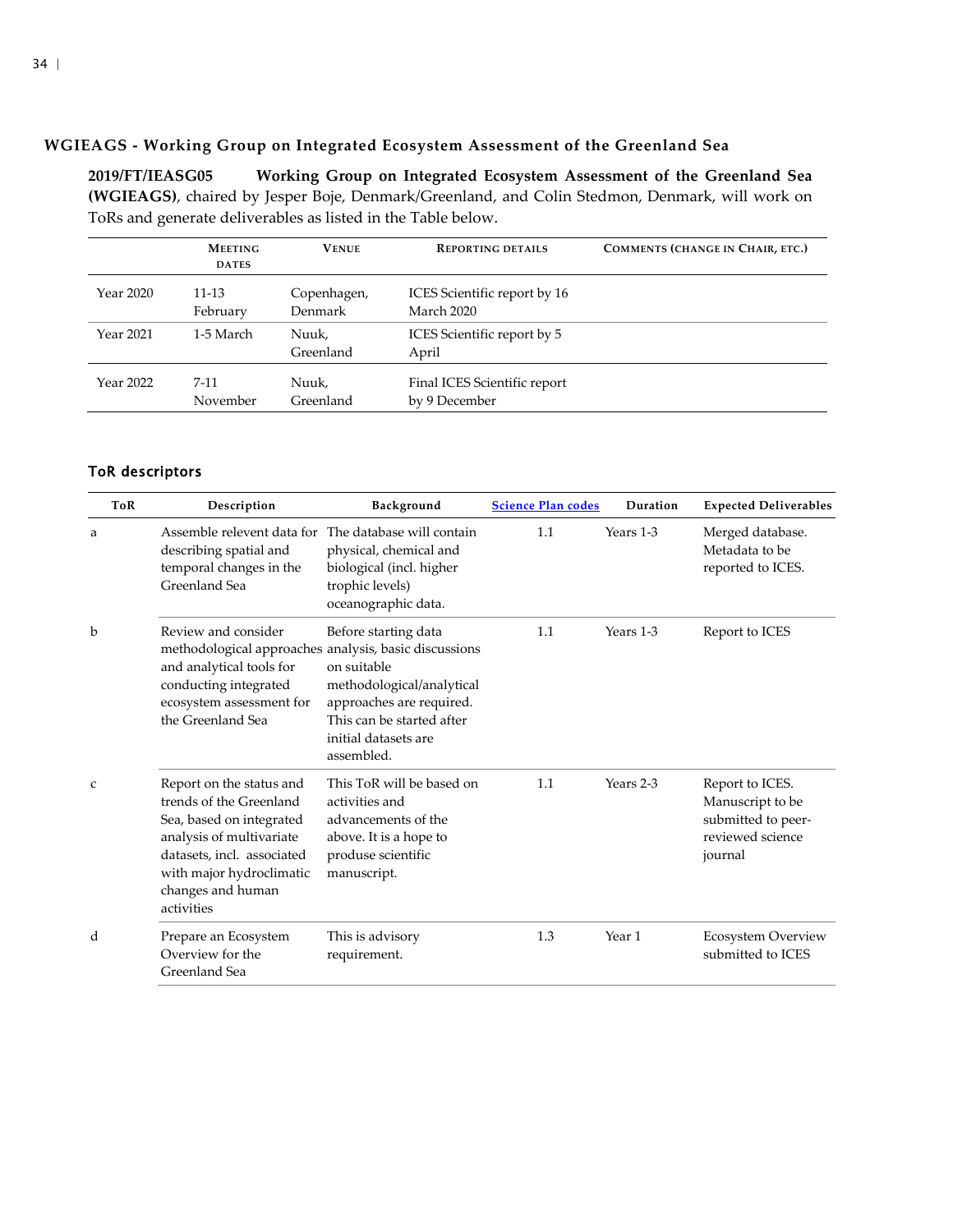| Identify knowledge gaps   | To further advance the                                    | 1.1, 3.1, 3.2 | Year 3 | Report to ICES |
|---------------------------|-----------------------------------------------------------|---------------|--------|----------------|
|                           | and priority research needs IEA for the region, identifi- |               |        |                |
| to improve future         | cation of knowledge and                                   |               |        |                |
| integrated ecosystem      | data gaps is inevitable, to-                              |               |        |                |
| assessments. Provide      | gether with considering                                   |               |        |                |
| recommendations for       | improvements in data col-                                 |               |        |                |
| improvement of data       | lection.                                                  |               |        |                |
| collection and monitoring |                                                           |               |        |                |
| in the ecoregion          |                                                           |               |        |                |

| Year 1            | Start assembling relevant data that can be used to describe spatiotemporal changes in the Green-<br>land Sea. Create first merged database containing physical, chemical and biological (incl. higher |
|-------------------|-------------------------------------------------------------------------------------------------------------------------------------------------------------------------------------------------------|
|                   | trophic levels) oceanographic data.                                                                                                                                                                   |
|                   | Develop Ecosystem Overview (as advice request).                                                                                                                                                       |
|                   | Start discussions on methodological approaches and analytical tools for conducting integrated                                                                                                         |
|                   | ecosystem assessment.                                                                                                                                                                                 |
|                   | Identify additional scientists/partners and invite them to join the EG.                                                                                                                               |
| Year <sub>2</sub> | Continue assembling relevant datasets and update the database.                                                                                                                                        |
|                   | Continue discussions on methodological approaches and analytical tools for conducting integrated                                                                                                      |
|                   | ecosystem assessment. Prepare first analysis on the ecosystem status and trends.                                                                                                                      |
| Year <sub>3</sub> | Finalise the database.                                                                                                                                                                                |
|                   | Prepare manuscript on the status and trends of the Greenland Sea ecosystem.                                                                                                                           |
|                   | Identify knowledge gaps and priority research items that can improve future integrated ecosystem                                                                                                      |
|                   | assessments and provide recommendations to improve the monitoring.                                                                                                                                    |
|                   |                                                                                                                                                                                                       |

| Priority                                  | High. A status for the region is currently lacking and at the same time the region are<br>experiencing change and is a potential candidate to continue severe changes Arctic<br>amplification of global warming and increaseing meltwater flux from Greenland<br>icesheet are changing the oceanographic conditions. Biological resources are<br>subsequently also shifting in response. This effort will set the baseline in the process to<br>permit sustainable development regional fisheries. |
|-------------------------------------------|----------------------------------------------------------------------------------------------------------------------------------------------------------------------------------------------------------------------------------------------------------------------------------------------------------------------------------------------------------------------------------------------------------------------------------------------------------------------------------------------------|
| Resource requirements                     | Past and current research programs will provide the data. These will be gathered from<br>public databases and through research networks. There are no current external funds to<br>support the intiative so it will be started with in kind contributions from DTU and GINR<br>in the form of person months. Once underway national funds will be sought via<br>respective national ministries.                                                                                                    |
|                                           | The research initivatives that may arise from the activity have the opportunity to align<br>with EU framework funding.                                                                                                                                                                                                                                                                                                                                                                             |
| Participants                              | Initiated by DTU and GNIR participation will be seeked from Iceland and Norway, with<br>experise spanning oceanography and fisheries. Participants from other nations are also<br>welcomed.                                                                                                                                                                                                                                                                                                        |
| Secretariat facilities                    | SharePoint site. Support for meetings at ICES HQ, when appropriate                                                                                                                                                                                                                                                                                                                                                                                                                                 |
| Financial                                 | No financial implications                                                                                                                                                                                                                                                                                                                                                                                                                                                                          |
| Linkages to ACOM and<br>groups under ACOM | Link to ACOM through development of Ecosystem Overview, NWWG and WGWIDE.                                                                                                                                                                                                                                                                                                                                                                                                                           |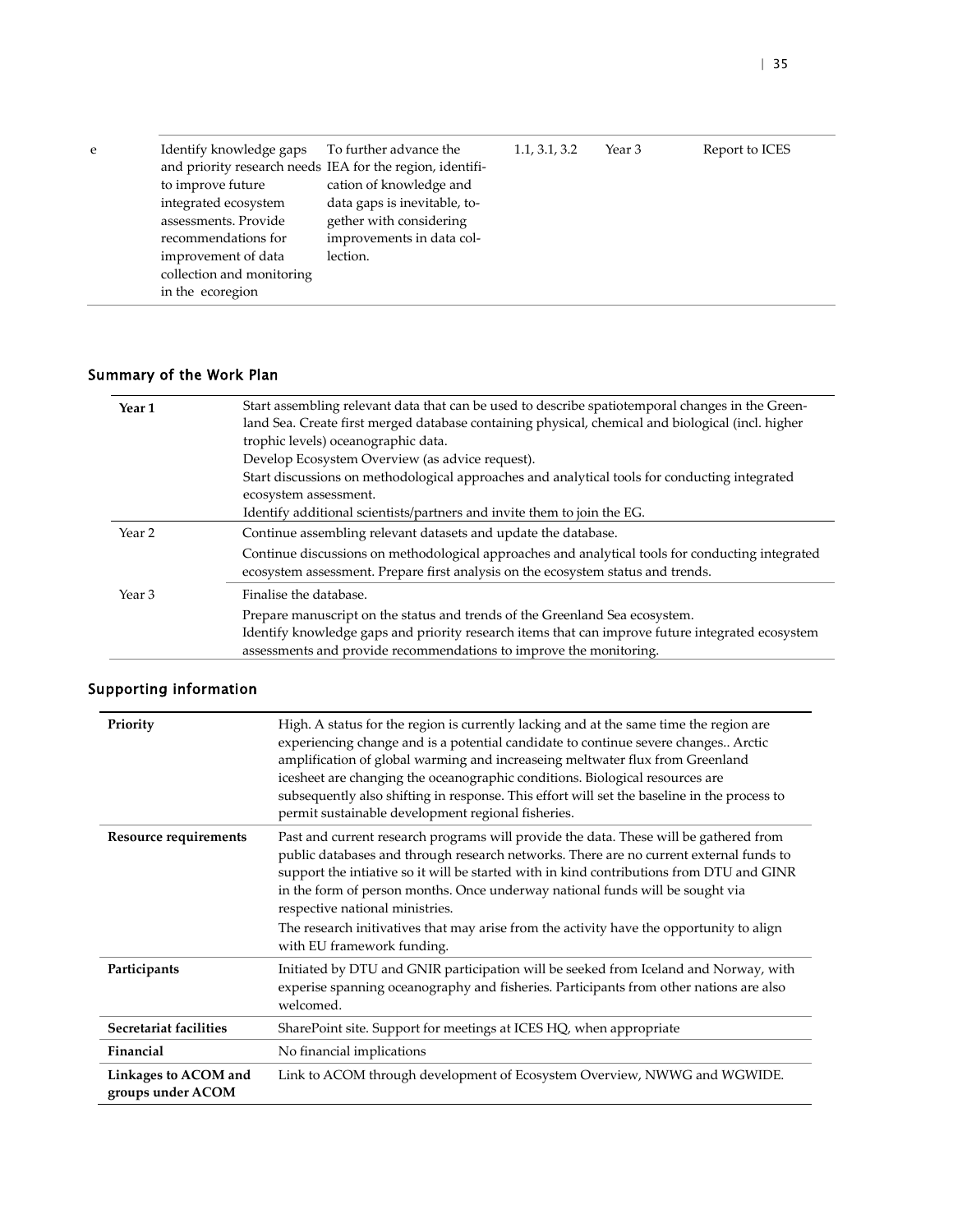| Linkages to other                  | All ICES IEASG expert groups, several EGs under HAPISG (human pressures) and |
|------------------------------------|------------------------------------------------------------------------------|
| committees or groups               | EPDSG                                                                        |
| Linkages to other<br>organizations | Arctic Council, PAME, IASC, NEAFC                                            |

## **WGNARS - Working Group on the Northwest Atlantic Regional Sea**

<span id="page-35-0"></span>**2019/FT/IEASG06** The **Working Group on the Northwest Atlantic Regional Sea (WGNARS)**, is chaired by Jamie Tam, Canada, and Kimberly Hyde\*, USA, will work on ToRs and generate deliverables as listed in the Table below.

|           | Meeting dates | Venue             | Reporting details                                  | Comments (change in Chair, etc.)                            |
|-----------|---------------|-------------------|----------------------------------------------------|-------------------------------------------------------------|
| Year 2020 | 8 May         | Online<br>meeting | No reporting                                       | Incoming Canadian Chair Jamie<br>Tam from January 2020      |
| Year 2021 | 7-10 June     | Online<br>meeting | No reporting                                       |                                                             |
| Year 2022 | $16-19$ May   | Online<br>meeting | Final ICES Scientific Report by 1<br>July to IEASG | Sean Lucey, USA outgoing and<br>Kimberly Hyde, USA incoming |

e<br>H

| ToR          | Description                                                                                                                                                                                                                                      | Background                                                       | Science plan<br>codes | Duration                      | <b>Expected Deliverables</b>                                                                                                                                                                                                       |
|--------------|--------------------------------------------------------------------------------------------------------------------------------------------------------------------------------------------------------------------------------------------------|------------------------------------------------------------------|-----------------------|-------------------------------|------------------------------------------------------------------------------------------------------------------------------------------------------------------------------------------------------------------------------------|
| a            | Report on recent activities a) Science Requirements 1.1, 6.5<br>related to Integrated<br><b>Ecosystem Assessments</b><br>(IEA) within the United<br>States, Canada, and<br>Regional Fisheries<br>Management<br>Organizations                     | b) Advisory<br>Requirements<br>c) Requirements from<br>other EGs |                       | 3 years (2020,<br>2021, 2022) | Regular reports from<br>US/Canada/NAFO                                                                                                                                                                                             |
| $\mathbf b$  | Expand the work already<br>accomplished by<br><b>WGNARS</b> into other<br>regional ecosystems<br>and/or multiple ocean<br>uses while considering<br>the roles of women and<br>remote, low income, and<br>indigenous communities<br>in the system |                                                                  | 1.2, 2.1, 6.5         | 3 years (2020,<br>2021, 2022) | • Refined understanding of the<br>system through conceptual<br>models<br>• Exploratory application of<br>risk assessment to a<br>Canadian region<br>• Analysis of cumulative<br>effects including, for<br>example, offshore energy |
| $\mathsf{C}$ | Increase the cross<br>disciplinary capacity of<br>IEAs in the region by<br>engaging with scientists<br>and stakeholders from<br>under-represented<br>disciplines and research                                                                    |                                                                  | 2.7, 6.6, 7.5         | 3 years (2020,<br>2021, 2022) | • List of research products<br>developed from reaching out<br>and including members of<br>under-represented<br>disciplines and research<br>communities (e.g. papers,<br>reports, indicators)                                       |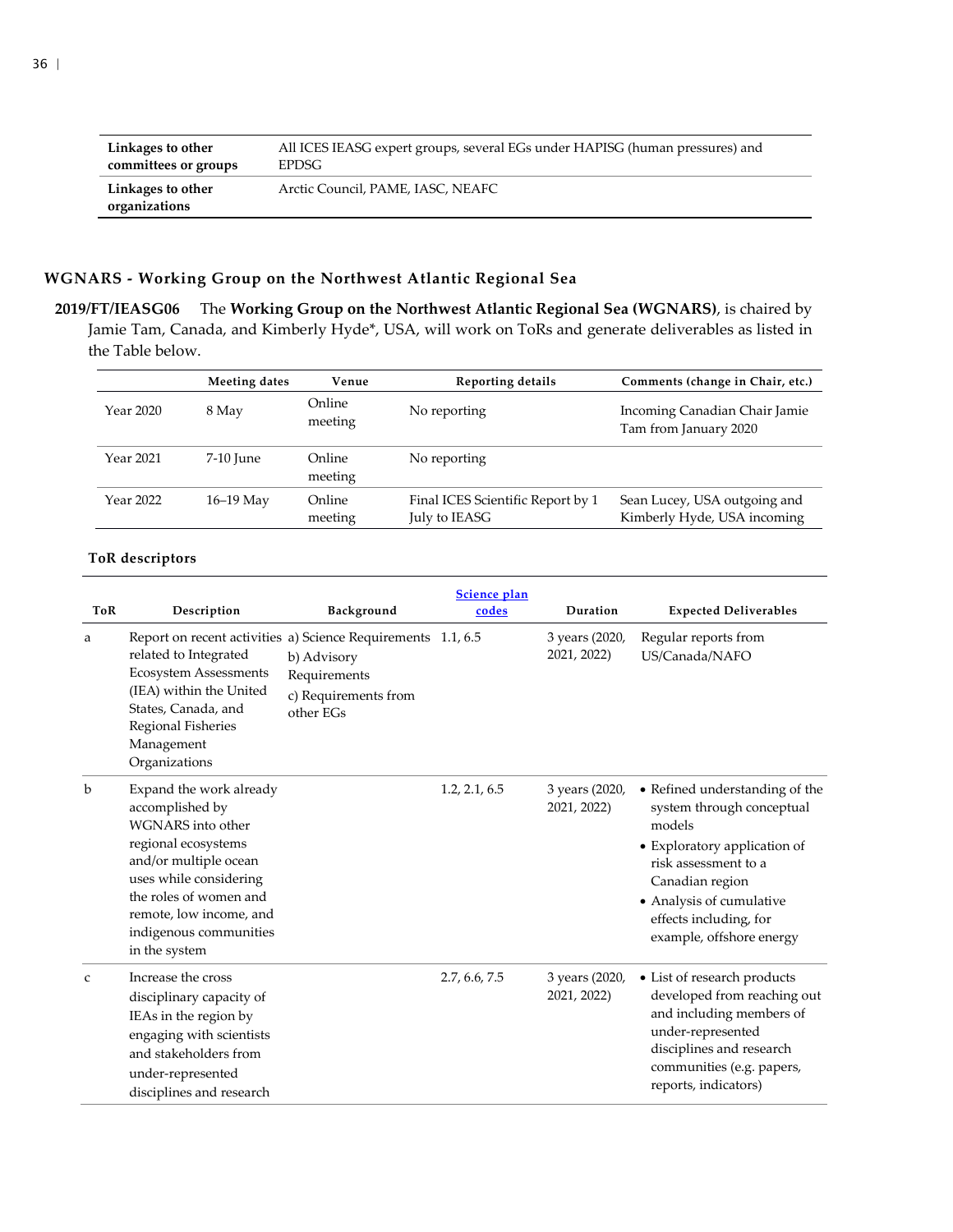|   | communities, including<br>those in the social sciences                                                                                                                                                                                                                                                                                    |               |                               |                                                                                                                                                                                                                                                             |
|---|-------------------------------------------------------------------------------------------------------------------------------------------------------------------------------------------------------------------------------------------------------------------------------------------------------------------------------------------|---------------|-------------------------------|-------------------------------------------------------------------------------------------------------------------------------------------------------------------------------------------------------------------------------------------------------------|
| d | Continue to evaluate and<br>test indicators which are<br>responsive to a changing<br>environment or other<br>conditions, especially<br>those that indicate<br>shifting resources,<br>changes in human<br>behavior, habitat, or<br>extreme events, or can be<br>used as early warning<br>signs of a pending change<br>(leading indicators) | 1.1, 7.1      | 3 years (2020,<br>2021, 2022) | • Tested and evaluated new<br>indicators that are responsive<br>to a changing environment or<br>other conditions (e.g. SMART<br>indicators)<br>• Completed threshold<br>analysis of existing indicators<br>• Framework for developing<br>spatial indicators |
| e | Improve management<br>advice by developing<br>decision support tools<br>that reconcile multiple<br>ocean uses by explicitly<br>addressing tradeoffs<br>within an ecosystem<br>context (e.g. structured<br>decision making,<br>management strategy<br>evaluation, scenario<br>planning)                                                    | 2.7, 6.1, 6.4 | 1 year (2022)                 | • Worked example of a<br>decision support tool                                                                                                                                                                                                              |
| f | Develop best practices for<br>increasing efficiency in<br>product development that<br>can lead to improved<br>responsiveness to<br>management requests                                                                                                                                                                                    | 4.1, 4.2, 4.3 | 1 year (2020)                 | • Workshop on best practices<br>for improving efficiency,<br>transparency, and workflow<br>• Timely provision of<br>information to managers (e.g.<br>annual SOEs, Risk<br>assessment)<br>• Improved data accessibility<br>• Manuscript on best practices    |
| g | Develop best practices for<br>communicating with a<br>diverse group of<br>stakeholders (i.e.,<br>managers, scientists,<br>public), recognizing that<br>effective communication<br>tools may differ across<br>audiences                                                                                                                    | 1.1, 4.2, 6.4 | 1 year (2021)                 | • Examples of effective<br>communication tools for<br>various audiences                                                                                                                                                                                     |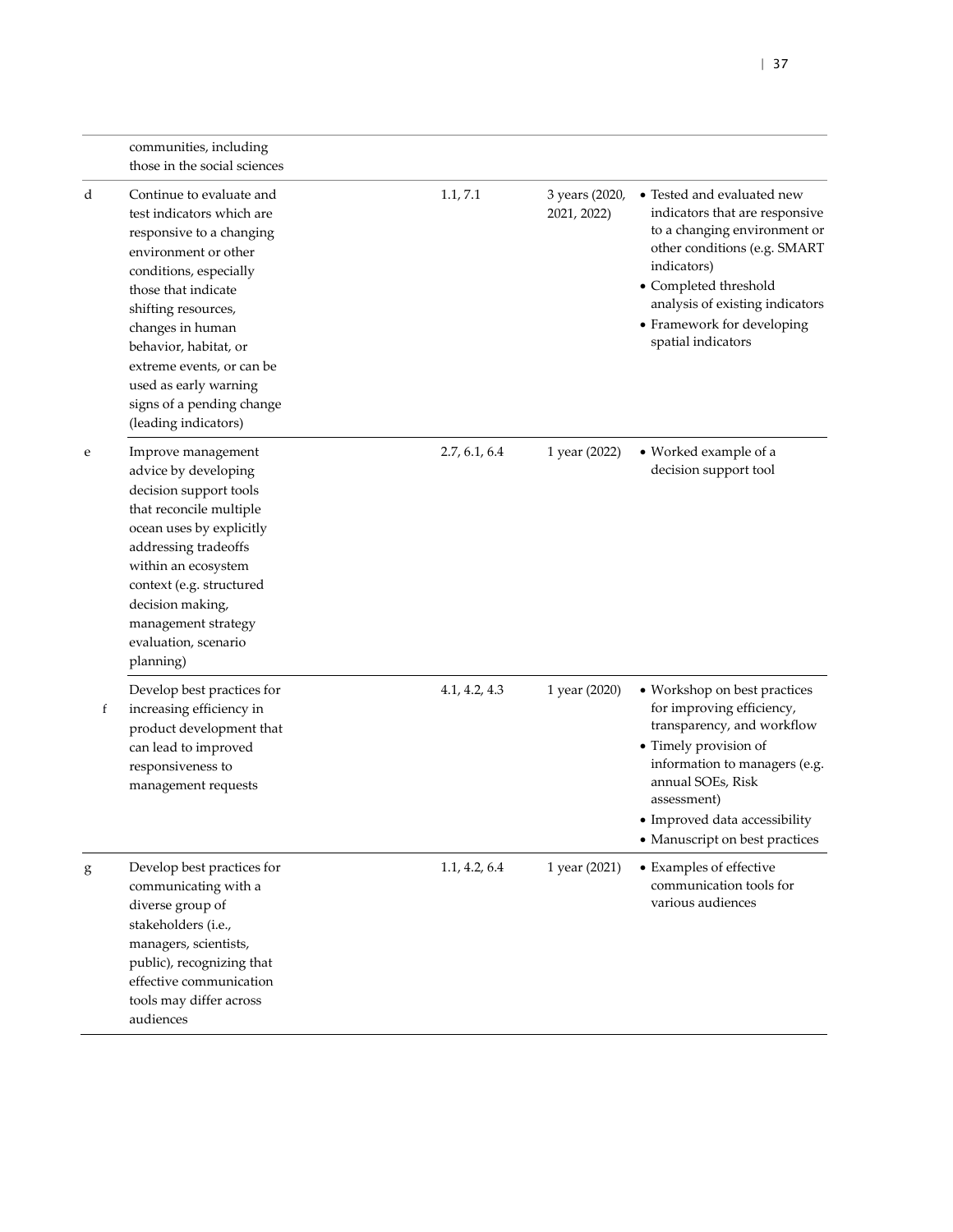| Summary of the Work Plan |                        |  |  |
|--------------------------|------------------------|--|--|
| Year 1                   | ToRs a, b, c, d and f  |  |  |
| Year 2                   | ToRs a, b, c, d, and g |  |  |
| Year 3                   | ToRs a, b, c, d and e  |  |  |

#### **Supporting information**

| Priority                                  | The current activities of this Group will lead ICES into issues related to the ecosystem<br>effects of fisheries, especially with regard to the application of the Precautionary<br>Approach. Consequently, these activities are considered to have a very high priority. |
|-------------------------------------------|---------------------------------------------------------------------------------------------------------------------------------------------------------------------------------------------------------------------------------------------------------------------------|
| <b>Resource requirements</b>              | The research programmes which provide the main input to this group are already<br>underway, and resources are already committed. The additional resource required to<br>undertake additional activities in the framework of this group is negligible.                     |
| Participants                              | The Group is normally attended by some 20–25 members and guests.                                                                                                                                                                                                          |
| Secretariat facilities                    | None.                                                                                                                                                                                                                                                                     |
| Financial                                 | No financial implications.                                                                                                                                                                                                                                                |
| Linkages to ACOM and<br>groups under ACOM | There are no obvious direct linkages.                                                                                                                                                                                                                                     |
| or groups                                 | Linkages to other committee. There is a very close working relationship with all the groups in the IEASG.                                                                                                                                                                 |
| Linkages to other<br>organizations        | The NAFO Working Group on Ecosystem Science and Assessment has made progress<br>towards similar objectives and will be a resource for collaboration.                                                                                                                      |

# **WGIAZOR - Working Group on Integrated Assessment of the Azores**

**2019/FT/IEASG08 Working Group on Integrated Assessment of the Azores** (WGIAZOR) chaired by Régis Santos\*, Portugal, and Maria de Fatima Borges, Portugal, will work on ToRs and generate deliverables as listed in the Table below.

<span id="page-37-0"></span>

|           | Meeting dates | Venue             | Reporting details                                     | Comments (change in Chair, etc.)                                            |
|-----------|---------------|-------------------|-------------------------------------------------------|-----------------------------------------------------------------------------|
| Year 2020 | 25-29 May     | Online<br>meeting | No reporting                                          |                                                                             |
| Year 2021 | 24-28 May     | Online<br>meeting | No reporting                                          |                                                                             |
| Year 2022 | 23-27 May     | Online<br>meeting | ICES Scientific Report deadline 8<br><b>July 2022</b> | Outgoing Chair: Mario Pinho<br>(Portugal). Incomming Chair:<br>Régis Santos |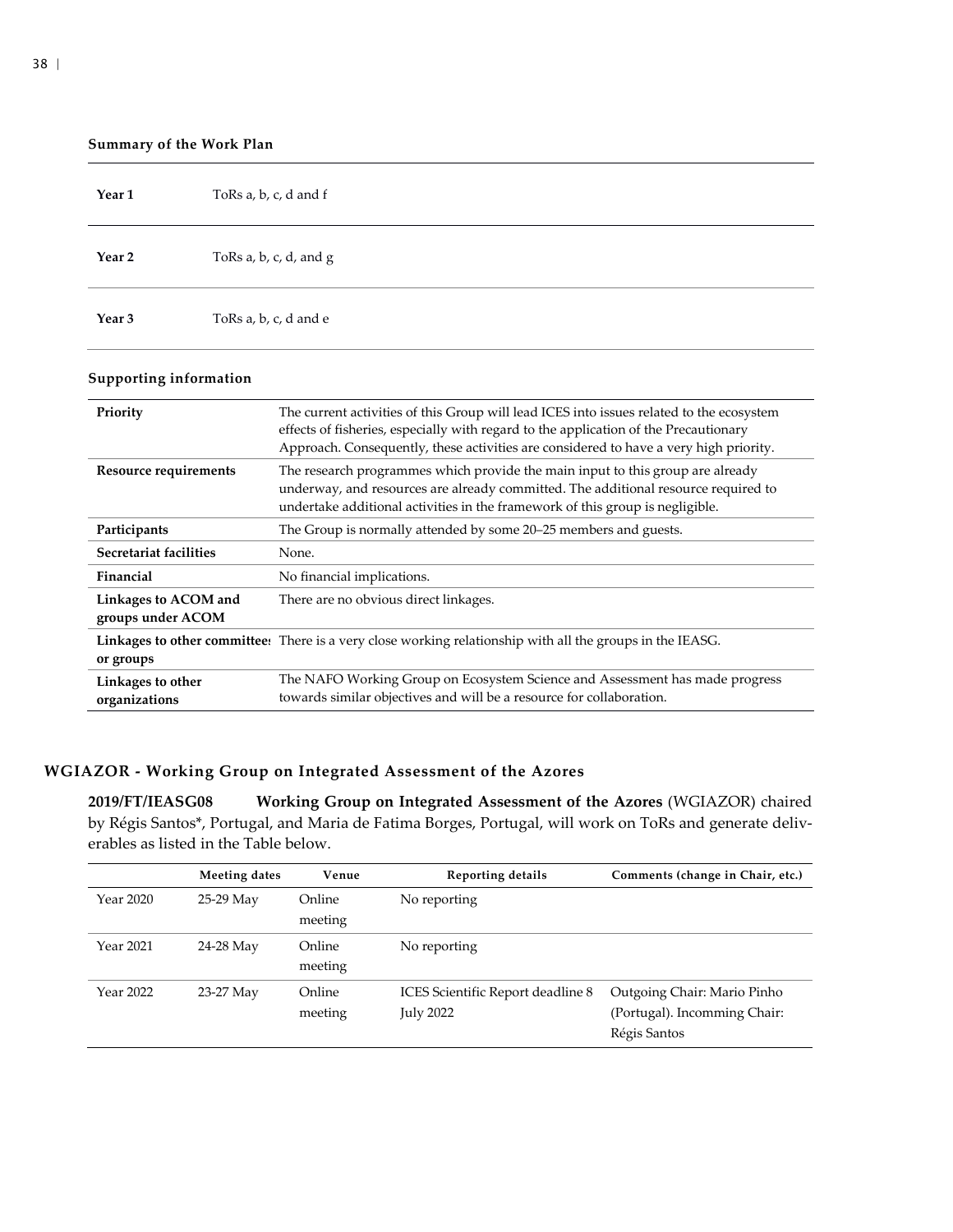| <b>TOR</b> | <b>DESCRIPTION</b>                                                                                                                                                                                                          | <b>BACKGROUND</b>                                                                                                                                                                                                                                                    | <b>SCIENCE PLAN</b><br><b>CODES</b> | <b>DURATION</b> | <b>EXPECTED</b><br><b>DELIVERABLES</b>                                                                    |
|------------|-----------------------------------------------------------------------------------------------------------------------------------------------------------------------------------------------------------------------------|----------------------------------------------------------------------------------------------------------------------------------------------------------------------------------------------------------------------------------------------------------------------|-------------------------------------|-----------------|-----------------------------------------------------------------------------------------------------------|
| a          | Providing input for the<br>Fisheries Overviews in<br>2020 (see Summary of<br>the Work Plan)                                                                                                                                 | Linked to ICES advice.                                                                                                                                                                                                                                               | 5.3, 5.4, 6.6                       | 2020            | Fisheries<br>Overviews draft<br>and underlying<br>data                                                    |
| b          | Explore and describe<br>further regional<br>knowledge and products<br>(e.g. MSFD indicators,<br>model outputs), to<br>contribute to a future<br>review and update of the<br>Ecosystem Overview of<br>the Azores (EO)        | Linked to ICES advice,<br>to WKEO3 and MSFD.<br>Maximising efficiency<br>across relevant groups<br>for EO development,<br>eliminating redundancy.                                                                                                                    | 4.1, 6.1, 6.5, 6.6                  | Ongoing         | Ecosystem<br>overviews (EO) and<br>collaborative<br>network (IEA<br>groups) with<br>improved<br>workflow. |
| c          | Compare and contrast<br>among sub-ecoregion<br>level Integrated temporal<br>assessments (ITA) to<br>identify and report on<br>commonalities and<br>divergences among sub-<br>areas, with a focus on<br>climate variability. | Responding to requests<br>for standardisation of<br>ecosystem advice<br>products and inclusion<br>of climate change<br>information in<br>Ecosystem Overviews.<br>Linked to WGEAWESS,<br>WGIEAGS and the<br>commitment to provide<br>advice in the context of<br>EAM. | 1.4, 1.9, 6.5                       | 3 years         | Inform IEAs/EO.<br>Results in the final<br>report or/and as a<br>collaborative paper.                     |
| d          | Investigate and report on<br>the sub-regional spatio-<br>temporal entities<br>constituting the<br>ecoregion, and the<br>multiple pressures<br>relevant at these scales in<br>support of ecosystem-<br>based management.     | Linked to WKEWIEA,<br>WKIRISH, ToR C and<br>previous group ToRs.<br>Investigation of scaling<br>issues related to<br>summarising<br>information from locally<br>relevant scales/models.                                                                              | 1.3, 2.4, 6.5                       | 3 years         | Inform IEAs/EO.<br>Results in the<br>final report<br>or/and as a<br>collaborative<br>paper.               |
| e          | Apply high resolution<br>Ecospace models for<br>selected case studies<br>within<br>WGIAZORecoregions to<br>identify opportunities to<br>support marine spatial<br>planning.                                                 | Working together with<br>ToR D to explicitly<br>incorporate spatial<br>aspects into regional<br>modelling work,<br>investigating<br>opportunities for trade-<br>off analyses and<br>inclusion of socio-<br>economic considerations                                   | 6.1, 6.3, 6.6                       | 3 years         | Regional modelling<br>prodcuts                                                                            |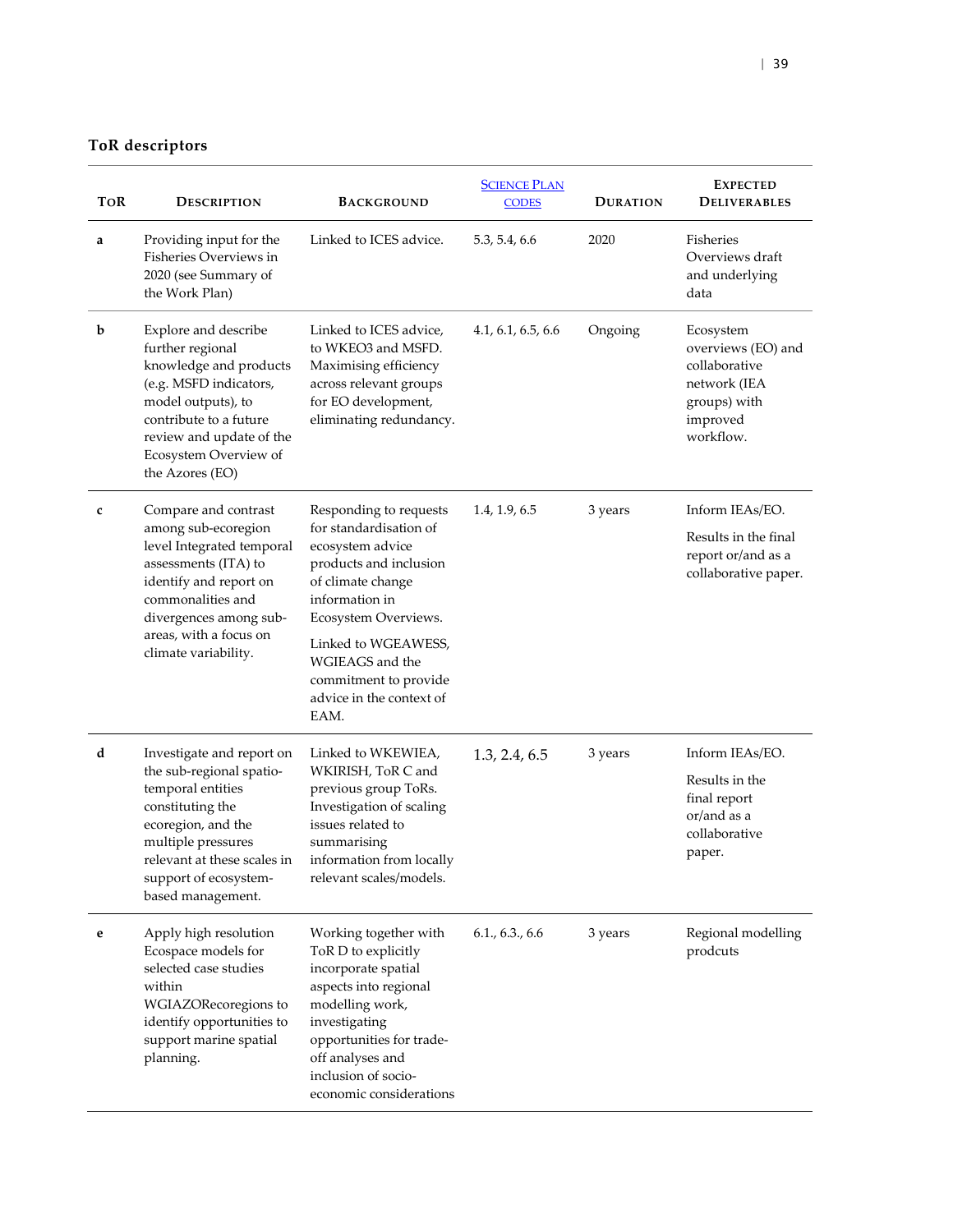|                   | For the aim of providing input for the Fisheries Overviews, consider.                                                                                                                                                                                                                                                                 |  |  |
|-------------------|---------------------------------------------------------------------------------------------------------------------------------------------------------------------------------------------------------------------------------------------------------------------------------------------------------------------------------------|--|--|
|                   | descriptions of ecosystem impacts of fisheries<br>i)                                                                                                                                                                                                                                                                                  |  |  |
| Year 1            | descriptions of developments and recent changes to the fisheries<br>$\rm ii)$                                                                                                                                                                                                                                                         |  |  |
|                   | iii) mixed fisheries considerations, and                                                                                                                                                                                                                                                                                              |  |  |
|                   | iv) emerging issues of relevance for the management of the fisheries;                                                                                                                                                                                                                                                                 |  |  |
|                   | The main tasks will be related to drafting the outline for the papers/process for ToRs C&D, and iden-<br>tifying which group members can apply the agreed upon methodology (within their limited re-<br>sources). Start the process for reviewing the Azorean Ecosystem Overviews.                                                    |  |  |
| Year <sub>2</sub> | The group will continue to identify data and outputs that may be potentially valuable to IEAs,<br>EAFM, and particularly the Ecosystem overviews (Tors B & E). The group will work to improve<br>communication with other relevant groups as WGIEAGS, WGEAWESS, etc.                                                                  |  |  |
| Year <sub>3</sub> | Continue with Year 2 activities while liaising with relevant ICES WG and external groups (e.g.<br>OSPAR) as relevant. Progress agreed upon methodologies for ToRs C&D, write papers. Advance<br>ToR E, developing regional models (scope of model development/ number of case studies will be<br>dependent funding). Finalise papers. |  |  |

| Priority                     | Pressure on seas (biodiversity loss, climate changes, fisheries), lack in understanding of<br>large marine ecosystem functioning and the context of ecosystem health indicators<br>development for the Marine Strategy Framework Directive require to address those<br>research topics at the relevant scale i.e. the regional approach. Recently questions have<br>arisen in relation to how to identify relevant scales for various processes, and how to<br>summarise ecoregion level information from disparate, non-continuous data (e.g. surveys<br>using different gears, different modelling approaches, and different socio-economic<br>contexts). Furthermore, standardisation of approaches has become a key topic, particularly<br>as ecosystem assessment moves more towards the realms of advice. This presents<br>particular challenges in the face of such diversity.<br>The WGIAZOR will focus on the Azorean seas |
|------------------------------|-------------------------------------------------------------------------------------------------------------------------------------------------------------------------------------------------------------------------------------------------------------------------------------------------------------------------------------------------------------------------------------------------------------------------------------------------------------------------------------------------------------------------------------------------------------------------------------------------------------------------------------------------------------------------------------------------------------------------------------------------------------------------------------------------------------------------------------------------------------------------------------------------------------------------------------|
| <b>Resource requirements</b> | There is no resource implication for ICES. Working group program is based on synthesis<br>of data and results from existing data sources and in line with existing funding/scientific<br>programs. Scope of activities is dependent on this funding. Assistance from the ICES<br>Secretariat and IEA Steering group Chair will be useful in identifying and making<br>connections with relevant groups.                                                                                                                                                                                                                                                                                                                                                                                                                                                                                                                             |
| Participants                 | The Group is normally attended by some 8 members plus guests.                                                                                                                                                                                                                                                                                                                                                                                                                                                                                                                                                                                                                                                                                                                                                                                                                                                                       |
| Secretariat facilities       | None.                                                                                                                                                                                                                                                                                                                                                                                                                                                                                                                                                                                                                                                                                                                                                                                                                                                                                                                               |
|                              |                                                                                                                                                                                                                                                                                                                                                                                                                                                                                                                                                                                                                                                                                                                                                                                                                                                                                                                                     |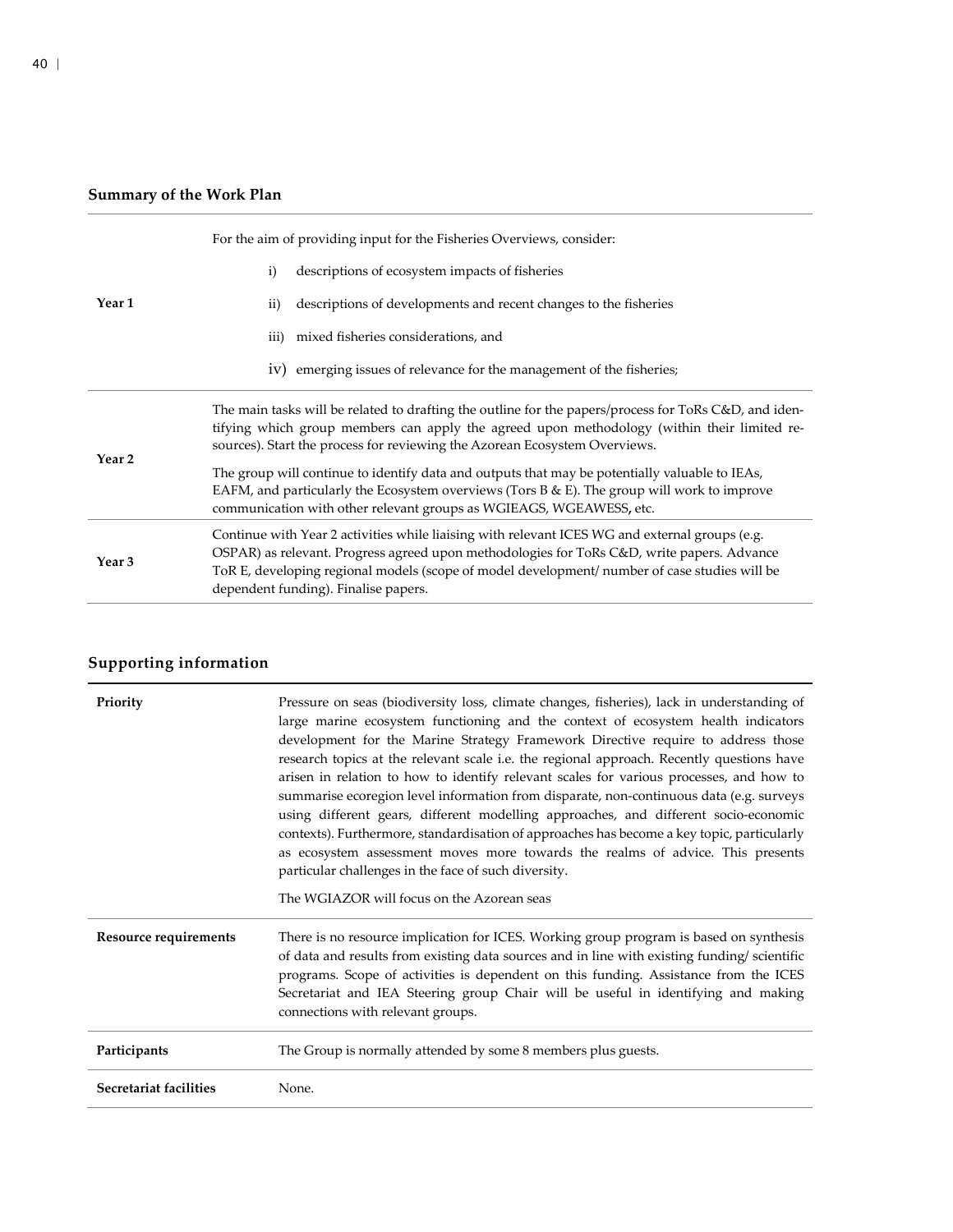| Financial                                 | No financial implications.                                                                                                                                                       |
|-------------------------------------------|----------------------------------------------------------------------------------------------------------------------------------------------------------------------------------|
| Linkages to ACOM and<br>groups under ACOM | Direct link to IEA steering group, ICES advice.                                                                                                                                  |
| Linkages to other<br>committees or groups | There is a very close working relationship with all the groups of IEASG. It is also very<br>relevant with stock assessment groups such as WGDEEP, WGWIDE, WGEF, WGCSE,<br>WGMME. |
| Linkages to other<br>organizations        | DC- MAP- DG MARE, MSFD DG ENV, OSPAR.                                                                                                                                            |

### **WGBESEO - Working Group on Balancing Economic, Social, and Ecological Objectives in Integrated Assessments**

<span id="page-40-0"></span>**2019/FT/IEASG10** The **Working Group on Balancing Economic, Social, and Ecological Objectives in Integrated Assessments (WGBESEO)**, chaired by David Goldsborough, Netherlands, David Langlet, Sweden, and Paulina Ramirez-Monsalve, Denmark, to work on ToRs and generate deliverables as listed in the Table below.

| <b>YEAR</b>  | <b>MEETING DATES</b> | <b>VENUE</b>                           | <b>REPORTING DETAILS</b>                            | <b>COMMENTS</b><br>(CHANGE IN CHAIR, ETC.) |
|--------------|----------------------|----------------------------------------|-----------------------------------------------------|--------------------------------------------|
| Year<br>2020 | 15-16 April          | Online meeting                         |                                                     |                                            |
|              | 8 June               | Online meeting                         |                                                     |                                            |
|              | 30 September         | Online meeting                         |                                                     |                                            |
|              | 29 October           | Online meeting                         |                                                     |                                            |
|              | 26 November          | Online meeting                         | ICES Scientific Report by 20 Decem-<br>ber 2020     |                                            |
| Year<br>2021 | 14 January           | Online meeting                         |                                                     |                                            |
|              | 25 March             | Online meeting                         |                                                     |                                            |
|              | 27 May               | Online meeting                         |                                                     |                                            |
|              | 23 September         | Online meeting                         |                                                     |                                            |
|              | 25 November          | Online meeting                         | Interim E-eval                                      |                                            |
| Year<br>2022 | 3-7 October 2022     | ICES HQ, Co-<br>penhagen, Den-<br>mark | Final ICES Scientific Report by 18<br>November 2022 |                                            |

ICES is broadening the scope of advice that it provides to its clients. The advice now includes catch opportunities, fisheries overviews and ecosystem overviews. Special requests to inform discussions about trade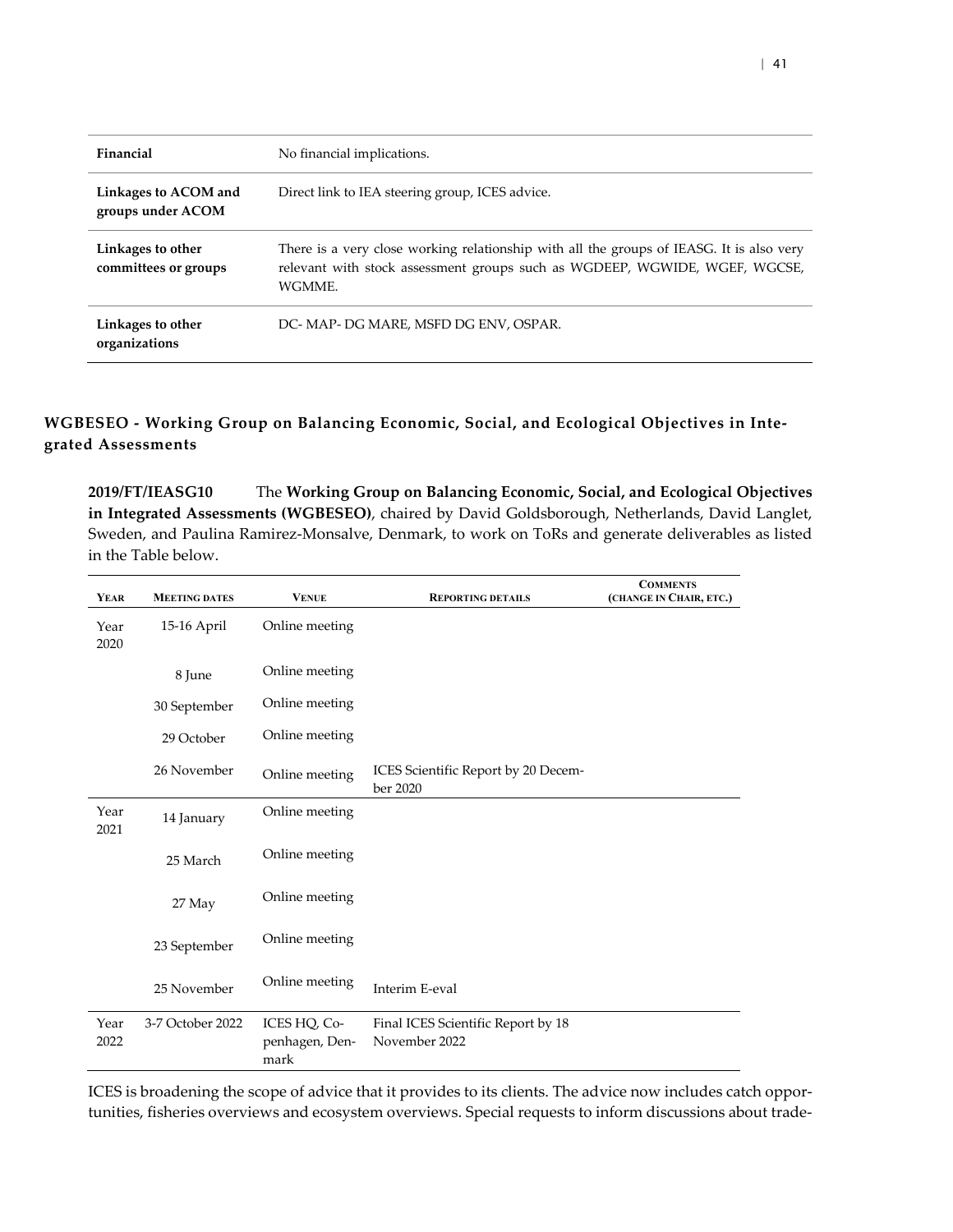offs are also made by clients. ICES advice provides analysis and data on the trade-offs of different decisions and the advice must take into account the management context and relevant management objectives. Understanding and describing the management scope and context is crucial for designing a salient, legitimate and credible advisory process and for the development of long-term management plans.

A variety of social, economic, and ecological (SEE) objectives which are relevant for managing marine resources have been set out in legal and policy documents. Having a systematic comprehension of such objectives and information on potential trade-offs among them enables decisions to be made with better comprehension of the societal implications of alternative courses of action. It also enhances the potential for transparent communication about the significance of uncertainties and knowledge gaps.

The Working Group forms part of a broader aim, following the Strategic Initiative on the Human Dimension (SIHD) Roadmap, to integrate the consideration and use of SEE objectives into ICES work in an effective manner, strengthening the overall societal relevance of ICES advice. The working group answers the call for identifying and including management objectives in Ecosystem Overviews (EO) as reported in WKEO3[2](#page-41-0).

The Working Group aims to develop a methodology for identifying and characterizing/classifying SEE objectives in a multi-level governance setting, thus providing a tool for the practical integration of such objectives into future analysis and evidence for advice provided by ICES. The mere identification and cataloging of specific objectives is not sufficient since such objectives change over time, as do their legal character and the forms in which they are expressed. Any mapping will thus soon become outdated. This necessitates the focus on development of a generic methodology that can be applied repeatedly by various ICES groups and in different geographic settings. However, the group's work will involve identifying and cataloging objectives as a means of evaluating proposed methodologies. The work requires involvement of stakeholders, including decision makers, to ensure the practical relevance of the methodology and the resulting "landscape" of objectives. This work will be carried out in close consultation with ICES advisory processes (ACOM & secretariat).

The focus of the Working Group is on identifying social, economic, and ecological objectives derived from legal and policy documents. Unfortunately, these policy objectives tend to be dispersed over various documents, and/or be defined at a high level of abstraction and thus not being directly linkable to indicators. Therefore the group will develop a framework to facilitate (1) the elicitation of the relevant policy objectives for marine management, (2) characterize/classify the objectives in terms of their binding or nonbinding nature and the level of governance at which they occur (possibly also if they are specified/quantified/have time limits, etc.), (3) support specification of the policy objectives in terms of social, economic and ecological indicators and (4) link these objectives and indicators to institutions and instruments.

Developing this framework relies on interaction with decision makers to discuss and elaborate on the identified and characterized objectives. To ensure that the objectives are specific and applicable in the ICES scientific community close collaboration with ICES expert groups is essential.

<span id="page-41-0"></span> $\overline{\phantom{a}}$ 

<span id="page-41-1"></span><sup>2</sup> ICES. 2019. Workshop on the design and scope of the 3rd generation of ICES Ecosystem Overviews (WKEO3). ICES Scientific Reports. 1:40. 46 pp. http://doi.org/10.17895/ices.pub.5445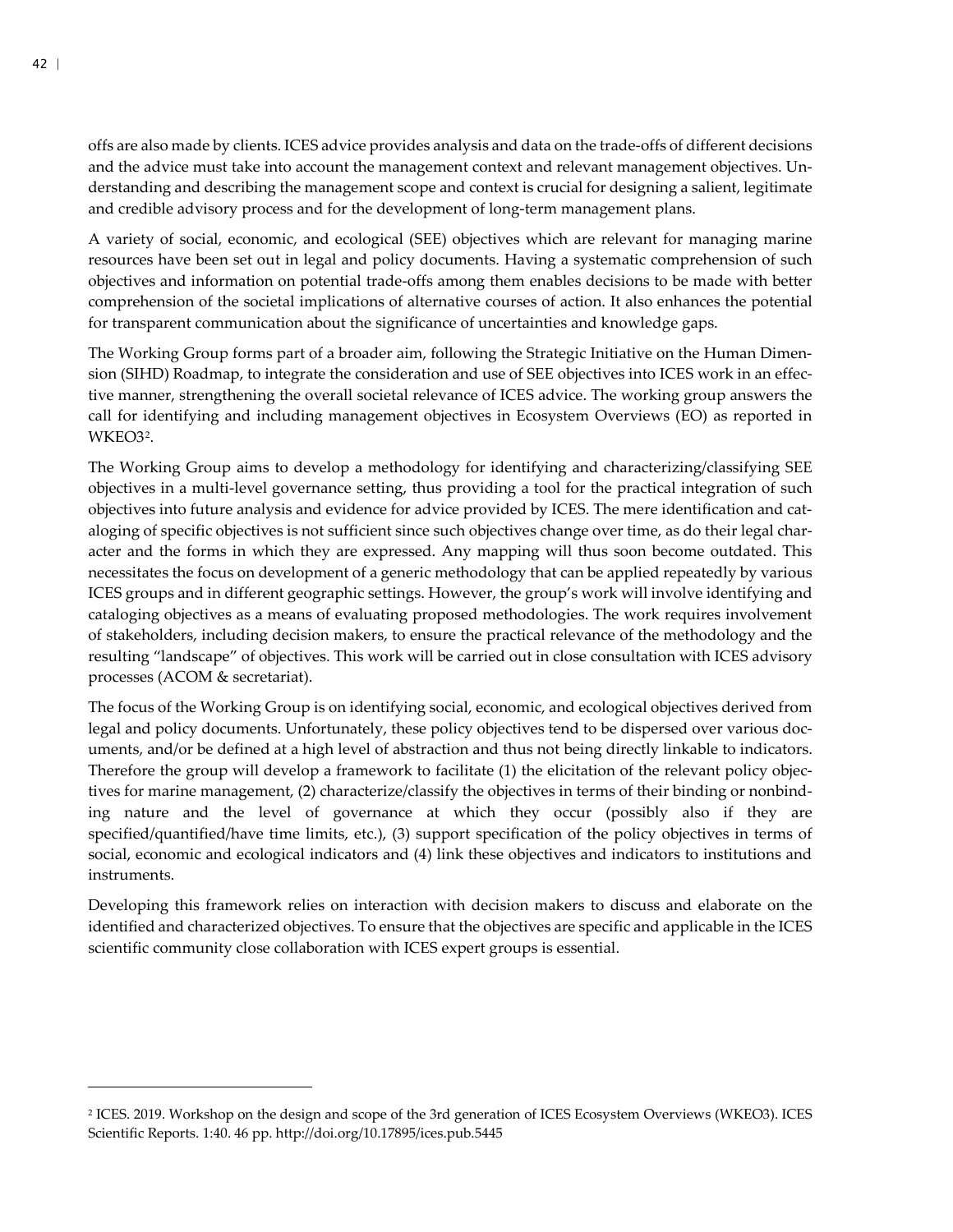Developing and finalizing the framework will require several sessions conducted in collaboration with IEA groups, as well as with other ICES expert group, and with the involvement of decision-makers[3](#page-41-1). Interviews, workshops and case studies will be used to develop the framework. As far as possible, the work should also draw on the experiences of scientists with policy analysis expertise from several ICES member countries.

The framework as eventually developed should be applicable to regional seas and provide the required input to contribute to the next generation of ecosystem overviews. The end goal is being able to provide decision makers with a suit of management options including the associated implications for relevant objectives that will support their decision-making process.

Considering the core and well-established role of fisheries in all ecoregions (ICES Fisheries overviews), fisheries policy is a logical starting point for an analysis of policy objectives. This will then be further expanded to other important human activities in eco-regions. In developing the framework, we will draw on Integrated Ecosystem Assessment (IEA) experience from others areas, such as North America. The current Working Group on Maritime Systems (WGMARS) analysis of ICES IEA group work will also provide useful input for designing the framework.

Workshops with regional seas groups and ICES Expert Groups to develop and test the framework would be the preferred development path. The developed framework will enable the identification of management objectives for specific ecoregions in line with the ecosystem overview 'pipeline process', and as envisioned in the findings from WKEO3 (ICES, 2019).

| <b>TOR</b> | <b>DESCRIPTION</b>                                                                                                                                                                                                                                                                           | <b>BACKGROUND</b>                                                                                                                                                                                                                                                                                                  | <b>SCIENCE</b><br><b>PLAN</b><br><b>CODES</b> | <b>DURATION</b>             | <b>EXPECTED DELIVERABLES</b>                                                                                                                                                                           |
|------------|----------------------------------------------------------------------------------------------------------------------------------------------------------------------------------------------------------------------------------------------------------------------------------------------|--------------------------------------------------------------------------------------------------------------------------------------------------------------------------------------------------------------------------------------------------------------------------------------------------------------------|-----------------------------------------------|-----------------------------|--------------------------------------------------------------------------------------------------------------------------------------------------------------------------------------------------------|
| a          | Synthesize existing infor-<br>mation on social, economic<br>and ecological management<br>objectives, in particular how<br>these can be mapped and sys-<br>tematized, from legislation,<br>ICES expert groups, various<br>marine research projects and<br>the scientific literature           | Lots of information exists on<br>policy objectives, but this<br>info is scattered over many<br>different sources, and thus<br>inconvenient to use for IEA<br>scoping studies. It is im-<br>portant to explore the extent<br>to which methods for identi-<br>fying and systematizing such<br>objectives also exist. | 6.3<br>6.4                                    | $1st$ year                  | Overview report: avail-<br>ability of objectives and<br>existence of methodolo-<br>gies, schemes for sys-<br>tematization.<br>Overview of existing<br>governance work<br>within ICES ecoregion<br>WGs. |
| b          | Identify, in dialogues with<br>relevant stakeholders the<br>most relevant trade-offs be-<br>tween SEE objectives in se-<br>lected geographical and<br>regulatory contexts. This will<br>be carried out in close consul-<br>tation with ICES advisory<br>processes (ACOM & secretar-<br>iat). | It is important that the devel-<br>opment of a working meth-<br>odology for identifying and<br>characterizing/classifying<br>SEE objectives enables ad-<br>dressing the most relevant<br>trade-offs encountered by de-<br>cision makers and that any                                                               | 6.3<br>6.4                                    | $1^{st}$ – $2^{nd}$<br>year | Overview Report: de-<br>scription of most rele-<br>vant trade-offs<br>identified and the asso-<br>ciated SEE objectives.                                                                               |

#### **ToR descriptors**

 $\overline{\phantom{a}}$ 

<sup>3</sup> Involvement of decision-makers will be done in close consultation with the ACOM leadership, SCICOM, and ICES Secretariat.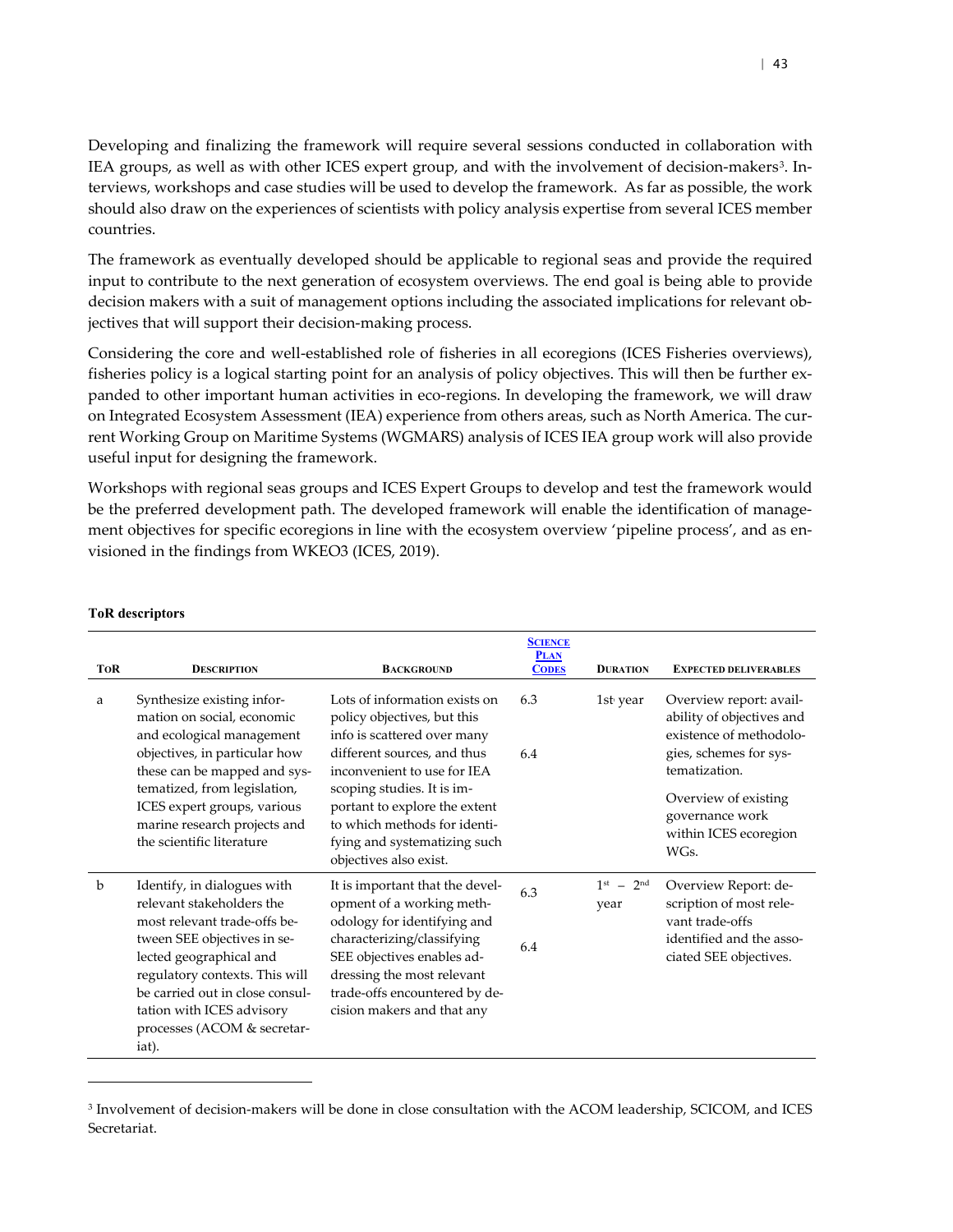|              |                                                                                                                                                                                                                                                                                | scheme for characteriza-<br>tion/classification corre-<br>sponds to stakeholder needs.                                                                                                                            |            |                      |                                                                                                                                                                                                     |
|--------------|--------------------------------------------------------------------------------------------------------------------------------------------------------------------------------------------------------------------------------------------------------------------------------|-------------------------------------------------------------------------------------------------------------------------------------------------------------------------------------------------------------------|------------|----------------------|-----------------------------------------------------------------------------------------------------------------------------------------------------------------------------------------------------|
| $\mathsf{C}$ | Identify, in dialogues with<br>relevant stakeholders, distinc-<br>tive characteristics of SEE ob-<br>jectives as a basis for<br>characterization/classification.<br>This will be carried out in<br>close consultation with ICES<br>advisory processes (ACOM &<br>secretariat). | Relevant characteristics may<br>include legally binding/non-<br>binding; policy level where<br>the objective is formulated<br>(subnational, national, EU,<br>international), etc.                                 | 6.3<br>6.4 | $1st - 2nd$<br>year  | Overview report: where<br>appropriate, list of dis-<br>tinctive characteristics<br>of SEE objectives as a<br>basis for characteriza-<br>tion/classification appli-<br>cable to ICES IEA<br>regions. |
| d            | Develop a methodology for<br>carrying out the identification<br>and characterization/classifi-<br>cation of SEE objectives in na-<br>tional and<br>international/supra-national<br>governance settings.                                                                        | The system for characteriza-<br>tion/classification of SEE ob-<br>jectives should incorporate<br>the characteristics identified<br>under (c) and be adjustable<br>to different regional/regula-<br>tory contexts. | 6.3<br>6.4 | 2nd and<br>3rd year. | Overview report: de-<br>scription of draft meth-<br>odology.                                                                                                                                        |
| e            | Test the methodology by<br>identifying and characteriz-<br>ing/classifying SEE objectives<br>in one or more relevant gov-<br>ernance settings.                                                                                                                                 | The methodology needs to be<br>tested to verify that it is sim-<br>ple and robust enough to be<br>applied by different users<br>and yields a result that will<br>be practically relevant.                         | 6.3<br>6.4 | 3rd year.            | Overview report: de-<br>scription of methodol-<br>ogy, including result of<br>its testing.                                                                                                          |

| Year 1 | Repository set up, general White paper                                                               |
|--------|------------------------------------------------------------------------------------------------------|
| Year 2 | Workshops with stakeholder involvement, peer reviewed publication, white paper on evaluation schemes |
| Year 3 | Elaboration of methodology, peer reviewed publication                                                |

| Priority                                    | High. This Working Group is seen as a key strategic element of the SIHD in IEAs and the IEA Steering<br>Group to expand the knowledge base for supporting comprehensive integrated advice containing social,<br>economic and ecological considerations.                                                                                                                                                                                                                                                                                                                                                                                                                |
|---------------------------------------------|------------------------------------------------------------------------------------------------------------------------------------------------------------------------------------------------------------------------------------------------------------------------------------------------------------------------------------------------------------------------------------------------------------------------------------------------------------------------------------------------------------------------------------------------------------------------------------------------------------------------------------------------------------------------|
| Scientific jus-<br>tification               | A lot of work has been done on trade-off analyses, social, economic and other objectives and issues;<br>however, the knowledge basis is not available in a structured and organized way for ICES. In addition,<br>there is a need for a robust methodology for identifying and characterizing/classifying SEE objectives in<br>different governance settings. Relevant ICES working groups should be able to apply the methodology<br>when called for by their work and also to repeat the identification and characterization/classification of<br>SEE objectives regularly to ensure that the objectives they incorporate in their work are relevant and<br>current. |
| <b>Relation to</b><br><b>Strategic Plan</b> | The group will directly feed the work of the IEA working groups as well as feed into the ecosystem,<br>fisheries and aquaculture overviews.                                                                                                                                                                                                                                                                                                                                                                                                                                                                                                                            |
| Resource re-<br>quirements                  | The group will rely on ongoing international and national research projects with active involvement of<br>ICES IEA groups and supporting WGs, such as WGSOCIAL and WGECON. The proposed repository<br>will be set up on a working group ICES SharePoint.                                                                                                                                                                                                                                                                                                                                                                                                               |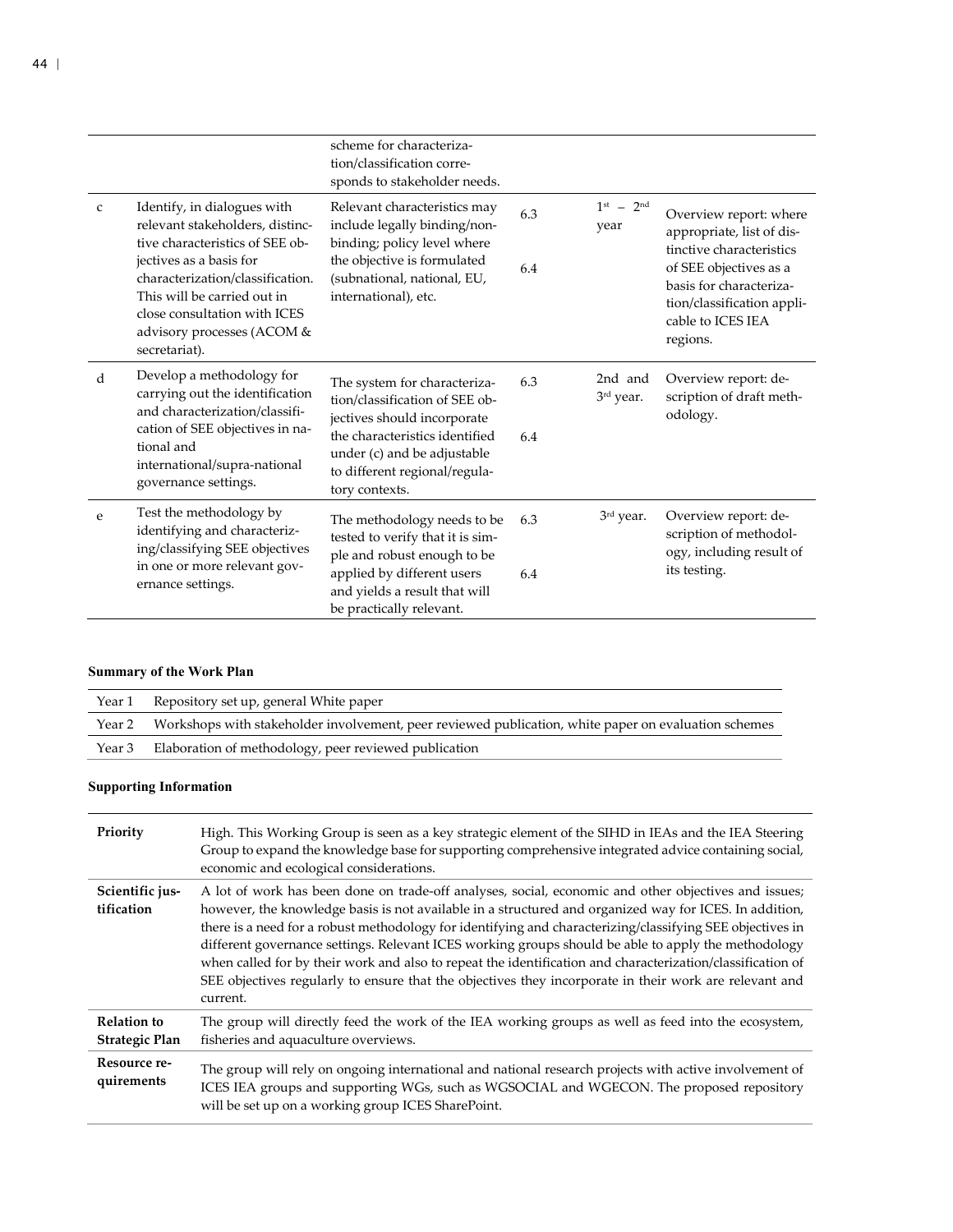| Participants                                   | Interested scientists, IEA group chairs or members, IEASG chairs, SIHD chairs, WGMARS, WGECON,<br>WGSOCIAL, WGINOSE, WGSEDA, WGRME, WGHIST, EU project leaders (e.g. GAP1 and GAP2, JAK-<br>FISH, MEFEPO, ODEMM, MESMA, SOCIOEC, MYFISH, AQUACROSS, CERES), ICES Secretariat                                                                                                                                                                                                      |
|------------------------------------------------|-----------------------------------------------------------------------------------------------------------------------------------------------------------------------------------------------------------------------------------------------------------------------------------------------------------------------------------------------------------------------------------------------------------------------------------------------------------------------------------|
| Secretariat fa-<br>cilities                    | SharePoint site, secretariat support for reporting, for facilitating the WebEx meetings (three to four a<br>year) and for hosting physical meetings (at least two per year). Active support by the scientific officers<br>to link the work with relevant initiatives within ICES desired.                                                                                                                                                                                         |
| Financial                                      | None                                                                                                                                                                                                                                                                                                                                                                                                                                                                              |
| Linkages to<br>advisory com-<br>mittees        | <b>ACOM</b>                                                                                                                                                                                                                                                                                                                                                                                                                                                                       |
| Linkages to<br>other commit-<br>tees or groups | IEASG, SIHD, all IEA groups, WGIMM, WGSA, WGMARS, WGSEDA, WGHIST, WGRME, SICCME,<br>WGSOCIAL, WGECON.                                                                                                                                                                                                                                                                                                                                                                             |
| Linkages to<br>other organi-<br>zations        | North Pacific Marine Science Organization (PICES) Human Dimension Group, International Institute of<br>Fisheries Economics & Trade (IIFET), National Oceanic and Atmospheric Administration (NOAA), Pro-<br>tection of the Arctic Marine Environment Working Group (PAME), Integrated Marine Biosphere Re-<br>search (IMBeR), Ecosystem Studies of Subarctic and Arctic Seas (ESSAS), European Union institutions<br>and bodies involved in the IMP (Integrated Maritime Policy). |

### **WGIEANBS-CS – ICES/PICES Working Group on Integrated Ecosystem Assessment of the Northern Bering Sea-Chukchi Sea**

<span id="page-44-0"></span>**2019/FT/IEASG11** A **ICES/PICES Working Group on Integrated Ecosystem Assessment of the Northern Bering Sea-Chukchi Sea (WGIEANBS-CS**), chaired by Elizabeth Logerwell, USA, and Yury Zuenko, Russia, will work on ToRs and generate deliverables as listed in the Table below.

| <b>YEAR</b> | <b>MEETING DATES</b>                           | <b>VENUE</b>   | <b>REPORTING DETAILS</b>                                               | <b>COMMENTS (CHANGE IN CHAIR,</b><br>ETC.)         |
|-------------|------------------------------------------------|----------------|------------------------------------------------------------------------|----------------------------------------------------|
| 2021        | 14 April                                       | Online meeting |                                                                        | Extension granted to start<br>2021 instead of 2020 |
|             | 23 September                                   | Online meeting | Interim e-evaluation                                                   |                                                    |
| 2022        | September<br>(ICES ASC)                        | TBD            | Interim e-evaluation                                                   | Date/venue tbd                                     |
|             | October<br>(PICES AM)                          | <b>TBD</b>     |                                                                        |                                                    |
| 2023        | September<br>(ICES ASC)                        | <b>TBD</b>     | Final e-evaluation and<br>ICES Scientific Report by end<br>of November |                                                    |
|             | October<br>(PICES AM)                          | TBD            |                                                                        |                                                    |
|             | September<br>(Arctic<br>community<br>workshop) | TBD            |                                                                        |                                                    |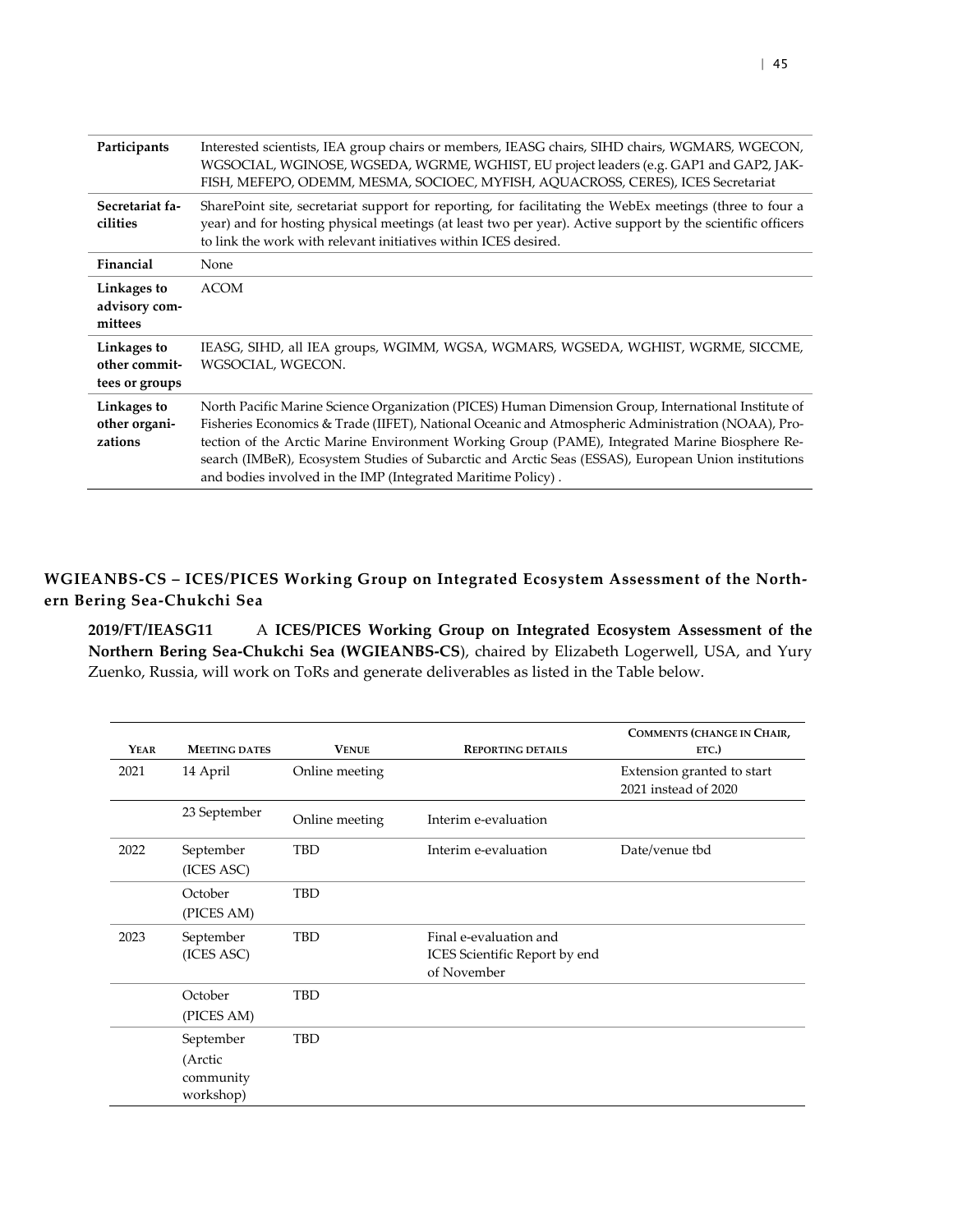Other intersessional meetings and workshops will occur as the opportunities arise.

| ToR | <b>BACKGROUND</b><br><b>DESCRIPTION</b>                                                                                                                                                                                                                                                                                                                                                                                                                                                                                                                          |                                                                                                                                                                                                                                                                                | Science plan<br>codes | <b>DURATION</b>   | <b>EXPECTED</b><br><b>DELIVERABLES</b>                                                                     |
|-----|------------------------------------------------------------------------------------------------------------------------------------------------------------------------------------------------------------------------------------------------------------------------------------------------------------------------------------------------------------------------------------------------------------------------------------------------------------------------------------------------------------------------------------------------------------------|--------------------------------------------------------------------------------------------------------------------------------------------------------------------------------------------------------------------------------------------------------------------------------|-----------------------|-------------------|------------------------------------------------------------------------------------------------------------|
| a   | Determine approach and<br>methodology for<br>conducting an IEA in the<br>Northern Bering-<br>Chukchi Sea                                                                                                                                                                                                                                                                                                                                                                                                                                                         | Before starting data<br>analysis, basic discus-<br>sions on suitable meth-<br>odological/analytical<br>approaches are required.<br>This can be started after<br>initial datasets are as-<br>sembled.                                                                           | 1.1, 1.3, 7.1         | Year 1            | Reports submitted to<br><b>ICES</b> and PICES                                                              |
| b   | Compile an inventory of<br>scientific metadata                                                                                                                                                                                                                                                                                                                                                                                                                                                                                                                   | The inventory will con-<br>tain physical, chemical<br>and biological (incl.<br>higher trophic levels)<br>oceanographic data.                                                                                                                                                   | 1.1, 1.3              | Year 1            | Meta-database                                                                                              |
| C   | Development of<br>There are several<br>indigenous knowledge<br>indigenous Alaskan and<br>sharing with knowledge<br>Russian communities<br>holders, to facilitate co-<br>that can provide<br>specialized Indigenous<br>production of knowledge<br>and Traditional<br>while protecting<br>intellectual property as<br>Knowledge unavailable<br>per the UN Declaration<br>from other sources<br>on the Rights of<br>about characteristics and<br><b>Indigenous Peoples</b><br>changes of the Northern<br>(Articles 11.2, 31).<br>Bering - Chukchi Sea<br><b>LME</b> |                                                                                                                                                                                                                                                                                | 1.1, 1.3, 7.1         | Year 1            | Reports submitted to<br><b>ICES</b> and PICES                                                              |
| d   | Compile an inventory of<br>institutions and<br>programs active in the<br>region                                                                                                                                                                                                                                                                                                                                                                                                                                                                                  | There are several<br>institutions and<br>programs active in the<br>NBS-CS that could<br>contribute to the IEA                                                                                                                                                                  | 1.1, 1.3, 7.1         | Year 1            | Inventory. Reports<br>submitted to ICES<br>and PICES                                                       |
| e   | Describe the key<br>physical, biological and<br>human elements of the<br>ecosystem                                                                                                                                                                                                                                                                                                                                                                                                                                                                               | Identification of key<br>characteristics is needed<br>to develop conceptual<br>models of the ecosystem                                                                                                                                                                         | 1.1, 1.3, 7.1         | Year <sub>2</sub> | Reports submitted to<br><b>ICES</b> and PICES<br>and/or paper<br>submitted to peer-<br>reviewed journal    |
| f   | Develop shared<br>conceptual models<br>including both<br>Indigenous Knowledge<br>and science; and review<br>of hypotheses for<br>ecosystem dynamics.<br>Identify potential<br>indicators. Describe<br>goals and targets; and<br>objectives and values                                                                                                                                                                                                                                                                                                            | A dynamic description<br>of the ecosystem can be<br>achieved or supported<br>through construction of<br>conceptual models. This<br>should encompass<br>human activities along<br>with the natural (non-<br>human) components<br>and processes of the<br>system. Development of | 1.1, 1.3, 7.1         | Year 2            | Reports submitted to<br><b>ICES</b> and PICES<br>and/or paper(s)<br>submitted to peer-<br>reviewed journal |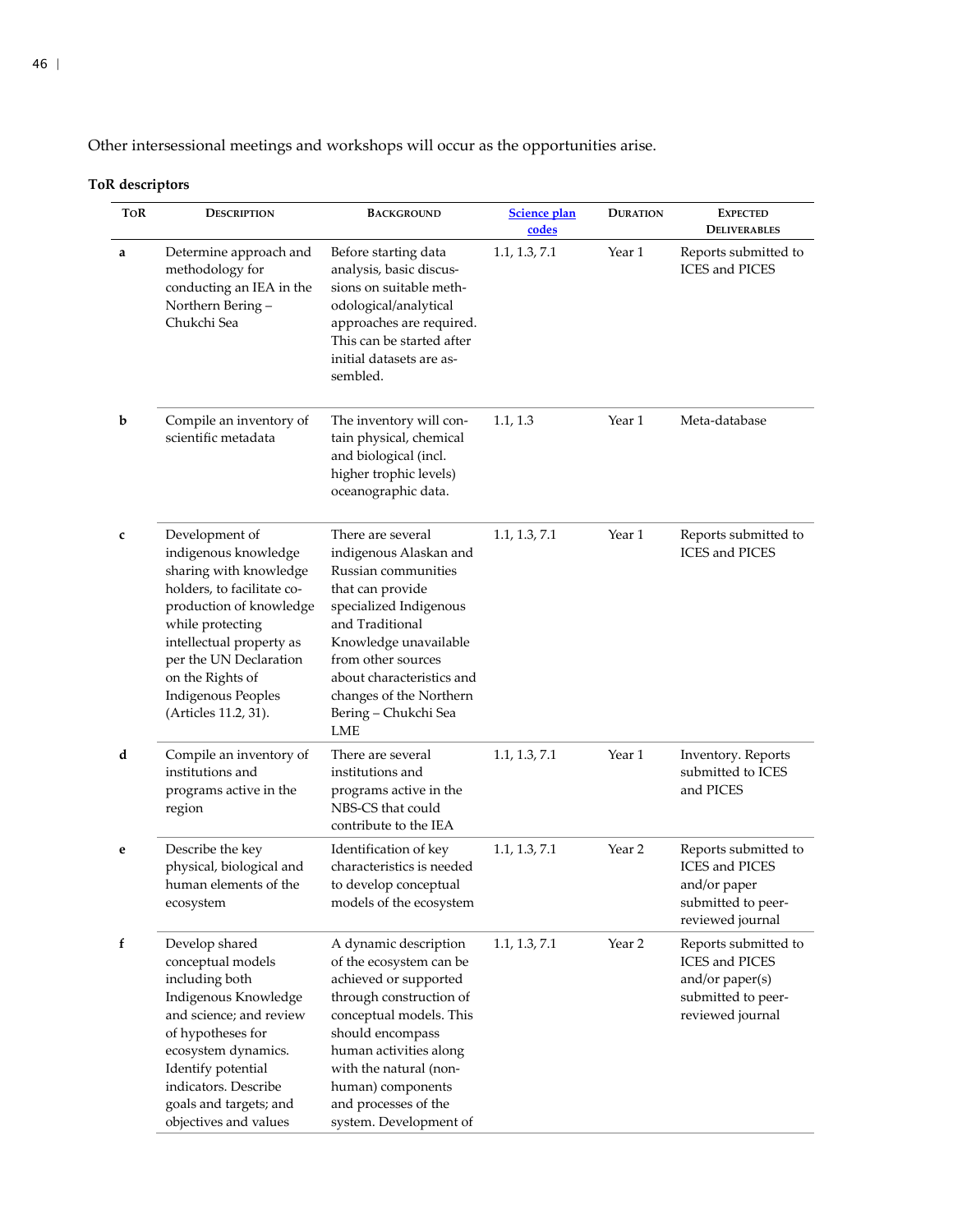|   |                                                                                                                                                                                     | these conceptual models<br>be done in close<br>collaboration with<br>Indigenous Peoples and<br>relevant stakeholders,<br>using<br>Indigenous/Traditional<br>and Local knowledge<br>(TLK) along with<br>knowledge from<br>physical, biological and<br>social sciences. |               |        |                                                                                                                                              |
|---|-------------------------------------------------------------------------------------------------------------------------------------------------------------------------------------|-----------------------------------------------------------------------------------------------------------------------------------------------------------------------------------------------------------------------------------------------------------------------|---------------|--------|----------------------------------------------------------------------------------------------------------------------------------------------|
| g | Assess ecosystem status<br>and trends. Identify<br>potential impacts/risks at<br>the LME-scale; and at the<br>local scale with emphasis<br>on human use and<br>Indigenous Knowledge | This ToR will be based<br>on activities and ad-<br>vancements of the<br>above. It is a hope to<br>produce scientific manu-<br>script.                                                                                                                                 | 1.1, 1.3, 7.1 | Year 3 | Reports submitted to<br><b>ICES</b> and PICES<br>and/or $paper(s)$<br>submitted to peer-<br>reviewed journal,<br>possibly a special<br>issue |
| h | Knowledge gap analysis                                                                                                                                                              | To further advance the<br>IEA for the region,<br>identification of<br>knowledge and data<br>gaps is inevitable,<br>together with<br>considering<br>improvements in data<br>collection.                                                                                | 1.1, 1.3, 7.1 | Year 3 | Reports submitted to<br><b>ICES</b> and PICES<br>and/or $paper(s)$<br>submitted to peer-<br>reviewed journal,<br>possibly a special<br>issue |

| Year 1            | During Year 1, the foundation will be created for conducting an IEA of the NBS-CS. Meetings will<br>take place remotely via web/teleconferences. Cultural awareness training for WG members will be<br>offered. The WG will determine the approach and methodology for the IEA and will compile<br>information about existing datasets (as metadata), institutions and programs. The WG will also<br>develop methods and approaches to facilitate co-production of knowledge. |
|-------------------|-------------------------------------------------------------------------------------------------------------------------------------------------------------------------------------------------------------------------------------------------------------------------------------------------------------------------------------------------------------------------------------------------------------------------------------------------------------------------------|
| Year <sub>2</sub> | During Year 2, the key elements of the ecosystem will be described and shared conceptual models<br>including both Indigenous Knowledge and science will be developed. Meetings will take place at<br>ICES ASC and PICES ASM; and other venues as opportunities arise with preference to those in Arctic<br>communities.                                                                                                                                                       |
| Year <sub>3</sub> | Year 3 will see the culmination of the first two years of preparatory work. Meetings will take place at<br>ICES ASC and PICES ASM; and in an Arctic community. An IEA of the NBS-CS will be published.<br>This report (and collection of scientific papers) will assess the ecosystem status and trends; identify<br>impacts/risks at the LME-scale and at the local scale with emphasis on human use and Indigenous<br>Knowledge; and report on knowledge gaps.              |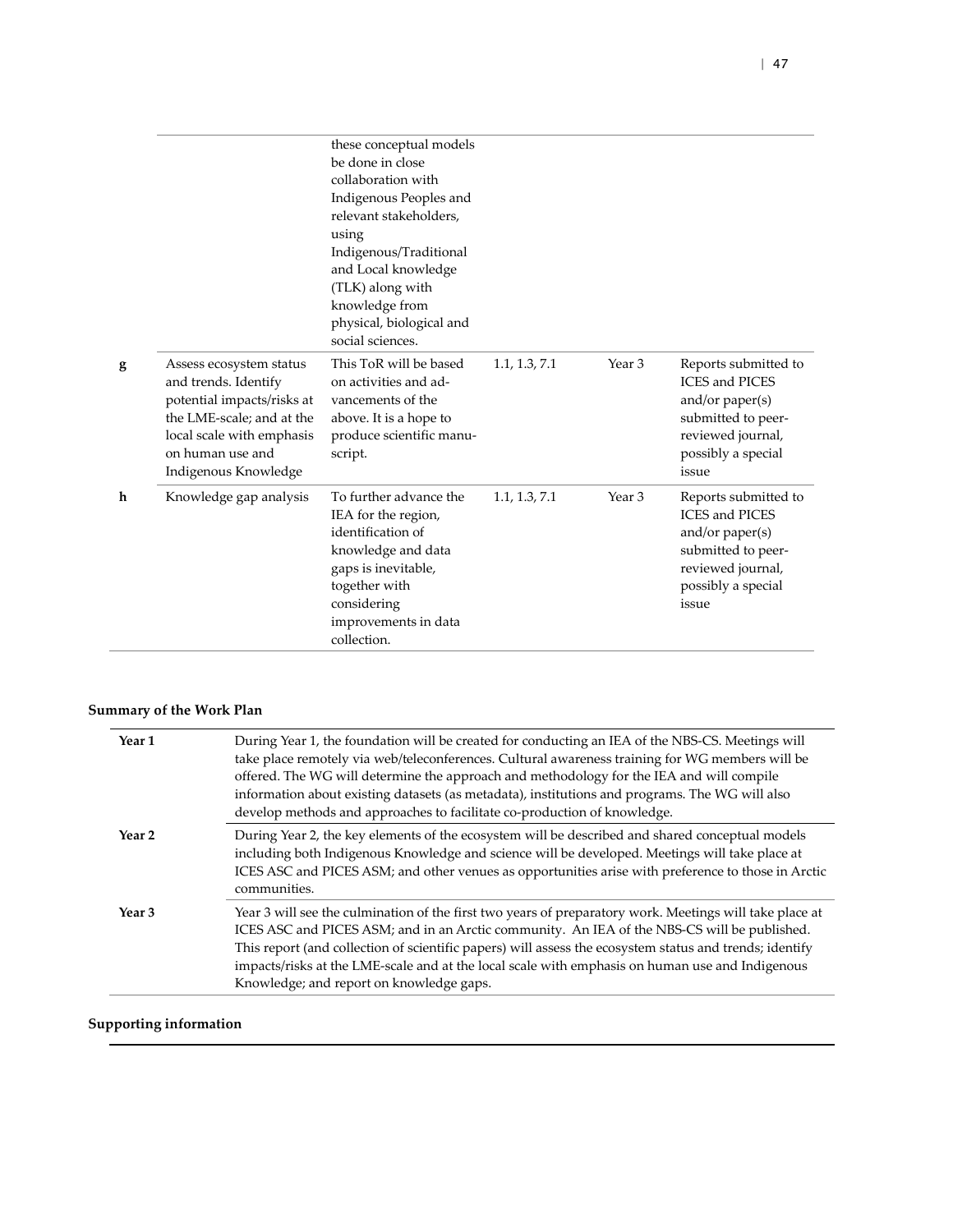| Priority                                  | The Northern Bering Sea-Chukchi Sea (NBS-CS) region is experiencing unprecedented<br>ocean warming and loss of sea ice as a result of climate change. Seasonal sea ice declines and<br>warming temperatures have been more prominent in the northern Bering and Chukchi seas<br>as almost all other portions of the Arctic. As an inflow shelf, the Chukchi Sea provides<br>essential sources of nutrients, freshwater and heat to the Arctic Ocean, affecting processes in<br>adjacent shelf systems as well as the deep basin. Chronic and sudden changes in climate<br>conditions in this Arctic gateway are increasingly impacting marine species and food-webs<br>and expanding opportunities for commercial activities (shipping, oil and gas development<br>and fishing), with uncertain and potentially wide-spread cumulative impacts. There are<br>strong concerns about the impacts of climate change and industrial activities, and these<br>impacts may be particularly pronounced in Arctic indigenous communities dependent on<br>the health and stability of the ecosystem. The combination of unprecedented, rapid change<br>and increased interest in the Arctic in general and the NBS-CS specifically make this an<br>opportune time for a synthesis of issues and knowledge. An Integrated Ecosystem<br>Assessment (IEA) can accomplish this synthesis. |
|-------------------------------------------|------------------------------------------------------------------------------------------------------------------------------------------------------------------------------------------------------------------------------------------------------------------------------------------------------------------------------------------------------------------------------------------------------------------------------------------------------------------------------------------------------------------------------------------------------------------------------------------------------------------------------------------------------------------------------------------------------------------------------------------------------------------------------------------------------------------------------------------------------------------------------------------------------------------------------------------------------------------------------------------------------------------------------------------------------------------------------------------------------------------------------------------------------------------------------------------------------------------------------------------------------------------------------------------------------------------------------------------------------------------------------|
| <b>Resource requirements</b>              | No resource requirements from ICES                                                                                                                                                                                                                                                                                                                                                                                                                                                                                                                                                                                                                                                                                                                                                                                                                                                                                                                                                                                                                                                                                                                                                                                                                                                                                                                                           |
| Participants                              | The group is expected to attract between 25 to 35 members and guests with broad coverage<br>of ecosystems within ICES and PICES regions; and with representation from<br>Indigenous/Traditional Knowledge as well as science.                                                                                                                                                                                                                                                                                                                                                                                                                                                                                                                                                                                                                                                                                                                                                                                                                                                                                                                                                                                                                                                                                                                                                |
| Secretariat facilities                    | The group will request meeting rooms / times associated with the ICES ASC, for a half-day<br>meeting. This will require some assistance from members of the secretariat organizing those<br>events. Similar requests will be made of the PICES secretariat.                                                                                                                                                                                                                                                                                                                                                                                                                                                                                                                                                                                                                                                                                                                                                                                                                                                                                                                                                                                                                                                                                                                  |
| Financial                                 | No financial requirements from ICES                                                                                                                                                                                                                                                                                                                                                                                                                                                                                                                                                                                                                                                                                                                                                                                                                                                                                                                                                                                                                                                                                                                                                                                                                                                                                                                                          |
| Linkages to ACOM and<br>groups under ACOM | There are no obvious direct linkages.                                                                                                                                                                                                                                                                                                                                                                                                                                                                                                                                                                                                                                                                                                                                                                                                                                                                                                                                                                                                                                                                                                                                                                                                                                                                                                                                        |
| Linkages to other<br>committees or groups | There is a very close working relationship with all the groups IEASG. It is also very relevant<br>to the Working Groups on Ecosystem Assessment in other regions, such as WGEAWESS,<br>WGIAB, WGIBAR, WGIEAGS and particularly WGICA.                                                                                                                                                                                                                                                                                                                                                                                                                                                                                                                                                                                                                                                                                                                                                                                                                                                                                                                                                                                                                                                                                                                                        |
| Linkages to other<br>organizations        | Joint partnership between ICES and PICES: the proposal has been approved by PICES;<br>International Arctic Science Committee (IASC), interest in co-sponsorship has been ex-<br>pressed<br>Arctic Council Protection of the Arctic Marine Environment (PAME), interest in co-spon-<br>sorship has been expressed<br>NOAA Integrated Ecosystem Assessment Program, interest in co-sponsorship has been<br>expressed<br>Bering Sea Elders Group                                                                                                                                                                                                                                                                                                                                                                                                                                                                                                                                                                                                                                                                                                                                                                                                                                                                                                                                |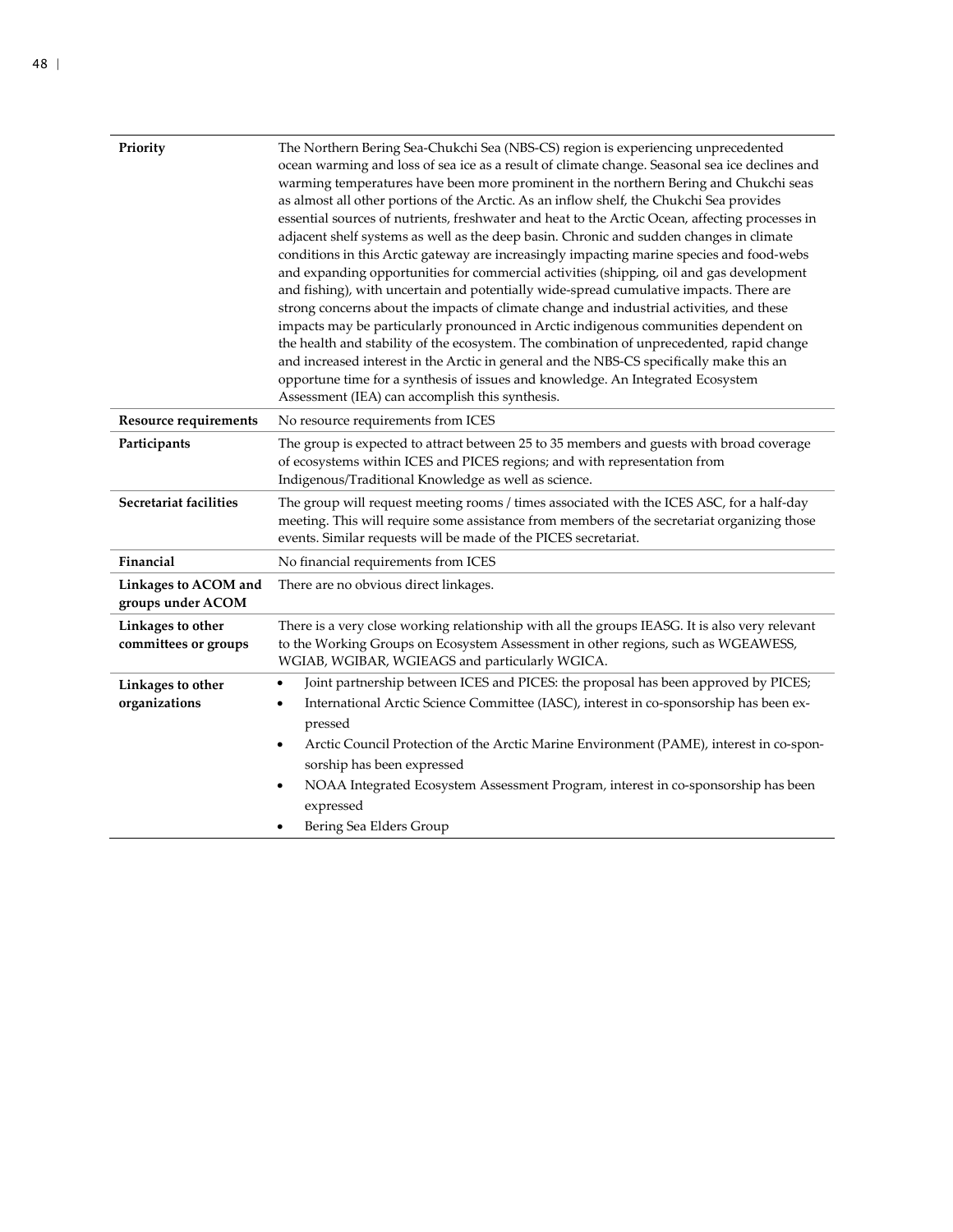#### **Resolutions approved in 2018**

### **WGCERP - Working Group on Common Ecosystem Reference Points**

<span id="page-48-1"></span><span id="page-48-0"></span>**2018/MA2/IEASG05** A **Working Group on Common Ecosystem Reference Points (WGCERP)**, chaired by Mary Hunsicker, USA, Xiujuan Shan, China, Benjamin Planque, Norway, and Saskia Otto, Germany, will work on ToRs and generate deliverables as listed in the Table below.

|           | <b>MEETING</b><br><b>DATES</b> | <b>VENUE</b>           | <b>REPORTING DETAILS</b>                     | <b>COMMENTS (CHANGE IN CHAIR,</b><br>ETC.) |
|-----------|--------------------------------|------------------------|----------------------------------------------|--------------------------------------------|
| Year 2019 | September<br>2019              | Gothenburg,<br>Sweden  | ICES Scientific report by<br>1 December 2019 |                                            |
| Year 2020 |                                |                        |                                              | Meeting cancelled                          |
| Year 2021 | 2-4 November                   | Copenhagen,<br>Denmark | Interim e-evaluation                         | Election of new chairs<br>Hybrid meeting   |
| Year 2022 | September                      | Dublin (tbc)           | Final ICES Scientific report<br>by TBD 2022  |                                            |

| <b>ToR</b> | Description                                                                                                                                                                                                      | Background                                                                                                                                                                                                                                                      |               | Duration | Expected<br><b>Deliverables</b>                                                                                |
|------------|------------------------------------------------------------------------------------------------------------------------------------------------------------------------------------------------------------------|-----------------------------------------------------------------------------------------------------------------------------------------------------------------------------------------------------------------------------------------------------------------|---------------|----------|----------------------------------------------------------------------------------------------------------------|
| a          | Review regional and<br>national policy and<br>management drivers for<br>the establishment of<br>reference points across<br>ICES member nations.                                                                  | The motivations behind<br>establishment of<br>reference points vary<br>between nations. This<br>needs to be described<br>and understood before<br>developing common<br>reference points.                                                                        | 6.2, 6.3      | year 1   | Report of the<br>review in ICES or<br>as peer reviewed<br>publication.<br>Combined review<br>based on ToRs a-e |
| b          | Review previous efforts<br>to identify suitable<br>ecological/ecosystem<br>indicators relevant to<br>fisheries management in<br>the ICES areas. (Year 1)                                                         | Some reference points<br>for ecological/ecosystem<br>indicators already exist.<br>They need reviewing in<br>the light of ToR a) before<br>developing common<br>reference points.                                                                                | 5.3, 6.1      | Year 1   | Report of the<br>review in ICES or<br>as peer reviewed<br>publication.<br>Combined review<br>based on ToRs a-e |
| c          | Produce shortlist a set of<br>indicators that are<br>applicable in most<br>systems studied and<br>cover: single<br>populations,<br>communities, trophic<br>interactions, food webs<br>and spatial distributions. | Some indicators have<br>been (or have the<br>potential to be) used in<br>many different<br>ecosystems. Building on<br>work by e.g. WGECO,<br>HOLAS II, OSPAR,<br>these key indicators<br>need to be shortlisted<br>before reference points<br>can be evaluated. | 1.3, 6.2, 6.6 | Year 1   | Report of the<br>review in ICES or<br>as peer reviewed<br>publication.<br>Combined review<br>based on ToRs a-e |
| d          | When ecosystem<br>reference points already<br>exist, identify the                                                                                                                                                |                                                                                                                                                                                                                                                                 | 1.3, 6.2      | Year 1   | Report of the<br>review in ICES or<br>as peer reviewed<br>publication.                                         |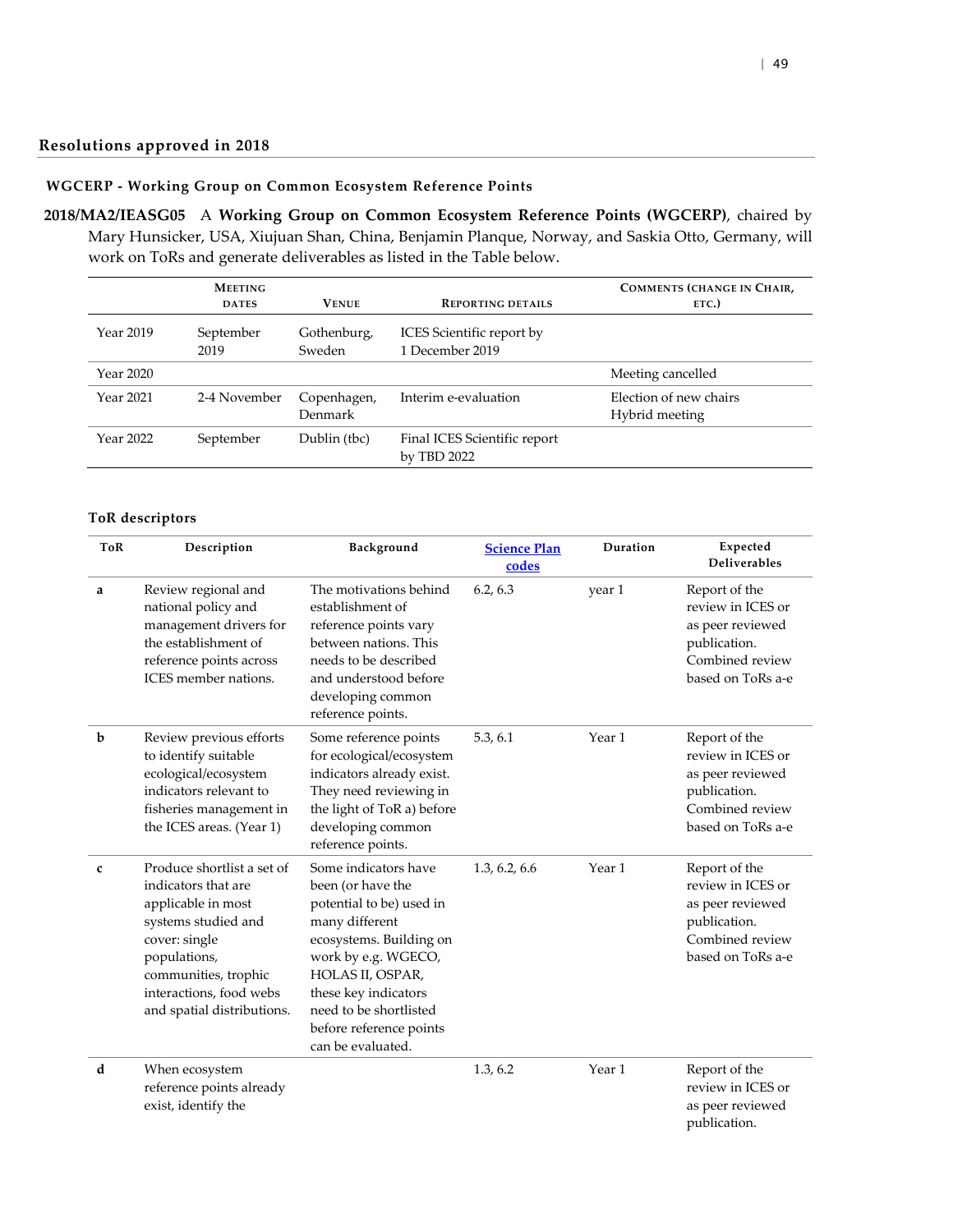|              | methodology used for<br>their determination.                                                                                                                                                                                                    |                                                                                                                                                                                                                          |               |                   | Combined review<br>based on ToRs a-e                                                                                                  |
|--------------|-------------------------------------------------------------------------------------------------------------------------------------------------------------------------------------------------------------------------------------------------|--------------------------------------------------------------------------------------------------------------------------------------------------------------------------------------------------------------------------|---------------|-------------------|---------------------------------------------------------------------------------------------------------------------------------------|
| e            | When ecosystem<br>reference points already<br>exist, identify if they<br>could change (or have<br>already changed) under<br>different climatic or<br>ecological regimes                                                                         |                                                                                                                                                                                                                          | 1.3, 2.2, 6.2 | Year 1            | Report of the<br>review in ICES or<br>as peer reviewed<br>publication.<br>Combined review<br>based on ToRs a-e                        |
| f            | Develop conceptual<br>models to examine<br>ecosystem drivers<br>(climate forcing, fishing)<br>and responses using<br>selected ecosystem<br>reference points.                                                                                    | Ecosystem indicators are<br>attached to mental<br>(conceptual) models of<br>ecosystems. The<br>conceptual models need<br>to be explicitly<br>presented together with<br>the reference points.                            | 1.3, 2.2, 6.2 | Year 2            | Contribution to<br>ICES ecosystem<br>overviews through<br>the provision of<br>conceptual models<br>of ecosystem<br>functioning.       |
| g            | Establish a framework to<br>test the performance of<br>the selected indicators<br>and of the calculation of<br>the associated reference<br>points, using simulated<br>data.                                                                     | Similar to what is done<br>in MSE (management<br>strategy evaluation),<br>ecosystem reference<br>points need to be<br>evaluated through<br>simulation studies                                                            | 4.1           | Year 2            | Report within ICES<br>and as peer<br>reviewed<br>publication.<br>Combined with<br>ToR h.                                              |
| h            | Evaluate the<br>performance of selected -<br>existing and proposed -<br>ecosystem refer-ence<br>points for single species<br>populations,<br>communities, trophic<br>interactions, food webs<br>and spatial distributions<br>in the ICES areas. | and these simulation<br>studies should be<br>performed on a set of<br>representative case<br>studies.                                                                                                                    | 4.1, 5.1, 5.3 | Year 3            | Report within ICES<br>and as peer<br>reviewed<br>publication.<br>Combined with<br>ToR g.                                              |
| $\mathbf{i}$ | Provide a set of<br>recommendations for<br>integrated assessment<br>working groups and<br>Ecosystem overviews for<br>the definition of<br>ecosystem indicators and<br>their limit reference<br>points.                                          | IEA groups thrive to<br>produce quantitative<br>assessments of<br>ecosystem state that are<br>well grounded in policy,<br>scientificaly sound,<br>experimentally tested<br>and interpretable in a<br>management context. | 6.1, 6.3, 6.6 | Year <sub>3</sub> | Recommendations<br>to ICES IEA groups<br>and for the further<br>development of<br>Ecosystem<br>Overviews. Peer<br>review publication. |

| Year 1            | Review and synthesis of existing policy drivers and methodological developments for ecosystem<br>indicators and associated reference points to support EAFM/EBFM in the ICES areas.                                              |
|-------------------|----------------------------------------------------------------------------------------------------------------------------------------------------------------------------------------------------------------------------------|
| Year <sub>2</sub> | Develop methodologies to assess the performance of ecosystem indicators and associated reference<br>points.                                                                                                                      |
| Year <sub>3</sub> | Evaluate the the performance of ecosystem indicators and associated reference points in selected<br>case studies. Use the results as a basis to provide guidelines to IEA groups for establishing<br>ecosystem reference points. |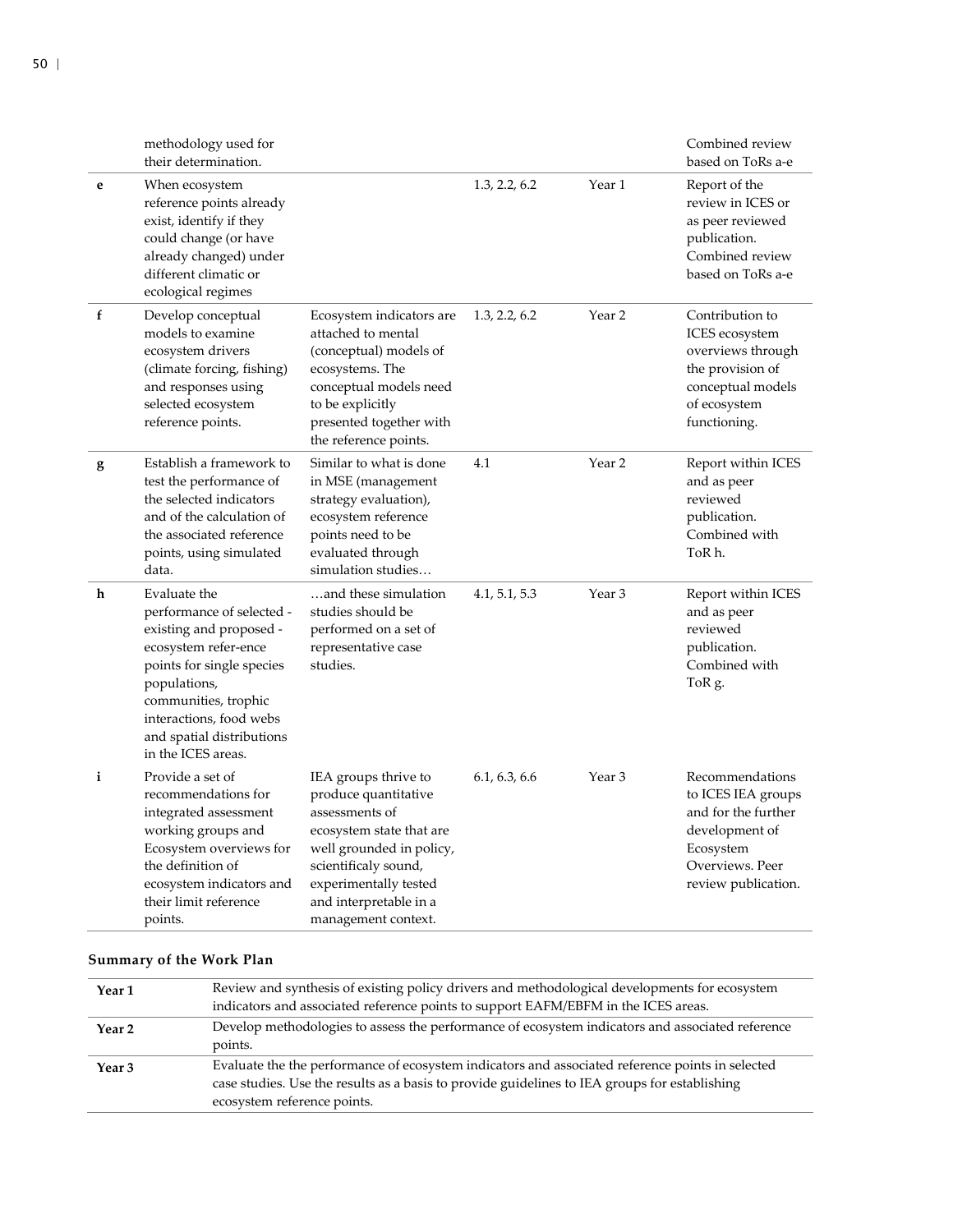| Priority                                  | Legal national and international frameworks such as the EU MSFD, HELCOM and OSPAR<br>convention require the determination of ecosystem status based on indicators and their<br>reference points. While the selection of suitable indicators has advanced substantially the<br>determination of reference points is still debated and presently lacking clear management<br>and scientific underpinning. Thus the priority should be considered high. The work<br>planned in WGCERP will directly address ICES science priority area 6 Developing tools,<br>knowledge and evidence for effective conservation and management and some elements of<br>prioty are 2 (Understanding ecosystems) and 3 (Impacts of human activities). |
|-------------------------------------------|----------------------------------------------------------------------------------------------------------------------------------------------------------------------------------------------------------------------------------------------------------------------------------------------------------------------------------------------------------------------------------------------------------------------------------------------------------------------------------------------------------------------------------------------------------------------------------------------------------------------------------------------------------------------------------------------------------------------------------|
| Scientific justification                  | ICES groups on integrated ecosystem assessment provide a number of indicators of<br>ecosystem status and trend to support ecosystem based fisheries management, also through<br>inclusion in the Ecosystem Overviews. Earlier, ICES Expert Groups have recognised that for<br>these indicators to be used in a management framework, there is a need for the<br>establishment of reference points. The scientific background for reference points is well<br>established for single species. A similar scientific effort is required to support the<br>establishment and evaluation of reference points for ecosystem/ecological indicators.                                                                                     |
| Resource requirements                     | No major resourcing                                                                                                                                                                                                                                                                                                                                                                                                                                                                                                                                                                                                                                                                                                              |
| Participants                              | Researchers from across the ICES network.                                                                                                                                                                                                                                                                                                                                                                                                                                                                                                                                                                                                                                                                                        |
| Secretariat facilities                    | Support for meetings at ICES HQ, when appropriate.                                                                                                                                                                                                                                                                                                                                                                                                                                                                                                                                                                                                                                                                               |
| Financial                                 | No financial implications for ICES.                                                                                                                                                                                                                                                                                                                                                                                                                                                                                                                                                                                                                                                                                              |
| Linkages to ACOM and<br>groups under ACOM | Link to ACOM through the development of Ecosystem Overviews and advice.                                                                                                                                                                                                                                                                                                                                                                                                                                                                                                                                                                                                                                                          |
| Linkages to other<br>committees or groups | Within ICES links across all ICES IEA working groups and to WGECO, WGBIODIV,<br>JWGBIRD, WGCOMEDA. The planned work of WGCERP build up from previous ICES<br>workshop, namely WKFooWI, WKFISHDISH and WKECOFRAME.                                                                                                                                                                                                                                                                                                                                                                                                                                                                                                                |
| Linkages to other<br>organizations        | Links to PICES Working Groups working on similar topics (WG36 WG28, WGCEP, S-<br>CCME WGNPESR).                                                                                                                                                                                                                                                                                                                                                                                                                                                                                                                                                                                                                                  |